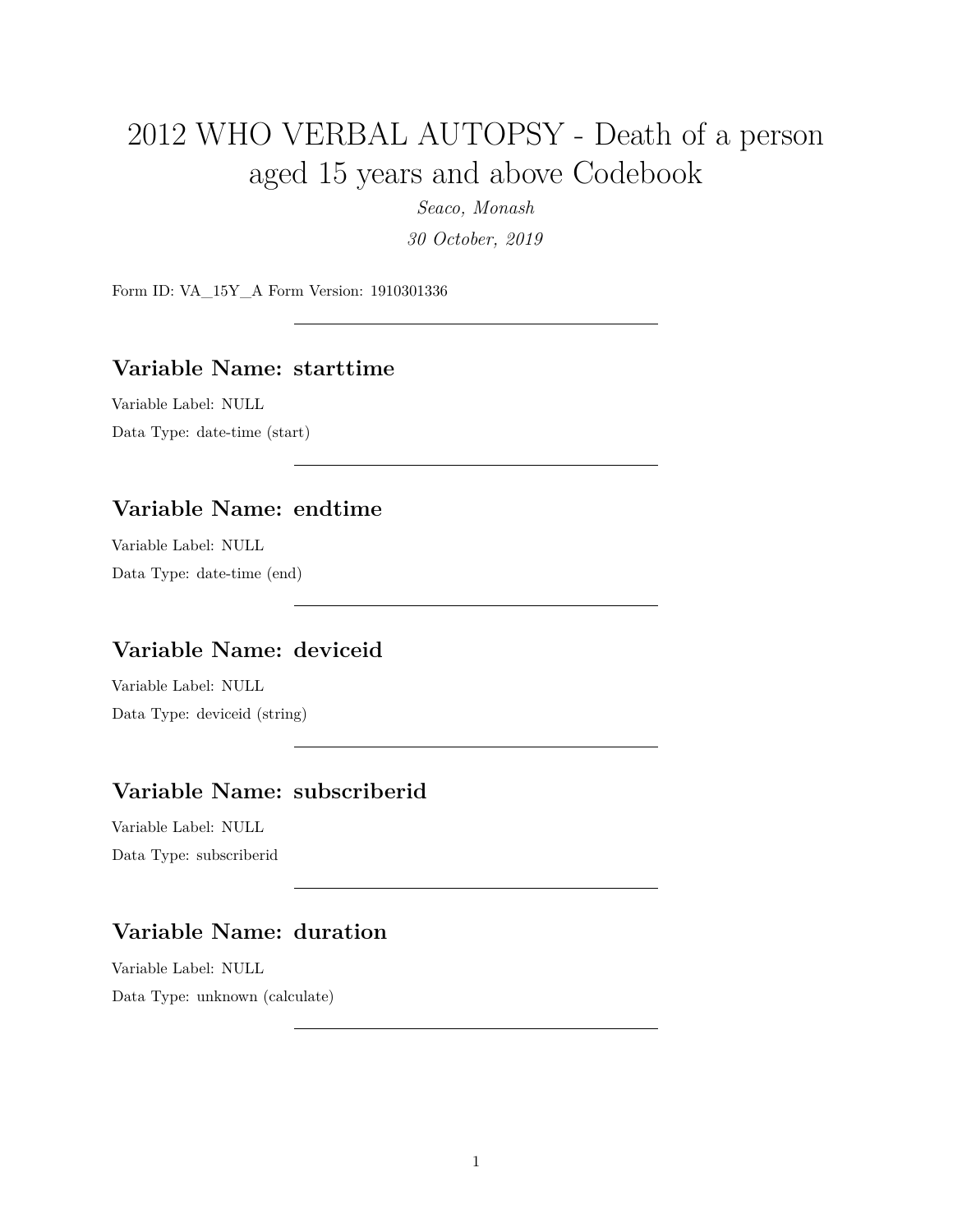#### **Variable Name: simid**

Variable Label: NULL Data Type: simserial

# **Variable Name: devicephonenum**

Variable Label: NULL Data Type: phonenumber

### **Variable Name: dc\_namelist**

Variable Label: Please select your name: Data Type: factor (select one)

Value Label

dc\_password dc\_name

#### **Variable Name: dc\_name**

Variable Label: DC's Name Data Type: unknown (calculate)

#### **Variable Name: dc\_id**

Variable Label: Please key in your password: Data Type: string

# **Variable Name: sensitive\_response**

Variable Label: NULL Data Type: calculate\_here

#### **Variable Name: consent\_record**

Variable Label: 1. Do you get permission or consent to record this interview? Data Type: factor (select one)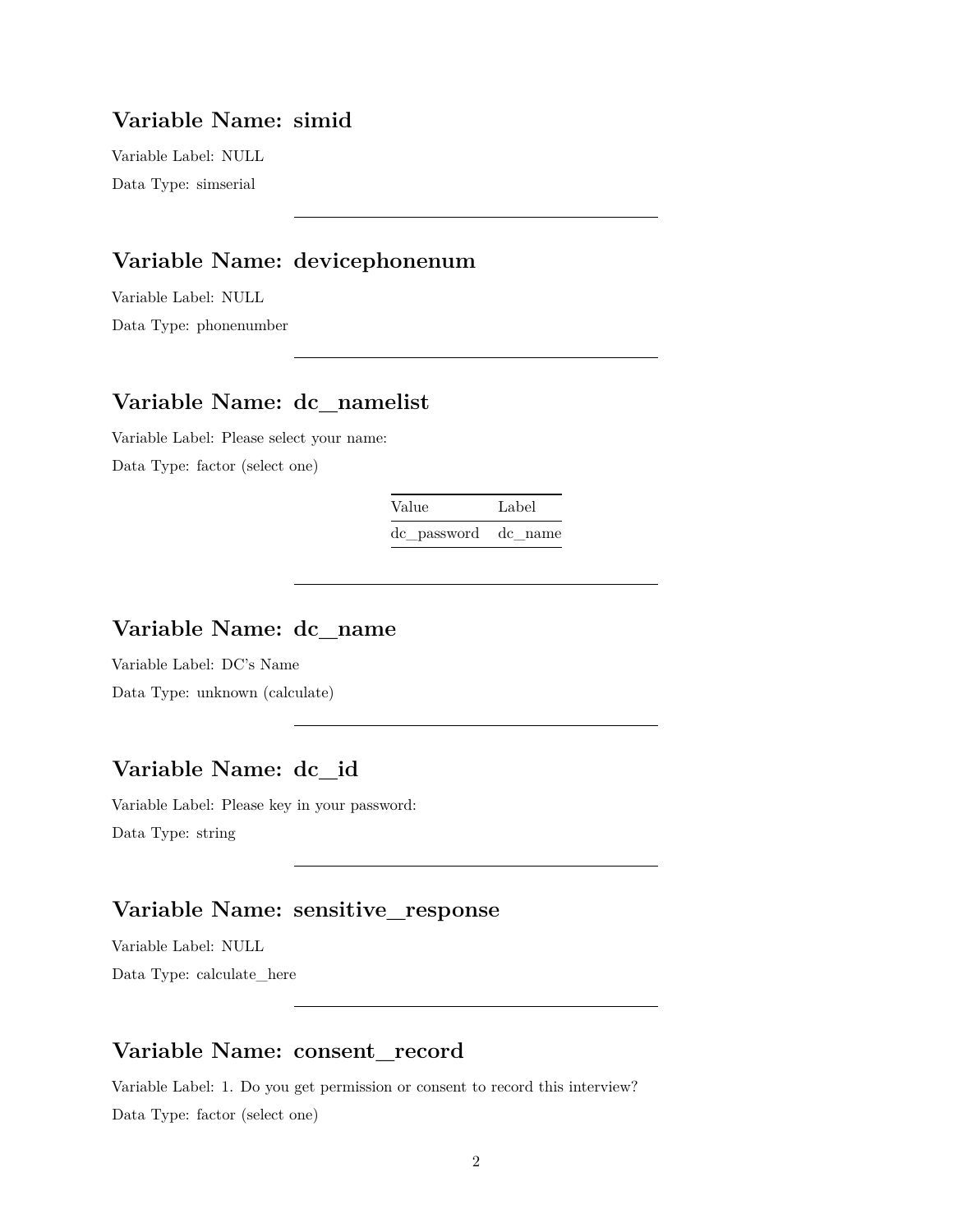| Value        | Label |
|--------------|-------|
| $\mathbf{I}$ | Yes   |
| '2           | No    |
|              |       |

### **Variable Name: barcode\_01**

Variable Label: 2. Was this household previously registered by SEACO? Data Type: factor (select one)

| Value | Label |
|-------|-------|
|       | Yes   |
| ۰,    | Nο    |

### **Variable Name: barcode\_02**

Variable Label: 3. Is the SEACO Barcode available?

Data Type: factor (select one)

| Value | Label |
|-------|-------|
|       | Yes   |
|       | Nο    |

# **Variable Name: barcode\_03**

Variable Label: 4. Why is there no Barcode?

Data Type: factor (select one)

| Value | Label                                          |
|-------|------------------------------------------------|
|       | The Barcode was removed                        |
|       | The Barcode is missing/lost                    |
|       | The household is part of SEACO, but no Barcode |
|       | was ever attached to the house                 |
|       | The house is empty and I can't see the barcode |

# **Variable Name: barcode\_04**

Variable Label: 5. Try to record the barcode with the camera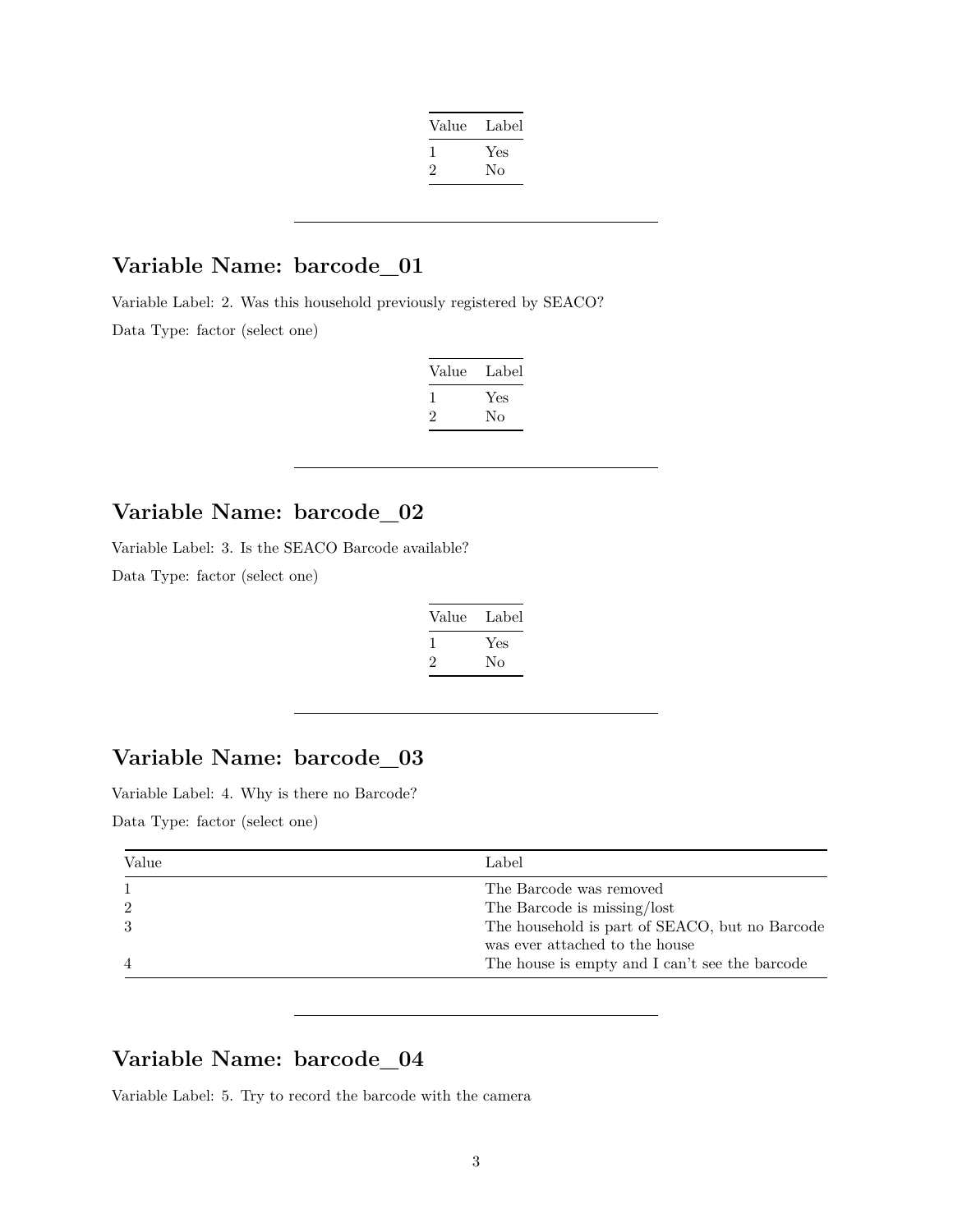# **Variable Name: barcode\_05**

Variable Label: 6. The barcode was not recorded. Manually enter it. Data Type: string

# **Variable Name: barcode\_07**

Variable Label: 7. Does this household agree to participate in the Verbal Autopsy? Data Type: factor (select one)

| Value Label    |                       |
|----------------|-----------------------|
| 1              | Yes                   |
| $\overline{2}$ | Nο                    |
| 3              | <b>Empty House</b>    |
|                | No respondent at home |

# **Variable Name: datetime\_visit\_01**

Variable Label: Date and time visit (Do not change the values – swipe to next page) Data Type: datetime

#### **Variable Name: deceased\_nameNE**

Variable Label: 7.2 1A100. What was the name of the deceased? Data Type: string

# **Variable Name: status\_visit02**

Variable Label: Second visit: House status

Data Type: factor (select one)

|                | Value Label           |
|----------------|-----------------------|
| -1             | Yes                   |
| $\mathfrak{D}$ | No                    |
| 3              | <b>Empty House</b>    |
|                | No respondent at home |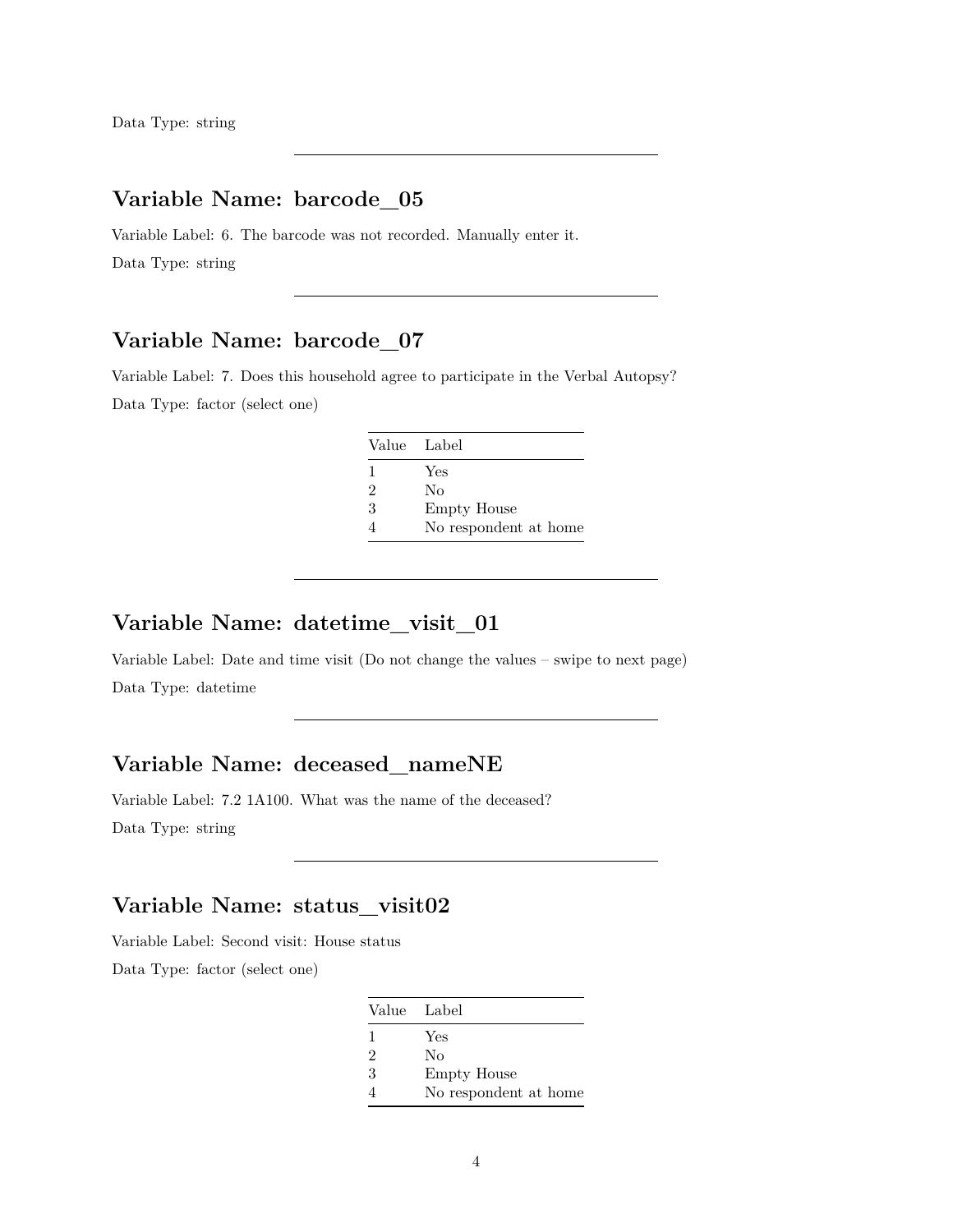#### **Variable Name: datetime\_visit\_02**

Variable Label: Date and time visit (Do not change the values – swipe to next page) Data Type: datetime

#### **Variable Name: status\_visit03**

Variable Label: Third visit: House status

Data Type: factor (select one)

| Value Label    |                       |
|----------------|-----------------------|
|                | Yes                   |
| $\mathfrak{D}$ | Nο                    |
| 3              | <b>Empty House</b>    |
|                | No respondent at home |

#### **Variable Name: datetime\_visit\_03**

Variable Label: Date and time visit (Do not change the values – swipe to next page) Data Type: datetime

# **Variable Name: reasonGive**

Variable Label: 7.1 Is the reason of refusal from: Data Type: factor (select one)

| Value Label   |                   |
|---------------|-------------------|
|               | Observation       |
| $\mathcal{D}$ | Respondent answer |

# **Variable Name: categoryRejectChoose**

Variable Label: Category of reject

Data Type: factor (select one)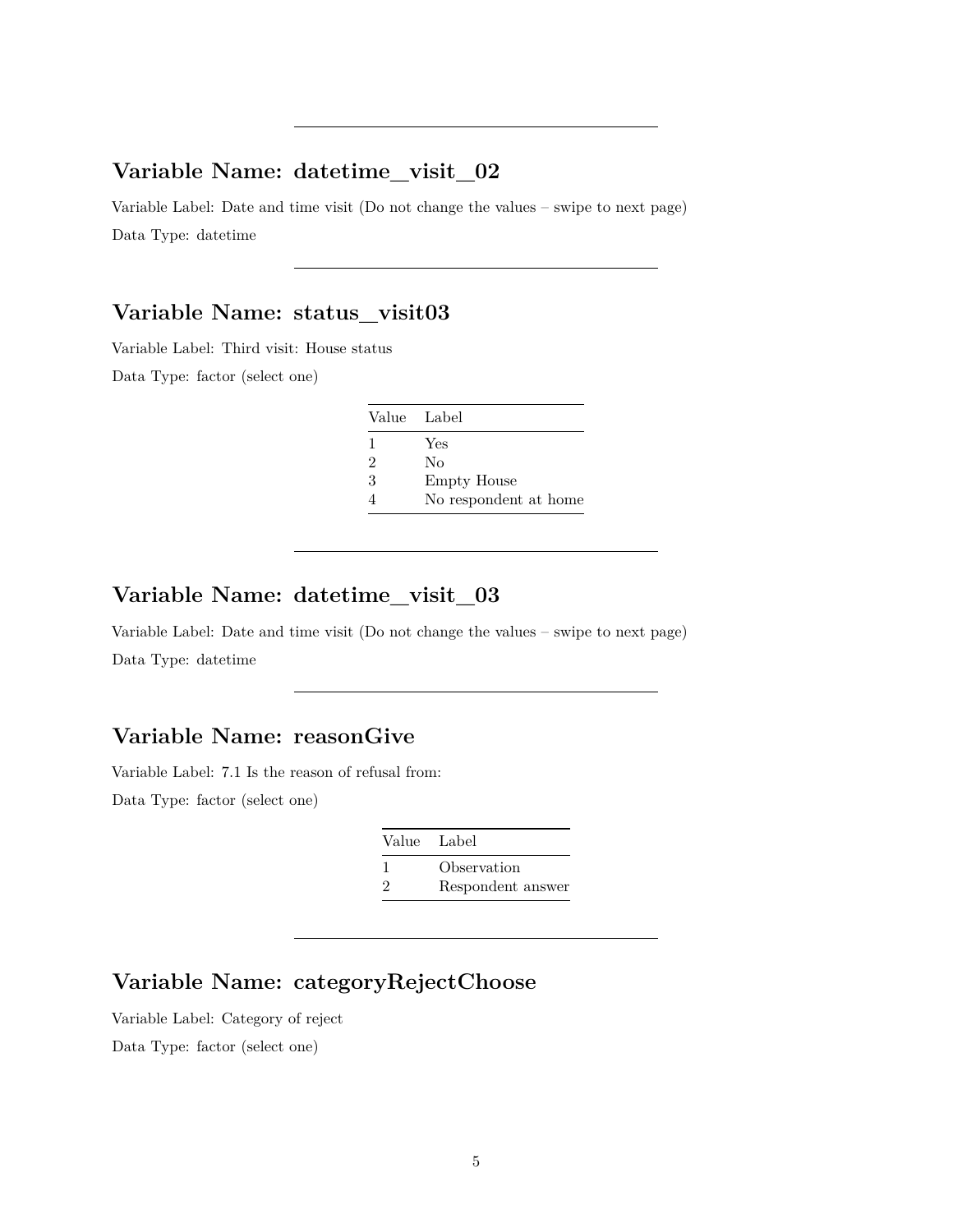| Value          | Label                                                |
|----------------|------------------------------------------------------|
|                | No interest in survey (don?t feel interview/research |
|                | is necessary)                                        |
| $\overline{2}$ | Complete avoidance (ex:Respondent at home but        |
|                | didn?t give response/did not have a chance to        |
|                | introduce)                                           |
| 3              | Not a suitable time (Grief $\int$ in the period of   |
|                | mourning/ busy with other work)                      |
| $\overline{4}$ | Too frequent visits from SEACO                       |
| 5              | Concerning of data privacy                           |
| 6              | Appointments scheduled but eventually refused        |
|                | with no reason                                       |
|                | Others                                               |

# **Variable Name: reasonOthers**

Variable Label: please specify the reason of refuse?

Data Type: string

### **Variable Name: nonparticipate\_deceased\_name\_yesno**

Variable Label: 7.3 Does the respondent willing to give the name of the deceased? Data Type: factor (select one)

| Value        | Label |
|--------------|-------|
| <sup>1</sup> | Yes   |
| $\mathbf{2}$ | Nο    |

#### **Variable Name: nonparticipate\_deceased\_name**

Variable Label: 7.4 What was the name of the deceased? Data Type: string

### **Variable Name: trigger\_1**

Variable Label: Start the question Data Type: trigger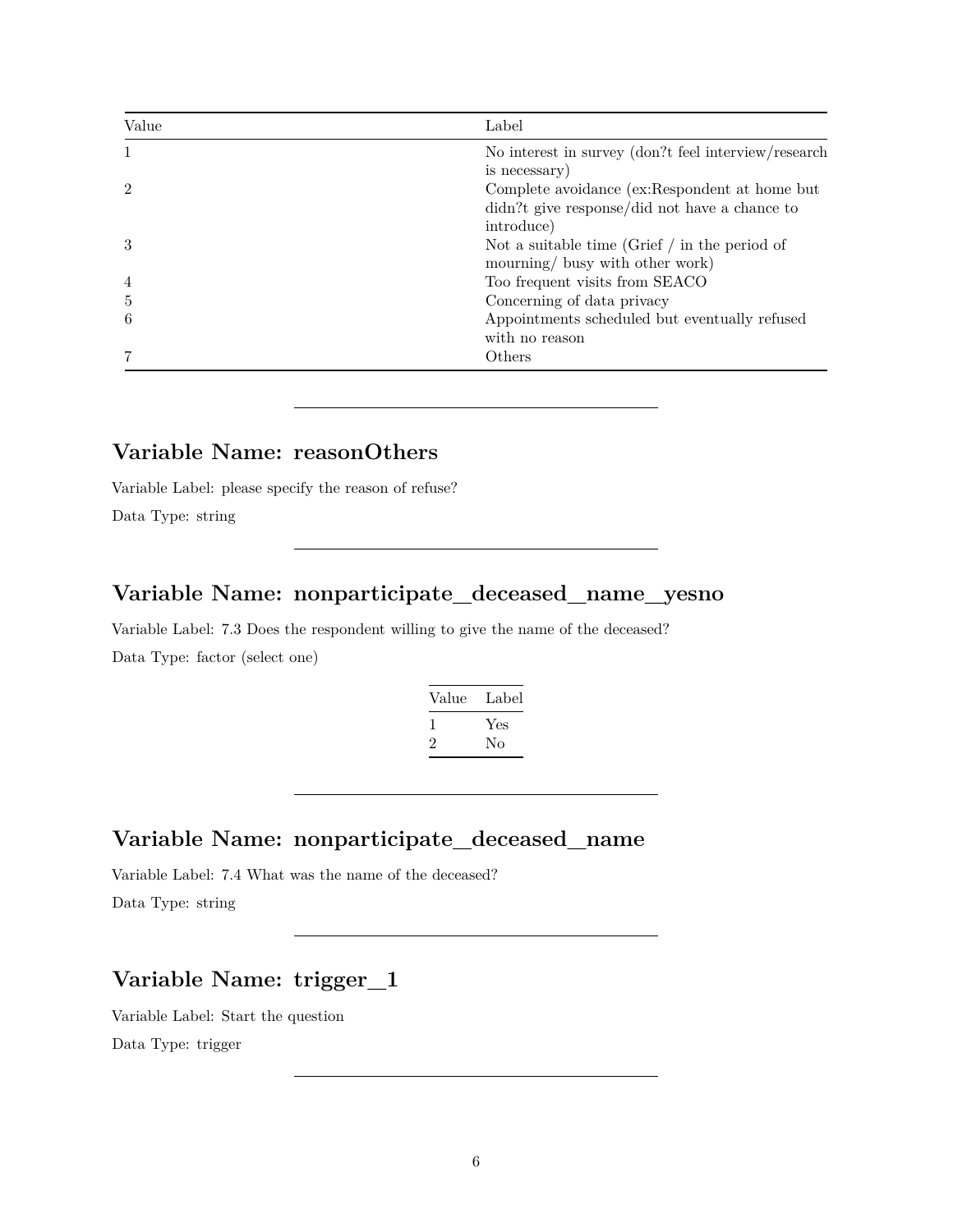#### **Variable Name: acknowledge\_section1**

Variable Label: SECTION 1. BASIC INFORMATION ABOUT THE INTERVIEW AND THE RESPON-DENT

Data Type: acknowledge

#### **Variable Name: respondent\_name**

Variable Label: 8. 2A100. Name verbal autopsy respondent Data Type: string

# **Variable Name: participant\_ic**

Variable Label: 9. Does the respondent have a NRIC? Data Type: factor (select one)

| Value | Label |
|-------|-------|
|       | Yes   |
| ۰,    | Nο    |

#### **Variable Name: participant\_ic\_yes**

Variable Label: 10. Enter NRIC number

Data Type: string

# **Variable Name: participant\_ic\_yes2**

Variable Label: 11. Enter NRIC number (repeat) Data Type: string

#### **Variable Name: participant\_ic\_no**

Variable Label: 12. What other identification does the respondent has? Data Type: factor (select one)

|   | Value Label                          |
|---|--------------------------------------|
|   | Other Malaysian government issued ID |
|   | Foreign passport                     |
| З | Other                                |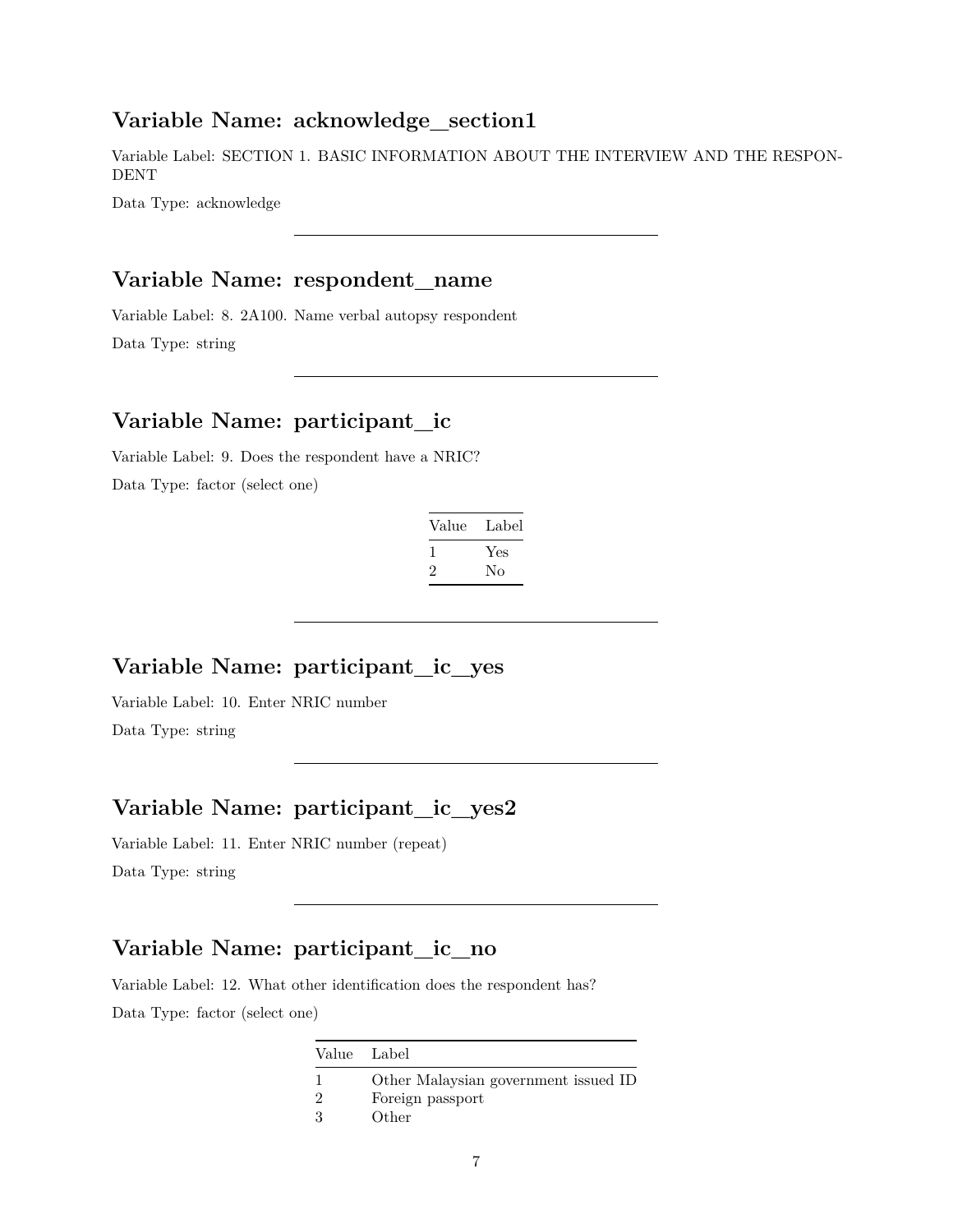Value Label

4 ID missing

#### **Variable Name: participant\_ic\_no\_other**

Variable Label: 13. Please specify other Data Type: string

### **Variable Name: id\_number**

Variable Label: 14. Please enter the ID number (include letters in UPPERCASE) Data Type: string

# **Variable Name: phone\_number**

Variable Label: 15. Phone number Data Type: string

### **Variable Name: consent\_1**

Variable Label: 16.1 To be interviewed by the researcher

Data Type: factor (select one)

| Value | Label |
|-------|-------|
|       | Yes   |
| ۰,    | Nο    |
|       |       |

#### **Variable Name: consent\_2**

Variable Label: 16.2 To allow the interview to be recorded by electronic device Data Type: factor (select one)

| Value        | Label |
|--------------|-------|
| $\mathbf{I}$ | Yes   |
| '2           | No    |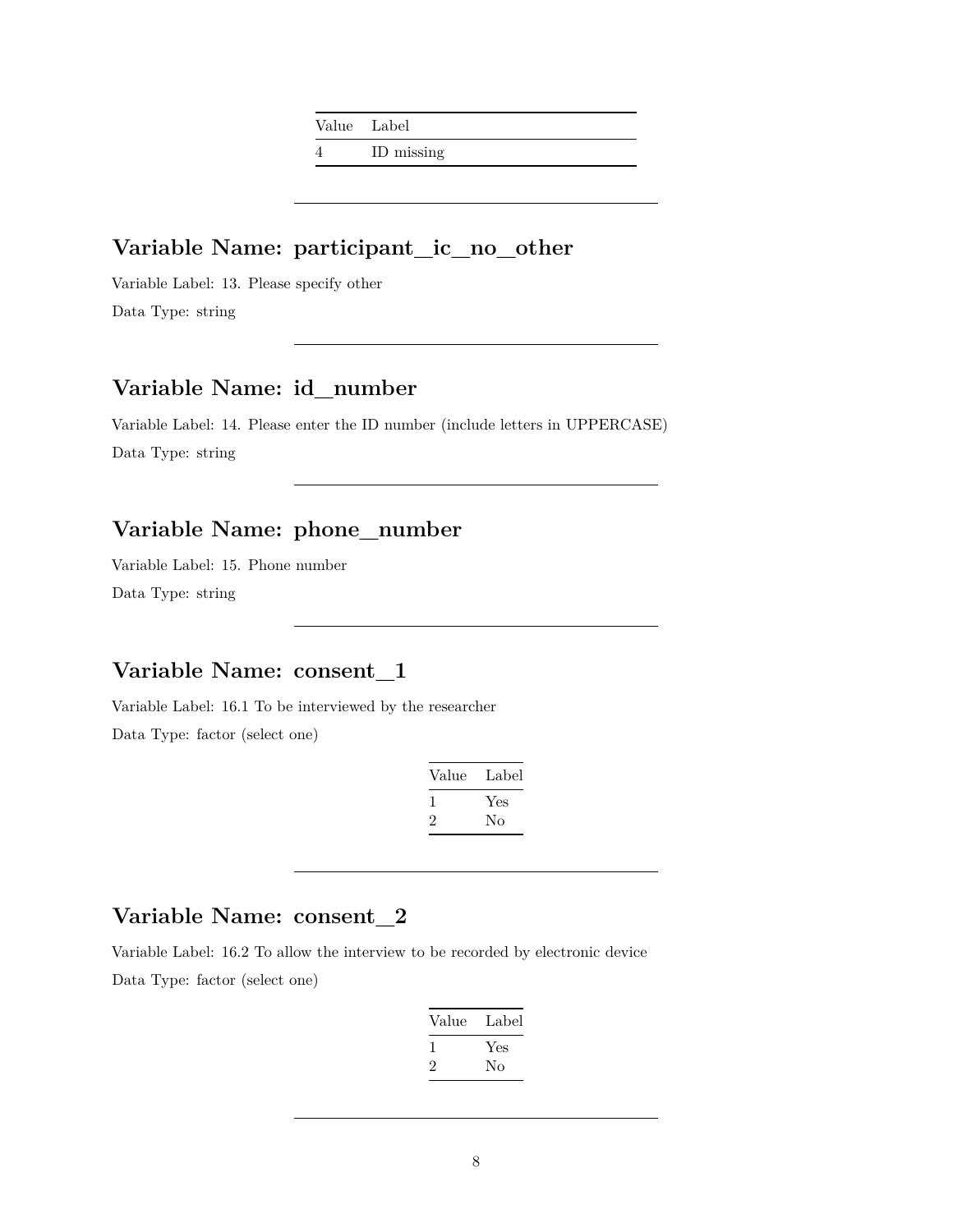#### **Variable Name: consent\_3**

Variable Label: 16.3 To allow the data to be kept in secure storage and accessible to the research team Data Type: factor (select one)

| Value | Label |
|-------|-------|
|       | Yes   |
| ۰,    | No    |

#### **Variable Name: consent\_4**

Variable Label: 16.4 To allow the data to be kept in secure storage and accessible to the research team Data Type: factor (select one)

| Value              | Label     |
|--------------------|-----------|
| $\mathbf{I}$<br>'2 | Yes<br>Nο |
|                    |           |

# **Variable Name: consent\_5**

Variable Label: 16.5 To allow the research findings to be pulished in de-identified summary form Data Type: factor (select one)

| Value        | Label |
|--------------|-------|
| $\mathbf{I}$ | Yes   |
| 2            | Nο    |
|              |       |

### **Variable Name: consented\_initial**

Variable Label: NULL

Data Type: unknown (calculate)

### **Variable Name: consent\_8**

Variable Label: 17. \${respondent\_name}'s signature Data Type: image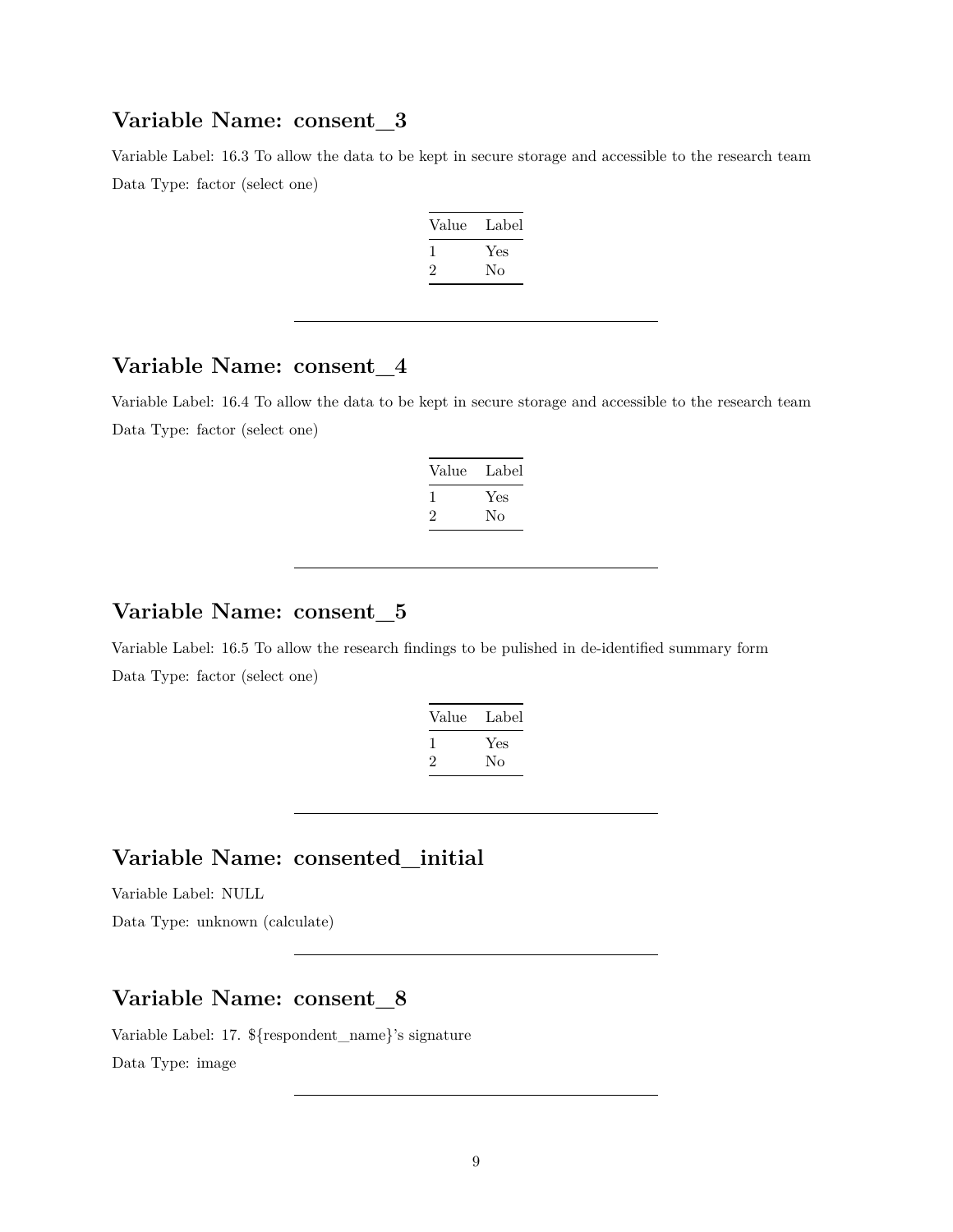#### **Variable Name: signed**

Variable Label: 18. Did \${respondent\_name} sign the consent? Data Type: factor (select one)

| Value | Label |
|-------|-------|
|       | Yes   |
| ۰,    | Nο    |

#### **Variable Name: consented**

Variable Label: NULL Data Type: unknown (calculate)

# **Variable Name: trigger\_2**

Variable Label: 19. We do not have consent to continue. Save and Close the form. Data Type: trigger

# **Variable Name: acknowledge\_section2**

Variable Label: SECTION 2. INFORMATION ON THE DECEASED AND DATE/PLACE OF DEATH Data Type: acknowledge

# **Variable Name: deceased\_name**

Variable Label: 20. 1A100. What was the name of the deceased? Data Type: string

# **Variable Name: relationship\_deceased**

Variable Label: 21. 2A110. What is your relationship to \${deceased\_name}? Data Type: factor (select one)

| Value | Label                                           |
|-------|-------------------------------------------------|
|       | Father/Mother                                   |
| 2     | Son/daughter/stepson/stepdaughter/adopted child |
| 3     | Spouse                                          |
|       | Sibling                                         |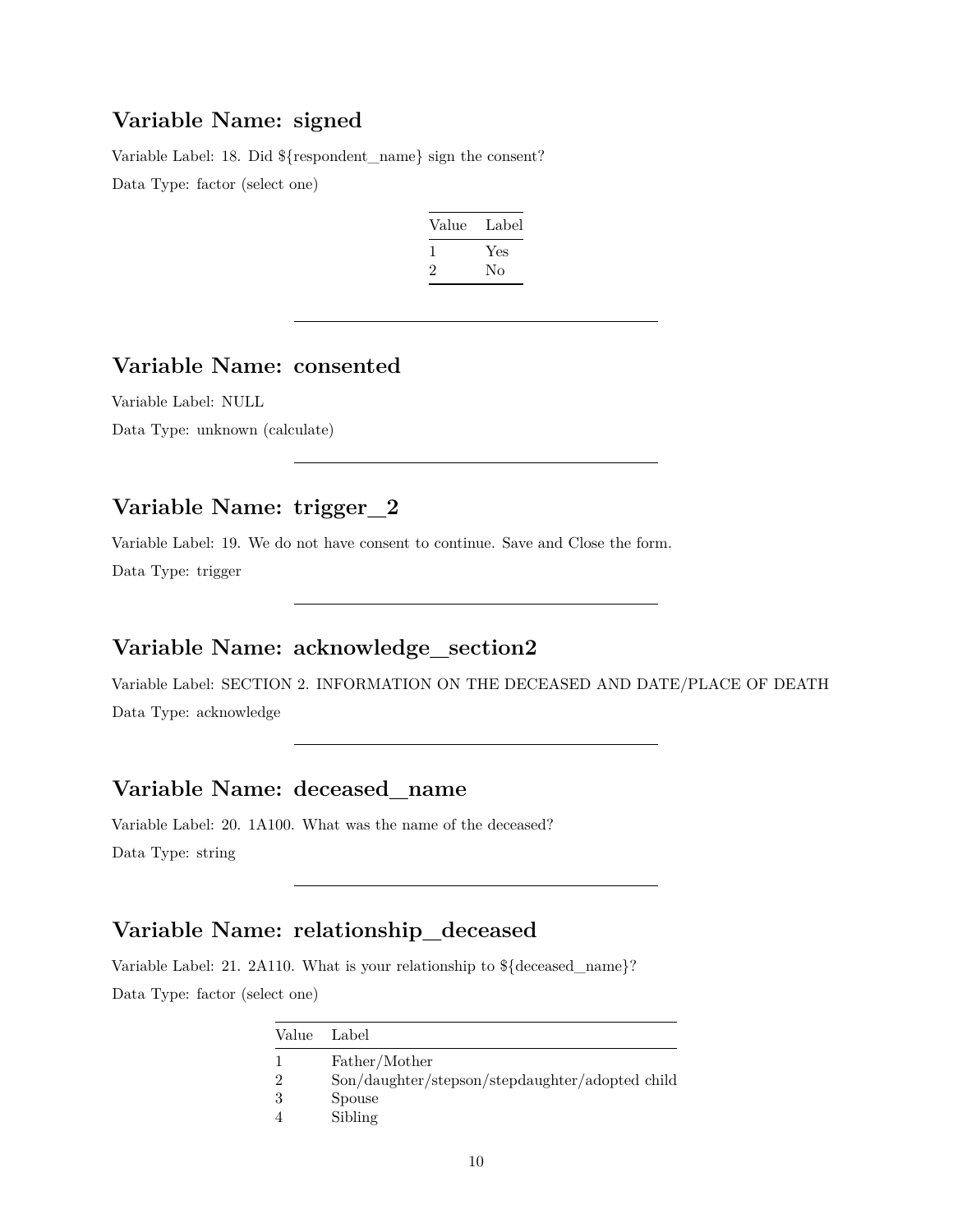| Value | Label                      |
|-------|----------------------------|
| 5     | Relatives                  |
| 6     | Grandchildren              |
| 7     | Son-in-law/daughter-in-law |
| 8     | No relation                |
| 9     | Other                      |
|       |                            |

# **Variable Name: relationship\_deceased\_other**

Variable Label: 22. If other, please specify what relationship do you have?

Data Type: string

### **Variable Name: live\_deceased**

Variable Label: 23. 2A115. Did you live with the deceased in the period leading up to \${deceased\_name}'s death?

Data Type: factor (select one)

| Label |
|-------|
| Yes   |
| No    |
|       |

#### **Variable Name: deceased\_1A110**

Variable Label: 24. 1A110. What is \${deceased\_name}'s gender? Data Type: factor (select one)

| Value | Label  |
|-------|--------|
|       | Female |
| ソ.    | Male   |

# **Variable Name: deceased\_1A200**

Variable Label: 25. 1A200. Is date of birth known? Data Type: factor (select one)

| Value | Label |
|-------|-------|
|       | Yes   |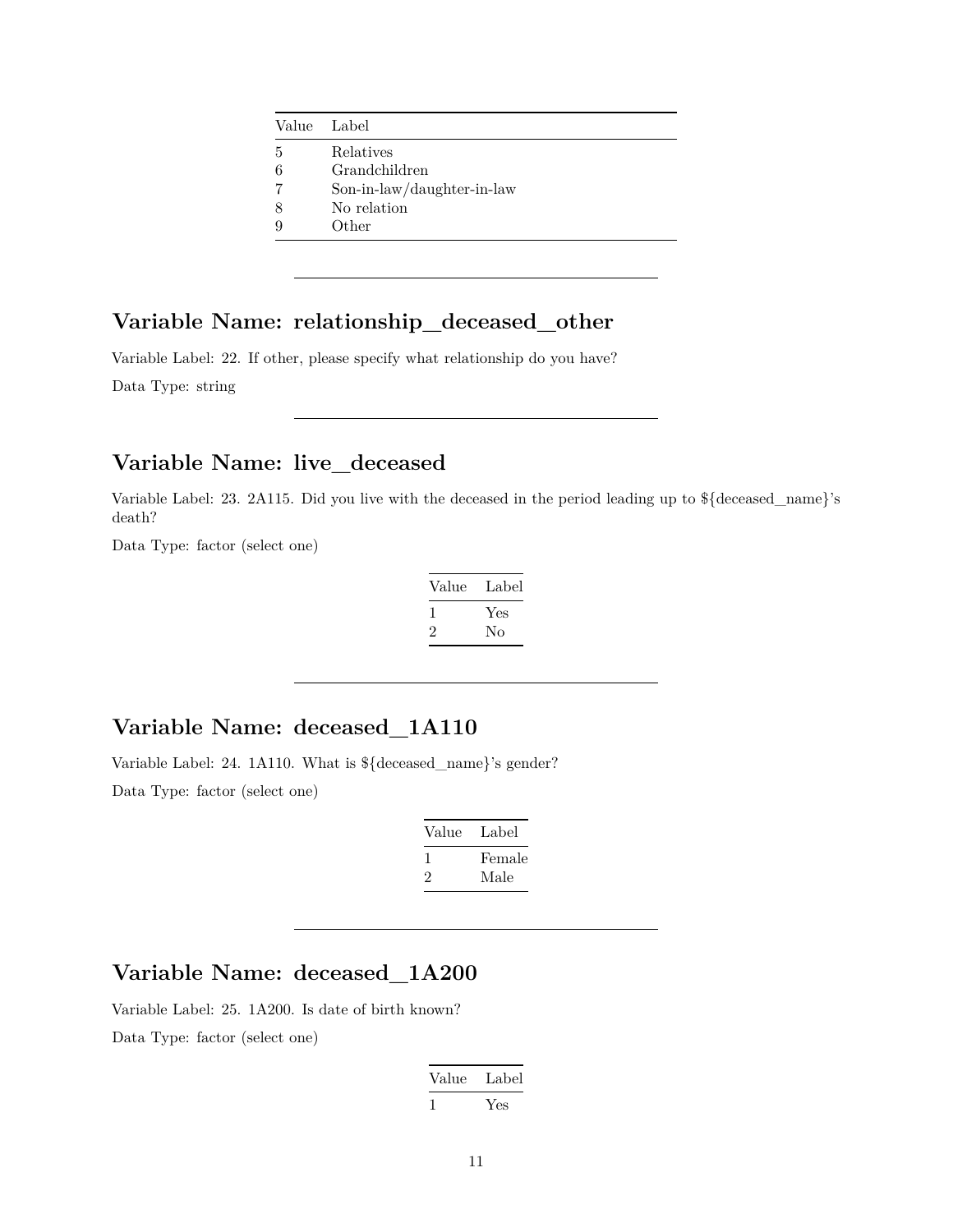| Value | Label |
|-------|-------|
| ۰,    | Nο    |

### **Variable Name: deceased\_1A210**

Variable Label: 26. 1A210. When was the \${deceased\_name} born? Data Type: date

# **Variable Name: Residents\_age**

Variable Label: Calculated age Data Type: unknown (calculate)

# **Variable Name: deceased\_1A220**

Variable Label: 27. 1A220. Is date of death known? Data Type: factor (select one)

| Value        | Label |
|--------------|-------|
| $\mathbf{I}$ | Yes   |
| $\cdot$      | No    |

### **Variable Name: deceased\_1A230**

Variable Label: 28. 1A230. When did \${deceased\_name} pass away? Data Type: date

#### **Variable Name: deceased\_1A240**

Variable Label: 29. 1A240. How old was \${deceased\_name} when s/he passed away? Estimated age is: \${Residents\_age}

Data Type: integer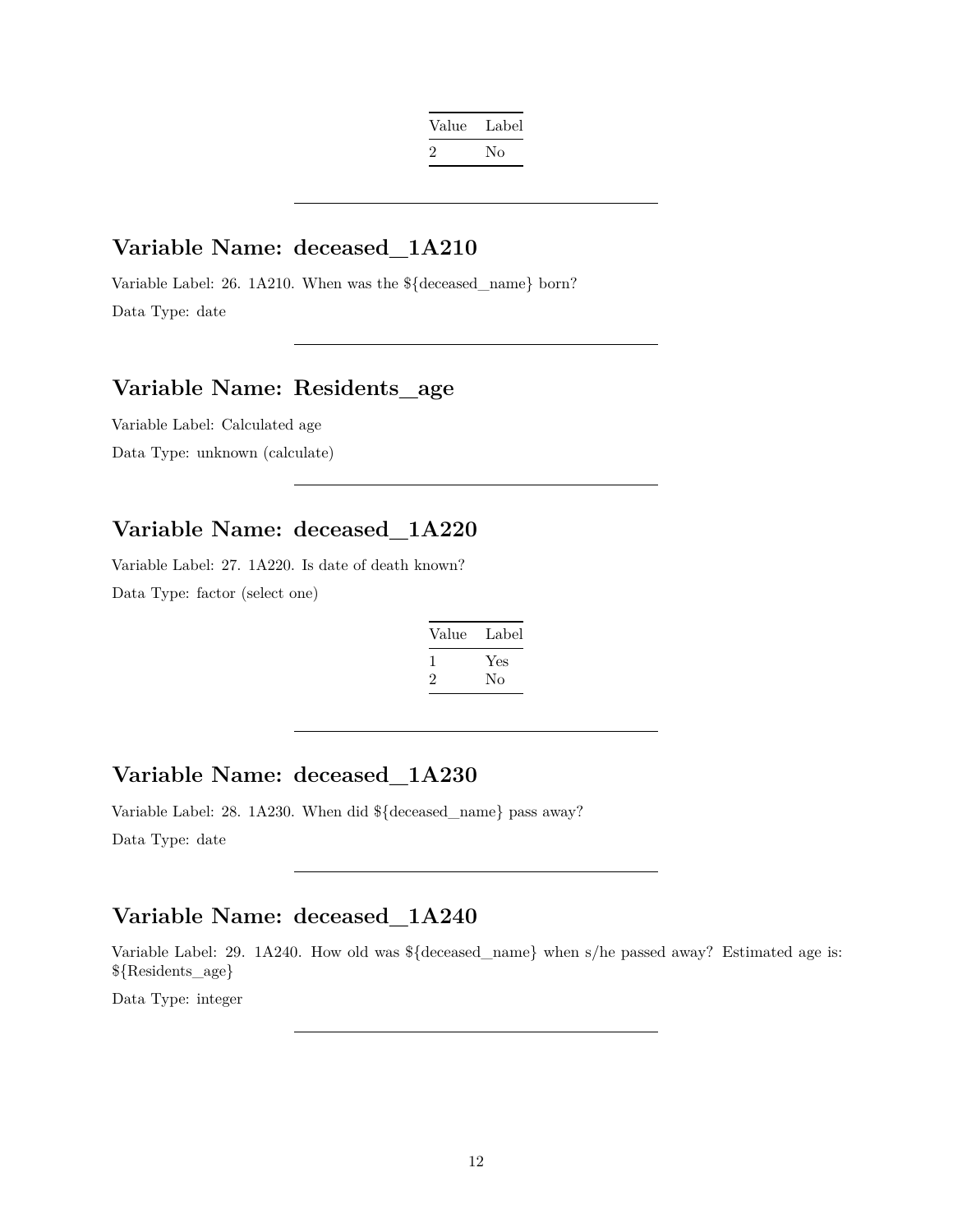### **Variable Name: deceased\_1A400**

Variable Label: 30. 1A400. Did \${deceased\_name} pass away between 6 weeks and 1 year of being pregnant or having a baby?

Data Type: factor (select one)

| Value | Label |
|-------|-------|
|       | Yes   |
| ۰,    | Nο    |

#### **Variable Name: deceased\_1A500**

Variable Label: 31. 1A500. What was \${deceased\_name}'s citizenship? Data Type: factor (select one)

| Value          | Label             |
|----------------|-------------------|
| -9             | Refused to answer |
| -8             | Don't know        |
| 1              | Malaysian         |
| $\overline{2}$ | Singaporean       |
| 3              | Indian            |
| 4              | Vietnamese        |
| 5              | Philippines       |
| 6              | Bangladeshi       |
| 7              | Nepal             |
| 8              | Thai              |
| 9              | Cambodian         |
| 10             | Other             |

### **Variable Name: deceased\_1A500\_other**

Variable Label: 32. If other please specify citizenship of \${deceased\_name} Data Type: string

#### **Variable Name: deceased\_1A510**

Variable Label: 33. 1A510. What was \${deceased\_name}'s ethnicity? Data Type: factor (select multiple)

| Value Label |                   |
|-------------|-------------------|
| -9          | Refused to answer |
| -8          | Don't know        |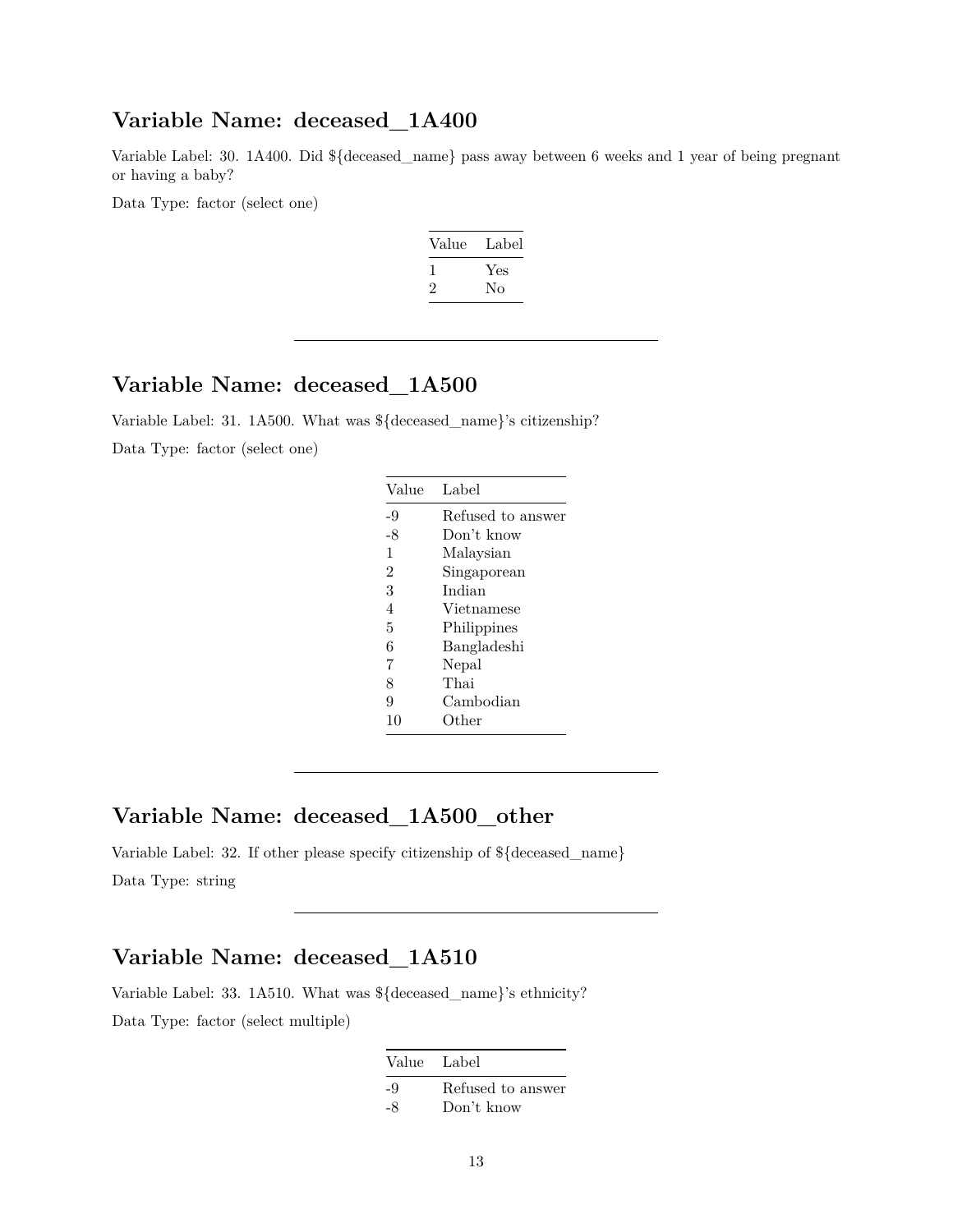| Value          | Label      |
|----------------|------------|
| 1              | Malay      |
| $\overline{2}$ | Chinese    |
| 3              | Indian     |
| $\overline{4}$ | Bumiputera |
| 5              | Orang Asli |
| 6              | Other      |

# **Variable Name: deceased\_1A510\_other**

Variable Label: 34. If other, please specify the ethnicity of \${deceased\_name}. Data Type: string

# **Variable Name: HouseDetails\_1A530\_Mukim**

Variable Label: 36. Which Mukim is that dwelling in? Data Type: factor (select one)

| Value          | Label          |
|----------------|----------------|
| 1              | Bekok          |
| $\overline{2}$ | Chaah          |
| 3              | Gemereh        |
| 4              | Jabi           |
| 5              | Sungai Segamat |

### **Variable Name: HouseDetails\_1A530\_Batu**

Variable Label: 37. Which Batu is that dwelling along? Data Type: string

#### **Variable Name: HouseDetails\_1A530\_Area**

Variable Label: 38. Type of the Taman/Kampung/Felda/Felcra/Quarters of that dwelling? Data Type: factor (select one)

| Value | Label   |
|-------|---------|
| 1     | Taman   |
| 2     | Kampung |
| 3     | Felda   |
|       | Felcra  |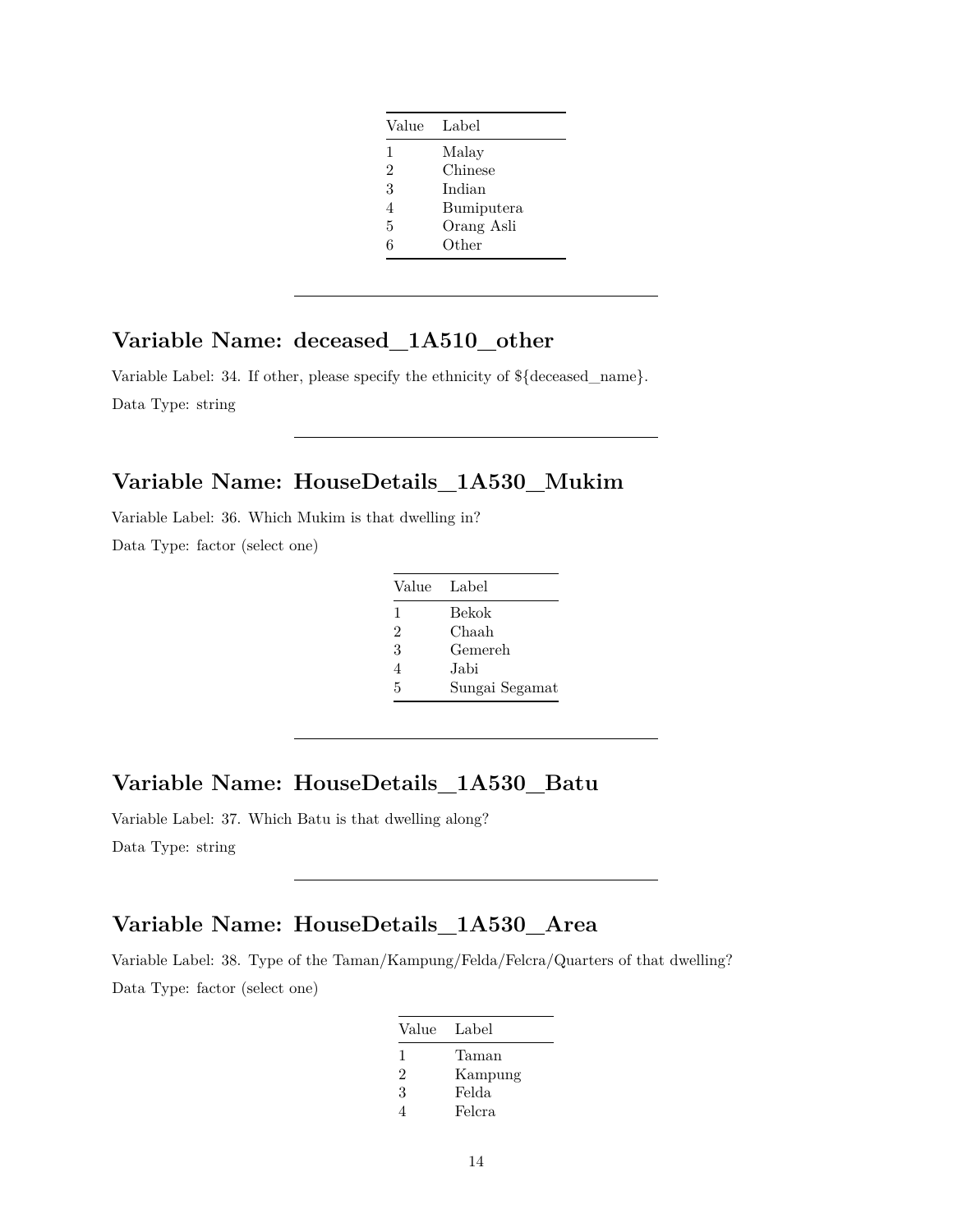| Value | Label          |
|-------|----------------|
| 5     | Quarters       |
| 6     | Not applicable |

#### **Variable Name: HouseDetails\_1A530\_Area2**

Variable Label: 39. Please specify the Taman/Kampung/Felda/Felcra/Quarters of that dwelling? Data Type: string

#### **Variable Name: HouseDetails\_1A530\_Area3**

Variable Label: 40. Type of the Taman/Kampung/Felda/Felcra/Quarters of that dwelling? Data Type: factor (select one)

| Value          | Label          |
|----------------|----------------|
| 1              | Taman          |
| $\overline{2}$ | Kampung        |
| 3              | Felda          |
| 4              | Felcra         |
| 5              | Quarters       |
| 6              | Not applicable |

#### **Variable Name: HouseDetails\_1A530\_Area4**

Variable Label: 41. Please specify the Taman/Kampung/Felda/Felcra/Quarters of that dwelling? Data Type: string

# **Variable Name: HouseDetails\_1A530\_Street**

Variable Label: 42. Type of the Street/Lorong of that dwelling? Data Type: factor (select one)

| Value | - Label        |
|-------|----------------|
| -1    | Jalan          |
| 2     | Lorong         |
| 3     | Not applicable |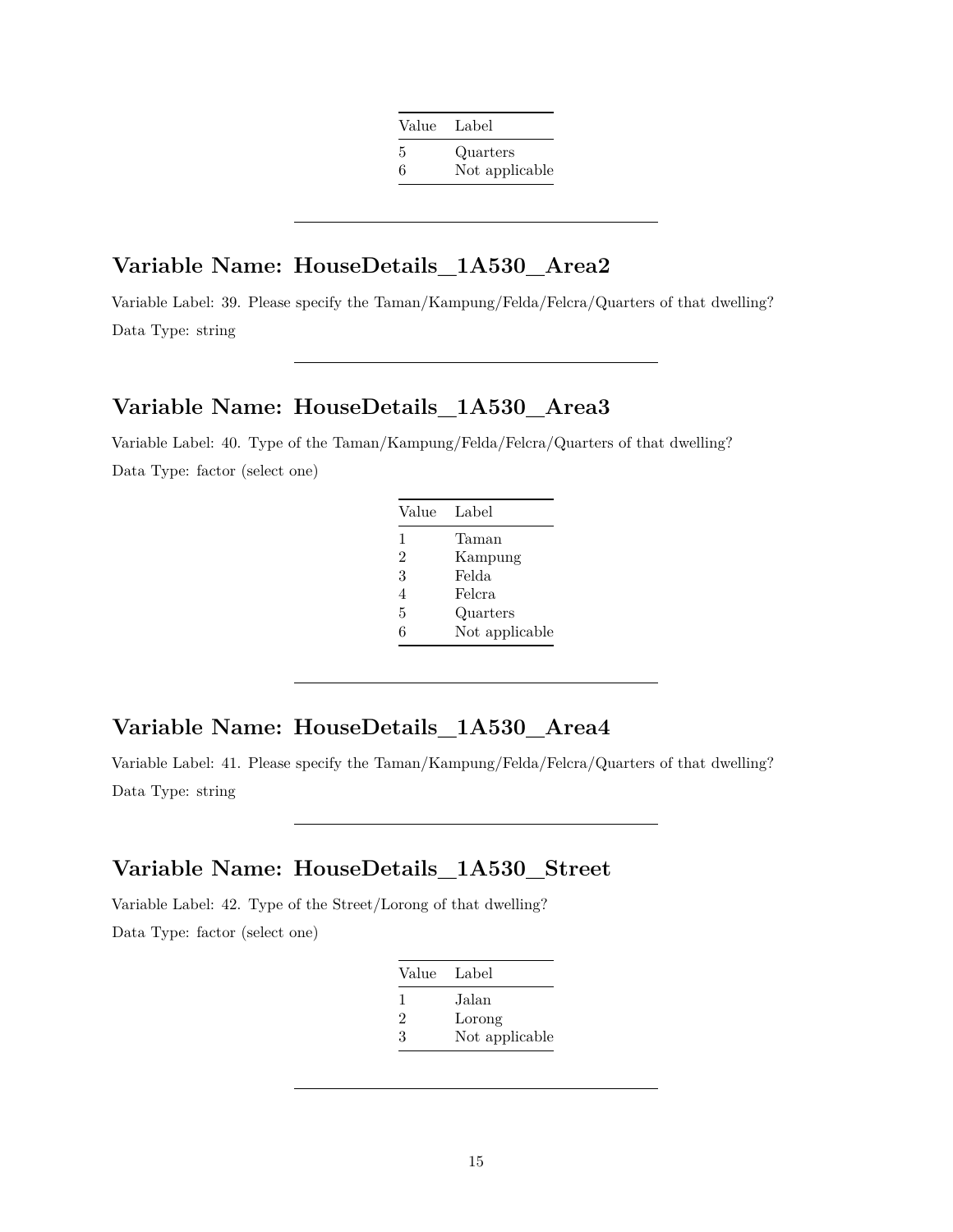#### **Variable Name: HouseDetails\_1A530\_Street2**

Variable Label: 43. Please specify the Street name/Lorong of that dwelling? Data Type: string

#### **Variable Name: HouseDetails\_1A530\_Street3**

Variable Label: 44. Type of the Street/Lorong of that dwelling? Data Type: factor (select one)

| Value Label |                |
|-------------|----------------|
| ı           | Jalan          |
| 2           | Lorong         |
| З           | Not applicable |

# **Variable Name: HouseDetails\_1A530\_Street4**

Variable Label: 45. Please specify the Street name/Lorong of that dwelling? Data Type: string

#### **Variable Name: HouseDetails\_1A530\_Number**

Variable Label: 46. Type of the Lot number/House number/Pole number of that dwelling? Data Type: factor (select one)

| Value Label |                |
|-------------|----------------|
| 1           | Lot            |
| 2           | Number         |
| 3           | Pole number    |
| 4           | Not applicable |

#### **Variable Name: HouseDetails\_1A530\_Number2**

Variable Label: 47. Please specify the Lot number/House number/Pole number of that dwelling? Data Type: string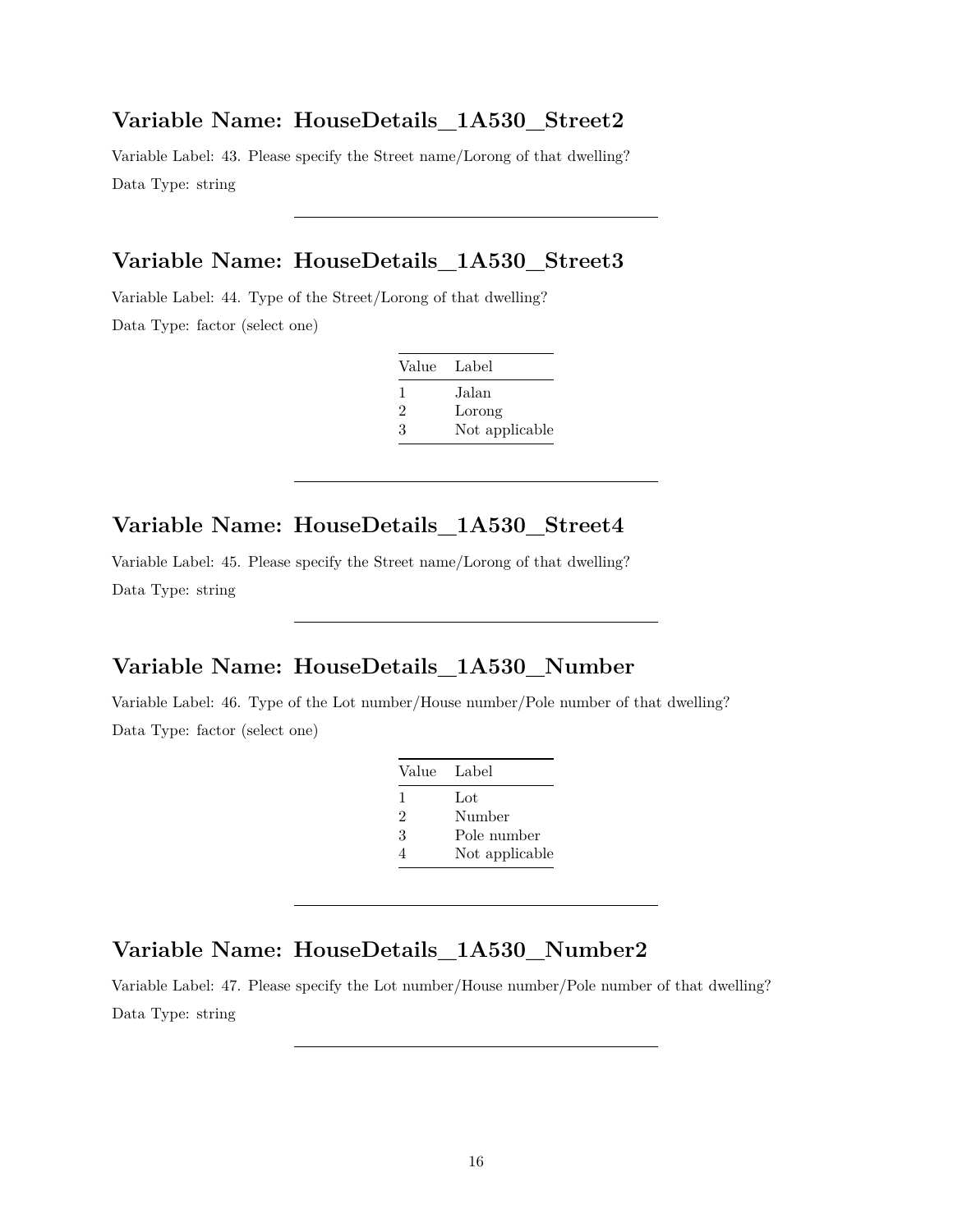#### **Variable Name: HouseDetails\_1A530\_Number3**

Variable Label: 48. Type of the Lot number/House number/Pole number of that dwelling? Data Type: factor (select one)

| Value Label |                |
|-------------|----------------|
| 1           | Lot            |
| 2           | Number         |
| 3           | Pole number    |
| 4           | Not applicable |

#### **Variable Name: HouseDetails\_1A530\_Number4**

Variable Label: 49. Please specify the Lot number/House number/Pole number of that dwelling? Data Type: string

#### **Variable Name: deceased\_home**

Variable Label: 50. Was this house \${deceased\_name}'s home before the death?

Data Type: factor (select one)

| Value | Label |
|-------|-------|
| -1    | Yes   |
| ۰,    | No    |

### **Variable Name: deceased\_inside\_segamat**

Variable Label: 51. Was \${deceased\_name}'s home in Segamat District? Data Type: factor (select one)

| Value | Label |
|-------|-------|
|       | Yes   |
| ۰,    | Nο    |
|       |       |

#### **Variable Name: Deceased\_HouseDetails\_Mukim**

Variable Label: 53. Which Mukim is that dwelling in? Data Type: factor (select one)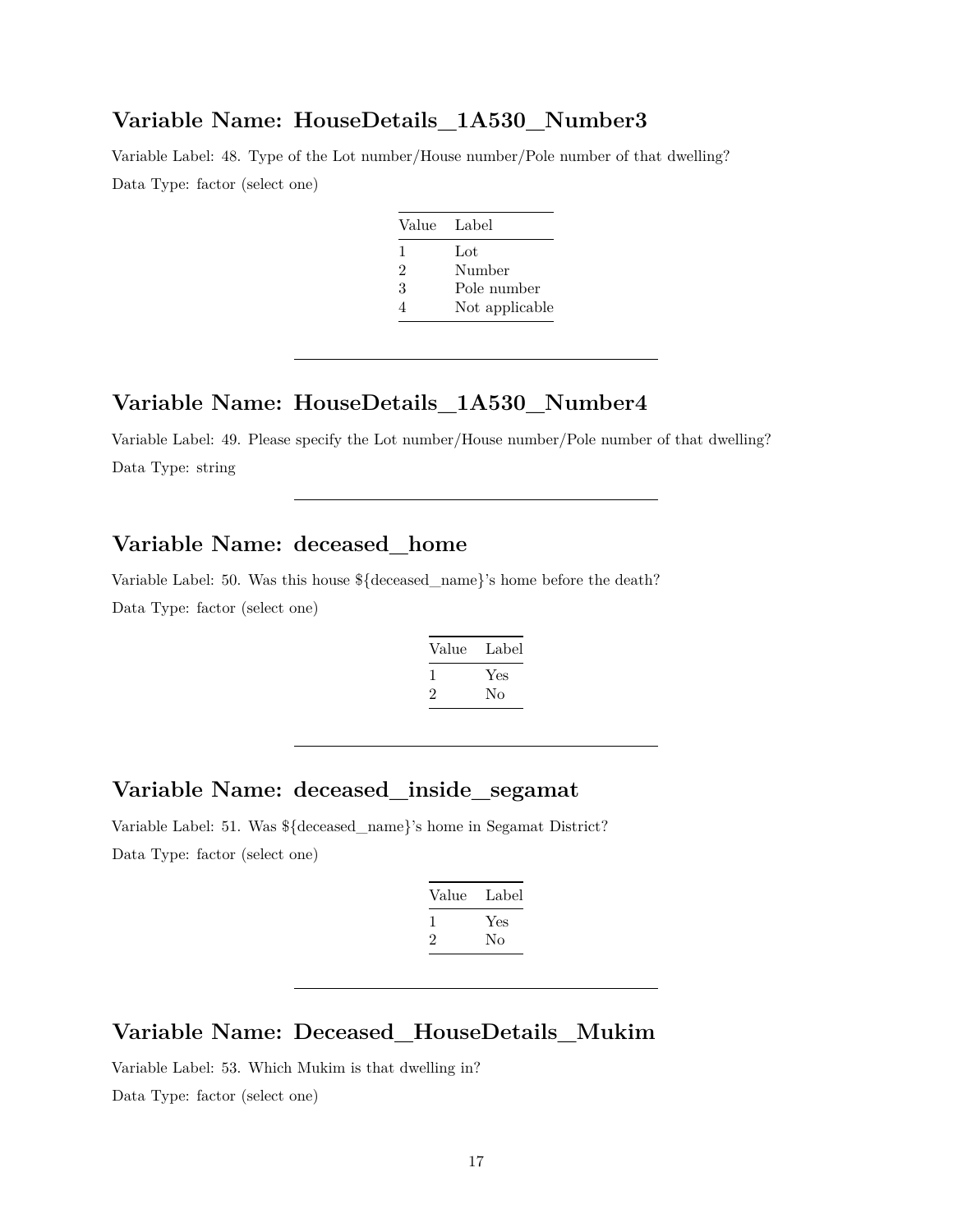| Value Label    |                |
|----------------|----------------|
| 1              | Bekok          |
| $\overline{2}$ | Chaah          |
| 3              | Gemereh        |
| 4              | Jabi           |
| 5              | Sungai Segamat |

#### **Variable Name: Deceased\_HouseDetails\_Batu**

Variable Label: 54. Which Batu is that dwelling along? Data Type: string

### **Variable Name: Deceased\_HouseDetails\_Area**

Variable Label: 55. Type of the Taman/Kampung/Felda/Felcra/Quarters of that dwelling? Data Type: factor (select one)

| Value          | Label          |
|----------------|----------------|
| 1              | Taman          |
| $\mathfrak{D}$ | Kampung        |
| 3              | Felda          |
| 4              | Felcra         |
| 5              | Quarters       |
| հ              | Not applicable |

#### **Variable Name: Deceased\_HouseDetails\_Area2**

Variable Label: 56. Please specify the Taman/Kampung/Felda/Felcra/Quarters of that dwelling? Data Type: string

#### **Variable Name: Deceased\_HouseDetails\_Area3**

Variable Label: 57. Type of the Taman/Kampung/Felda/Felcra/Quarters of that dwelling? Data Type: factor (select one)

| Value | Label   |
|-------|---------|
| 1     | Taman   |
| 2     | Kampung |
| 3     | Felda   |
|       | Felcra  |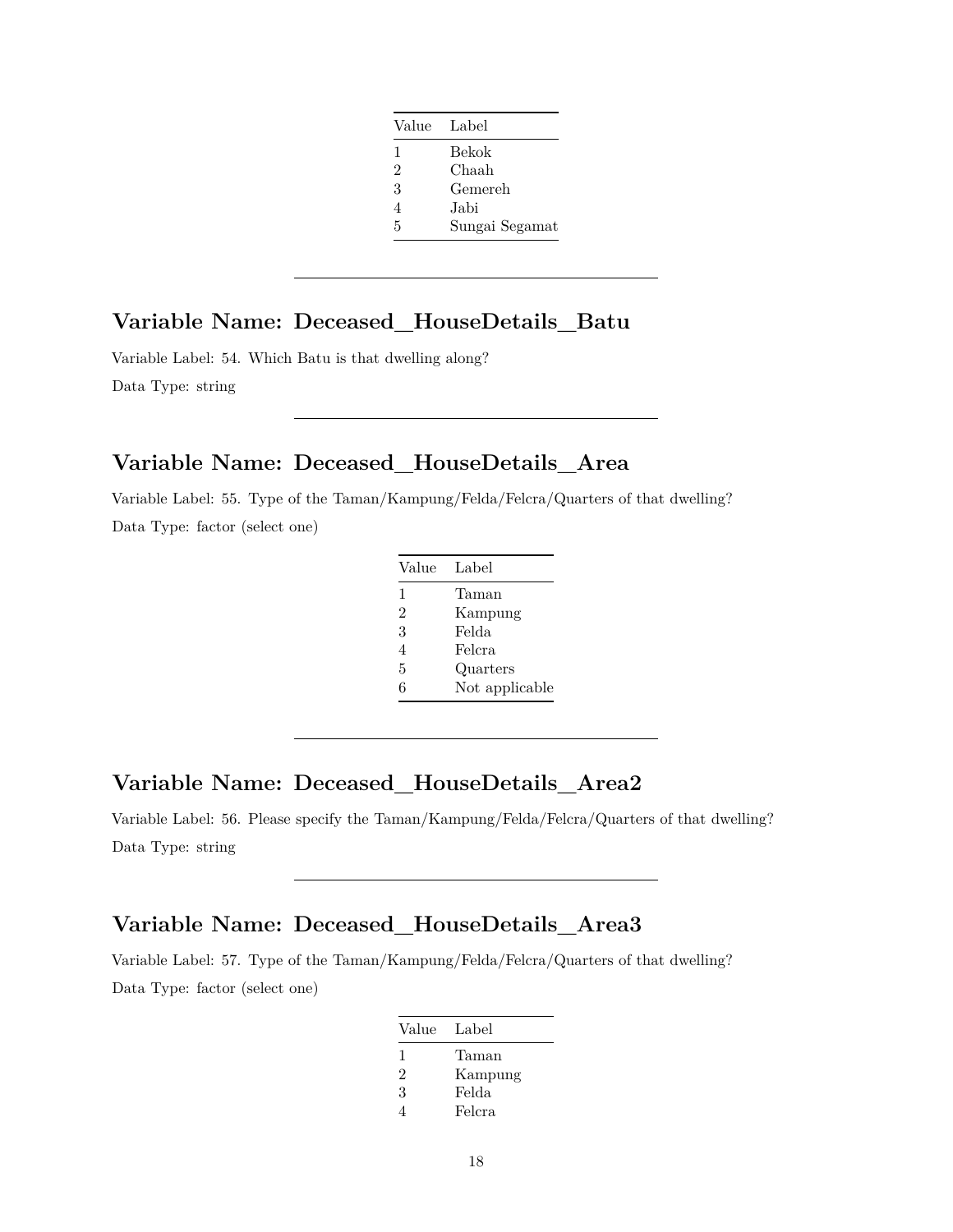| Value | Label          |
|-------|----------------|
| 5     | Quarters       |
| 6     | Not applicable |

#### **Variable Name: Deceased\_HouseDetails\_Area4**

Variable Label: 58. Please specify the Taman/Kampung/Felda/Felcra/Quarters of that dwelling? Data Type: string

#### **Variable Name: Deceased\_HouseDetails\_Street**

Variable Label: 59. Type of the Street/Lorong of that dwelling? Data Type: factor (select one)

| Value Label |                |
|-------------|----------------|
| ı.          | Jalan          |
| 2           | Lorong         |
| З           | Not applicable |

#### **Variable Name: Deceased\_HouseDetails\_Street2**

Variable Label: 60. Please specify the Street name/Lorong of that dwelling? Data Type: string

#### **Variable Name: Deceased\_HouseDetails\_Street3**

Variable Label: 61. Type of the Street/Lorong of that dwelling? Data Type: factor (select one)

| Value Label |                |
|-------------|----------------|
| 1           | Jalan          |
| 2           | Lorong         |
| З           | Not applicable |

#### **Variable Name: Deceased\_HouseDetails\_Street4**

Variable Label: 62. Please specify the Street name/Lorong of that dwelling?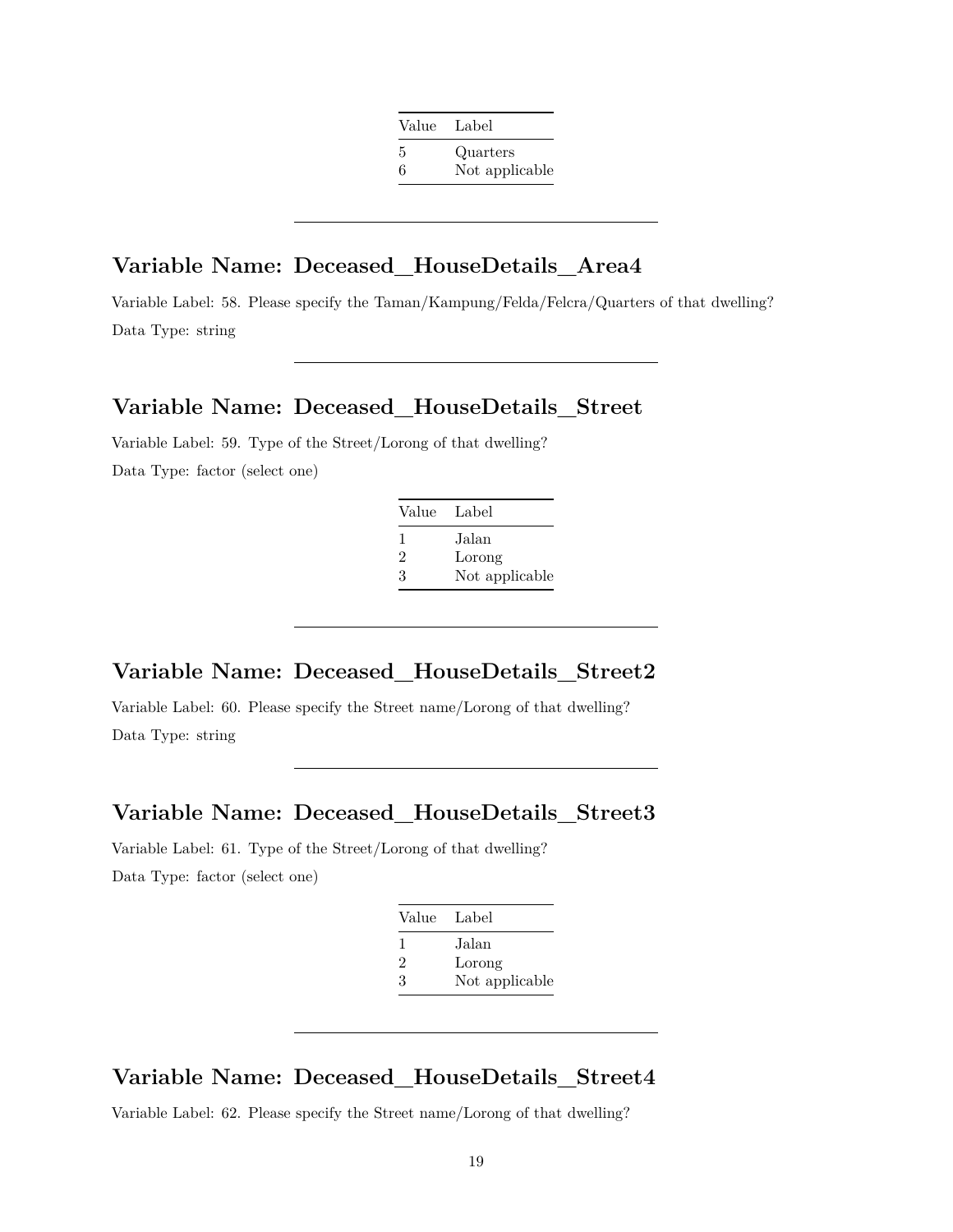#### **Variable Name: Deceased\_HouseDetails\_Number**

Variable Label: 63. Type of the Lot number/House number/Pole number of that dwelling? Data Type: factor (select one)

| Value Label |                |
|-------------|----------------|
| 1           | Lot            |
| 2           | Number         |
| 3           | Pole number    |
|             | Not applicable |

#### **Variable Name: Deceased\_HouseDetails\_Number2**

Variable Label: 64. Please specify the Lot number/House number/Pole number of that dwelling? Data Type: string

#### **Variable Name: Deceased\_HouseDetails\_Number3**

Variable Label: 65. Type of the Lot number/House number/Pole number of that dwelling? Data Type: factor (select one)

| Value | Label          |
|-------|----------------|
| 1     | Lot            |
| 2     | Number         |
| 3     | Pole number    |
|       | Not applicable |

### **Variable Name: Deceased\_HouseDetails\_Number4**

Variable Label: 66. Please specify the Lot number/House number/Pole number of that dwelling? Data Type: string

#### **Variable Name: deceased\_1A560**

Variable Label: 67. 1A560. What was the place of \${deceased\_name}'s death? Data Type: factor (select one)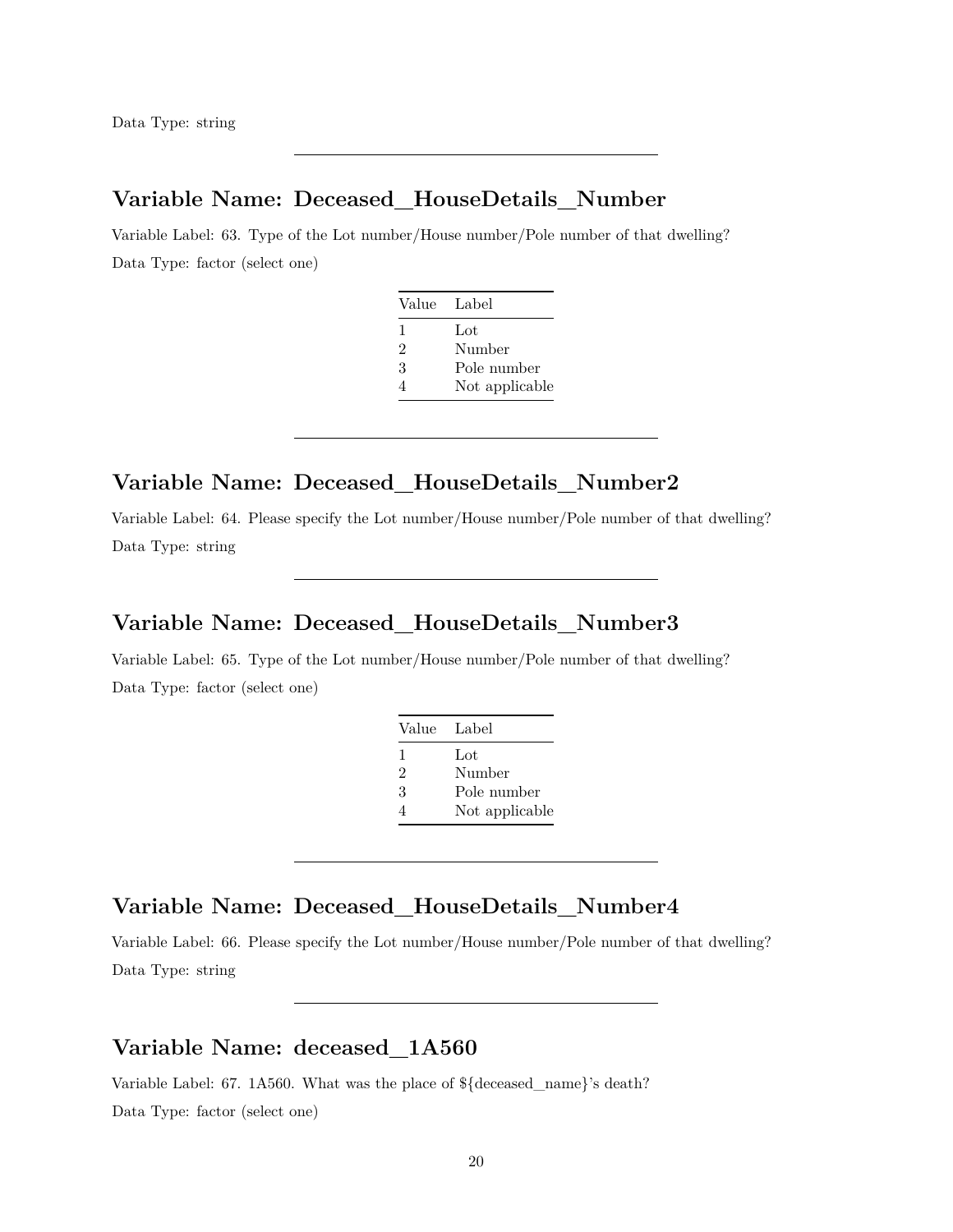|                | Value Label                 |
|----------------|-----------------------------|
| -8             | Don't know                  |
| $\mathbf{1}$   | Hospital                    |
| $\overline{2}$ | Other Health Facility       |
| 3              | \${deceased_name}'s home    |
| 4              | A relative or friend's home |
| 5              | Other                       |

# **Variable Name: deceased\_1A560\_other**

Variable Label: 68. If 'other' site of death, please specify Data Type: string

# **Variable Name: deceased\_1A600**

Variable Label: 69. 1A600. What was the marital status of \${deceased\_name}? Data Type: factor (select one)

|                | Value Label                             |
|----------------|-----------------------------------------|
| 1              | Single                                  |
| $\overline{2}$ | Married                                 |
| 3              | Separated / Living Apart (Not Divorced) |
| $\overline{4}$ | Divorced                                |
| 5              | Widow / Widower                         |
| 6              | Don't Know                              |
|                | Refused to answer                       |

# **Variable Name: deceased\_1A600\_1**

Variable Label: 70. Do you know the date of marriage of the \${deceased\_name}? Data Type: factor (select one)

| Value | Label |
|-------|-------|
|       | Yes   |
| '2    | Nο    |
|       |       |

#### **Variable Name: deceased\_1A610**

Variable Label: 70. 1A610. What was the date of marriage?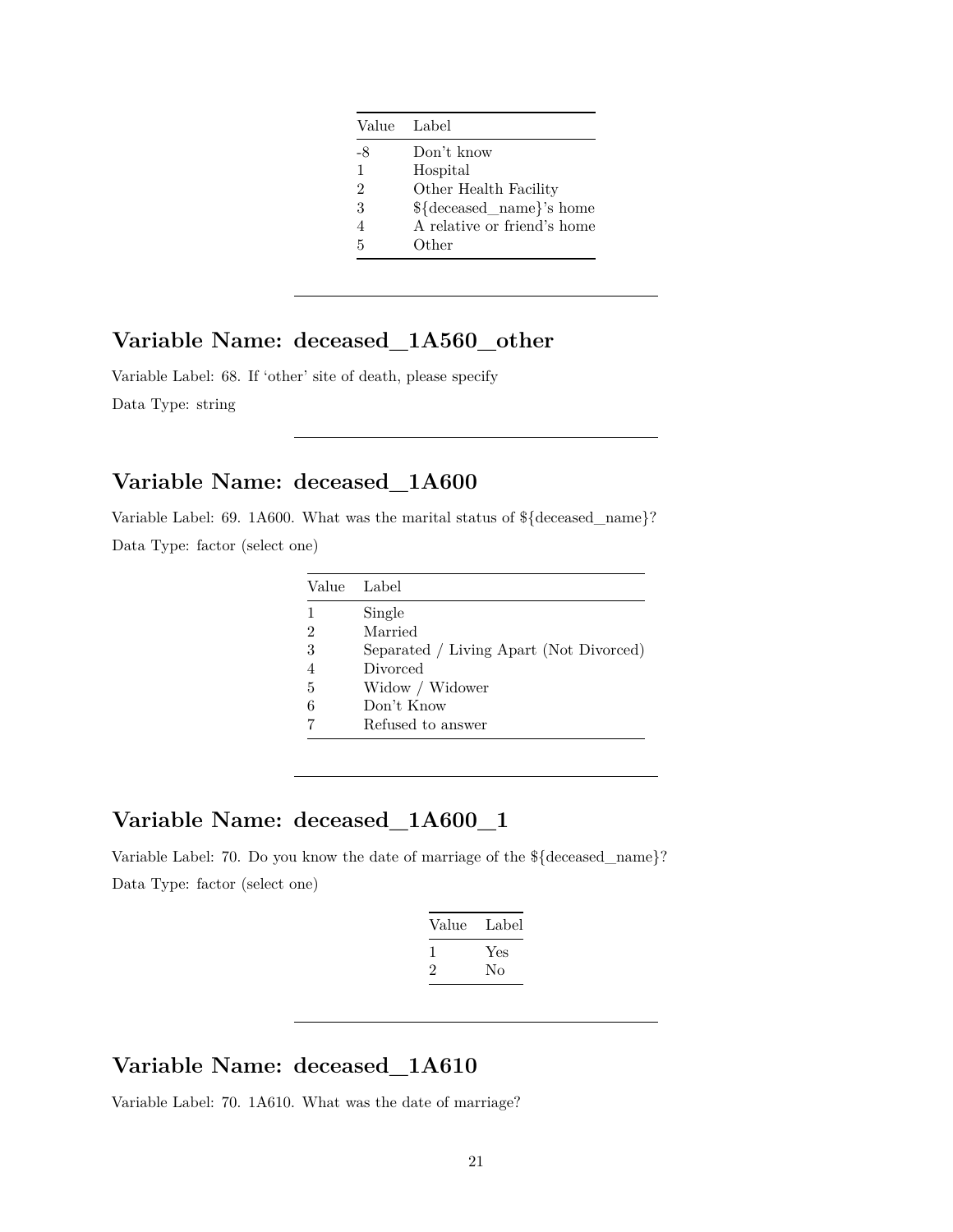Data Type: date

# **Variable Name: deceased\_1A630\_1**

Variable Label: 71. Do you know the full name of \${deceased\_name}'s mother? Data Type: factor (select one)

| Value        | Label |
|--------------|-------|
| $\mathbf{I}$ | Yes   |
| $\cdot$      | Nο    |

#### **Variable Name: deceased\_1A630**

Variable Label: 71. 1A630. What was the full name of \${deceased\_name}'s mother? Data Type: string

#### **Variable Name: deceased\_1A620\_1**

Variable Label: 72. Do you know the full name of \${deceased\_name}'s father? Data Type: factor (select one)

| Value | Label |
|-------|-------|
| 1     | Yes   |
| '2    | No    |

### **Variable Name: deceased\_1A620**

Variable Label: 72. 1A620. What was the full name of \${deceased\_name}'s father? Data Type: string

### **Variable Name: deceased\_1A650**

Variable Label: 73. 1A650. Was \${deceased\_name} able to read and write? Data Type: factor (select one)

> Value Label -8 Don't Know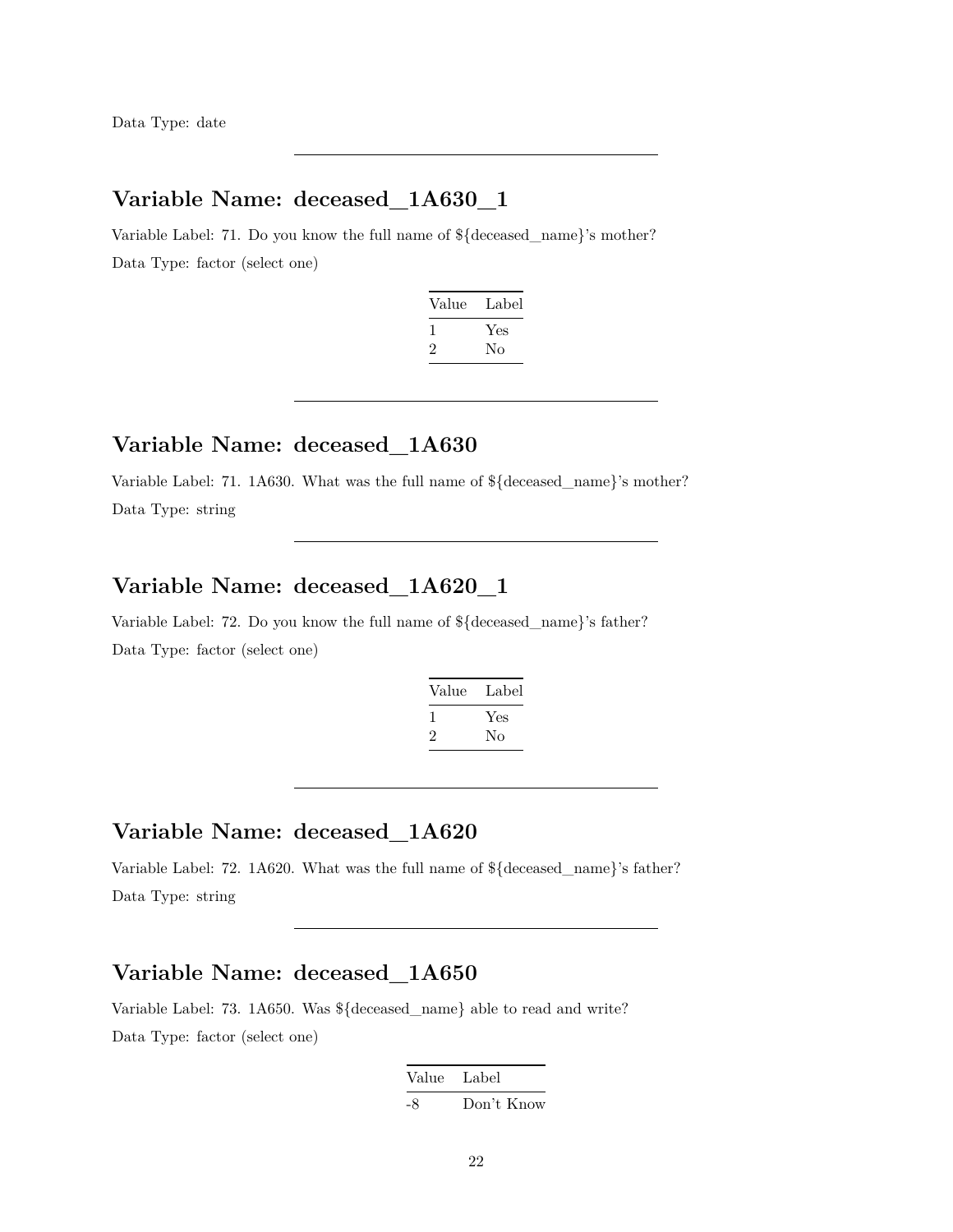| Value | Label |
|-------|-------|
|       | Yes   |
| 2     | No    |
|       |       |

### **Variable Name: deceased\_1A640**

Variable Label: 74. 1A640. What was the schooling history of \${deceased\_name}? Data Type: factor (select one)

| Value | Label                                      |
|-------|--------------------------------------------|
| $-9$  | Refused to answer                          |
| $-8$  | Do not know                                |
| 1     | Never attended school                      |
| 2     | Attended but did not finish Primary School |
| 3     | Finished Primary School                    |
| 4     | Started High School                        |
| 5     | Finished Form 3                            |
| 6     | Finished Form 5                            |
| 7     | Finished Form 6                            |
| 8     | Started College (Diploma)                  |
| 9     | Finished College (Diploma)                 |
| 10    | Started University (Degree)                |
| 11    | Finished University (Degree)               |
| 12    | Other                                      |

# **Variable Name: deceased\_1A640\_other**

Variable Label: 75. If other, please specify the schooling history of \${deceased\_name}. Data Type: string

# **Variable Name: deceased\_1A660**

Variable Label: 76. 1A660. What was the employment status of \${deceased\_name}? Data Type: factor (select one)

|                | Value Label              |
|----------------|--------------------------|
| $-9$           | Refused to answer        |
| $-8$           | Don't Know               |
| $\mathbf{1}$   | Too young to work        |
| $\overline{2}$ | Student                  |
| 3              | Housewife / Househusband |
| 4              | Not Working              |
| 5              | Casual Jobs              |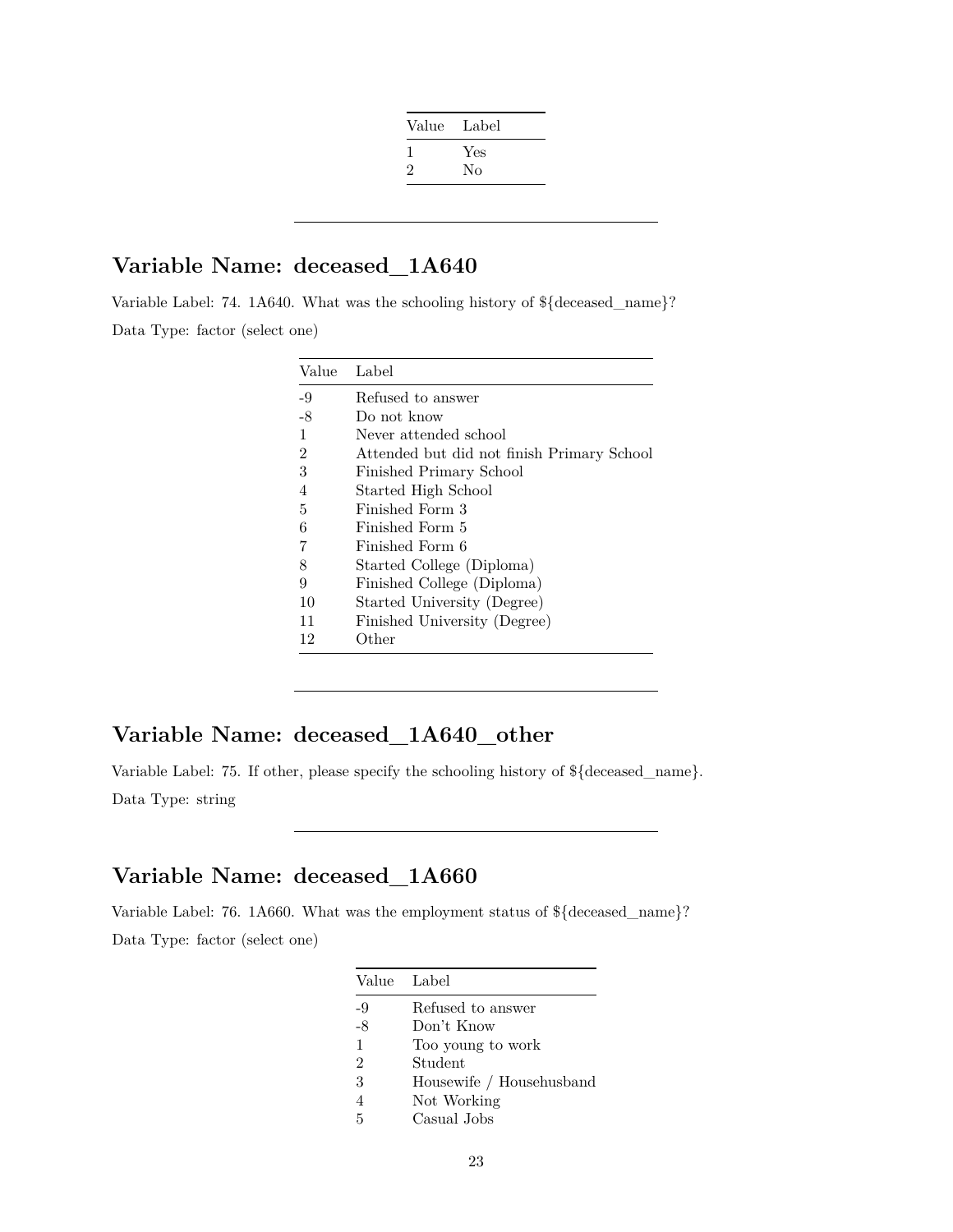| Value Label         |
|---------------------|
| Working Part-time   |
| Working Full-Time   |
| Pensioners/Pensions |
| Self Employed       |
|                     |

# **Variable Name: deceased\_1A670**

Variable Label: 77. 1A670. What was the occupation of \${deceased\_name} at the time of death? Data Type: string

#### **Variable Name: register\_death**

Variable Label: 78. Was the death of \${deceased\_name} registered? Data Type: factor (select one)

| Value   | Label |
|---------|-------|
|         | Yes   |
| $\cdot$ | Nο    |

### **Variable Name: acknowledge\_section3**

Variable Label: SECTION 3. DEATH REGISTRATION AND CERTIFICATION. Data Type: acknowledge

#### **Variable Name: ishaveDeathCert**

Variable Label: Do you have the \${deceased\_name} death certificate? Data Type: factor (select one)

| Value | Label |
|-------|-------|
|       | Yes   |
| '2    | No    |
|       |       |

# **Variable Name: reg\_cert\_1A700**

Variable Label: 79. 1A700. Death registration number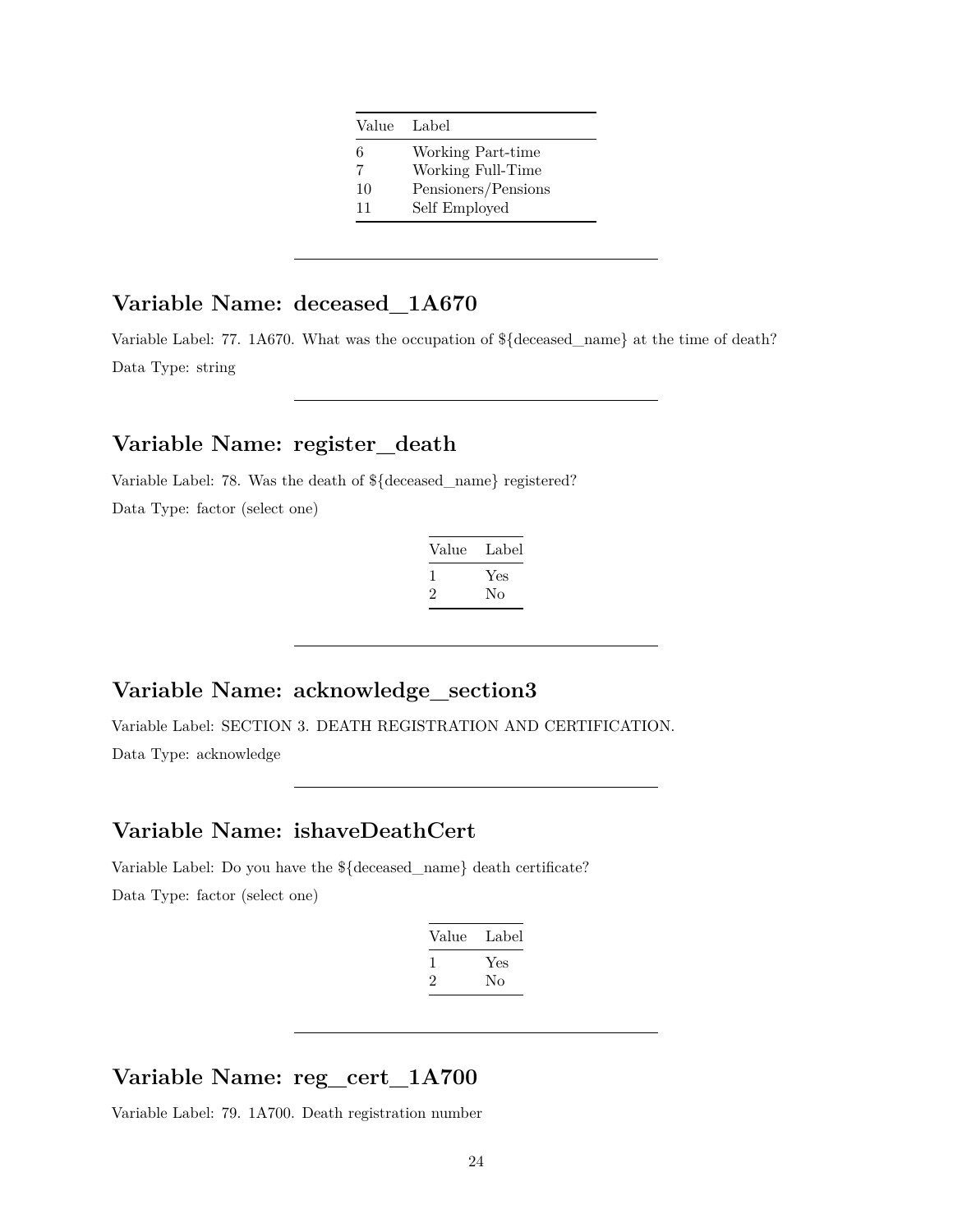### **Variable Name: reg\_cert\_1A710**

Variable Label: 80. 1A710. Date of registration Data Type: date

#### **Variable Name: reg\_cert\_1A720\_1**

Variable Label: 81. 1A720\_1. Where was the death registered Data Type: factor (select one)

|   | Value Label                                        |
|---|----------------------------------------------------|
| 2 | Jabatan Pendaftaran Negara (JPN)<br>Police Station |
| 3 | Hospital                                           |
| 5 | Clinic Health<br>Other                             |

#### **Variable Name: reg\_cert\_1A720\_1\_A**

Variable Label: 81(a). 1A720\_1\_A. If other please specify: Data Type: string

#### **Variable Name: reg\_cert\_1A720\_2**

Variable Label: 82. 1A720\_2. Registration Centre Data Type: string

#### **Variable Name: reg\_cert\_1A720\_3**

Variable Label: 83. 1A720\_3. Photo of the Death Certificate Data Type: image

### **Variable Name: reg\_cert\_id\_type**

Variable Label: 84. What type of ID was \${deceased\_name} using before passed away?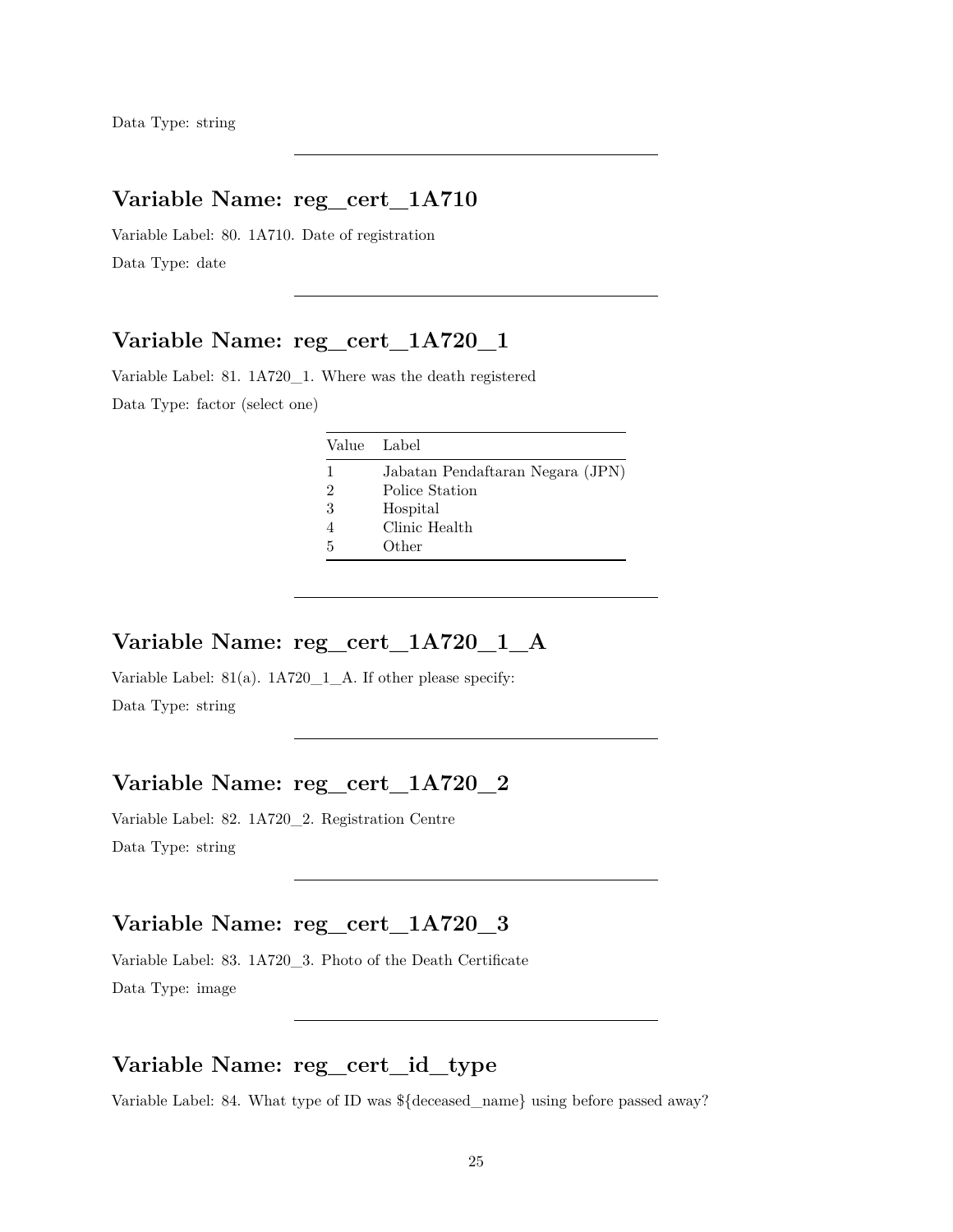|  |  | Data Type: factor (select one) |  |  |  |
|--|--|--------------------------------|--|--|--|
|--|--|--------------------------------|--|--|--|

| Value          | Label             |
|----------------|-------------------|
| -8             | Don't Know        |
| 1              | Birth Certificate |
| $\overline{2}$ | MyKAD             |
| 3              | MyKID             |
| $\overline{4}$ | MyPolis           |
| 5              | MyTentera         |
| 6              | MyPR              |
| 7              | Passport          |
| 8              | $\mathrm{Other}$  |

### **Variable Name: reg\_cert\_id\_type\_other**

Variable Label: 85. Enter the type of ID \${deceased\_name} using.

Data Type: string

### **Variable Name: reg\_cert\_nric1**

Variable Label: 86. Enter \${deceased\_name}'s NRIC (MyKAD, MyKID, MyPolis, MyTentera, MyPR, etc.) Data Type: string

#### **Variable Name: reg\_cert\_nric2**

Variable Label: 87. Re-enter \${deceased\_name}'s NRIC (MyKAD, MyKID, MyPolis, MyTentera, MyPR, etc.)

Data Type: string

# **Variable Name: reg\_cert\_nric\_foreign**

Variable Label: 88. Enter the ID number (include letters in UPPERCASE) Data Type: string

#### **Variable Name: acknowledge\_section4**

Variable Label: SECTION 4. RESPONDENT'S ACCOUNT OF ILLNESS/EVENTS LEADING TO DEATH Data Type: acknowledge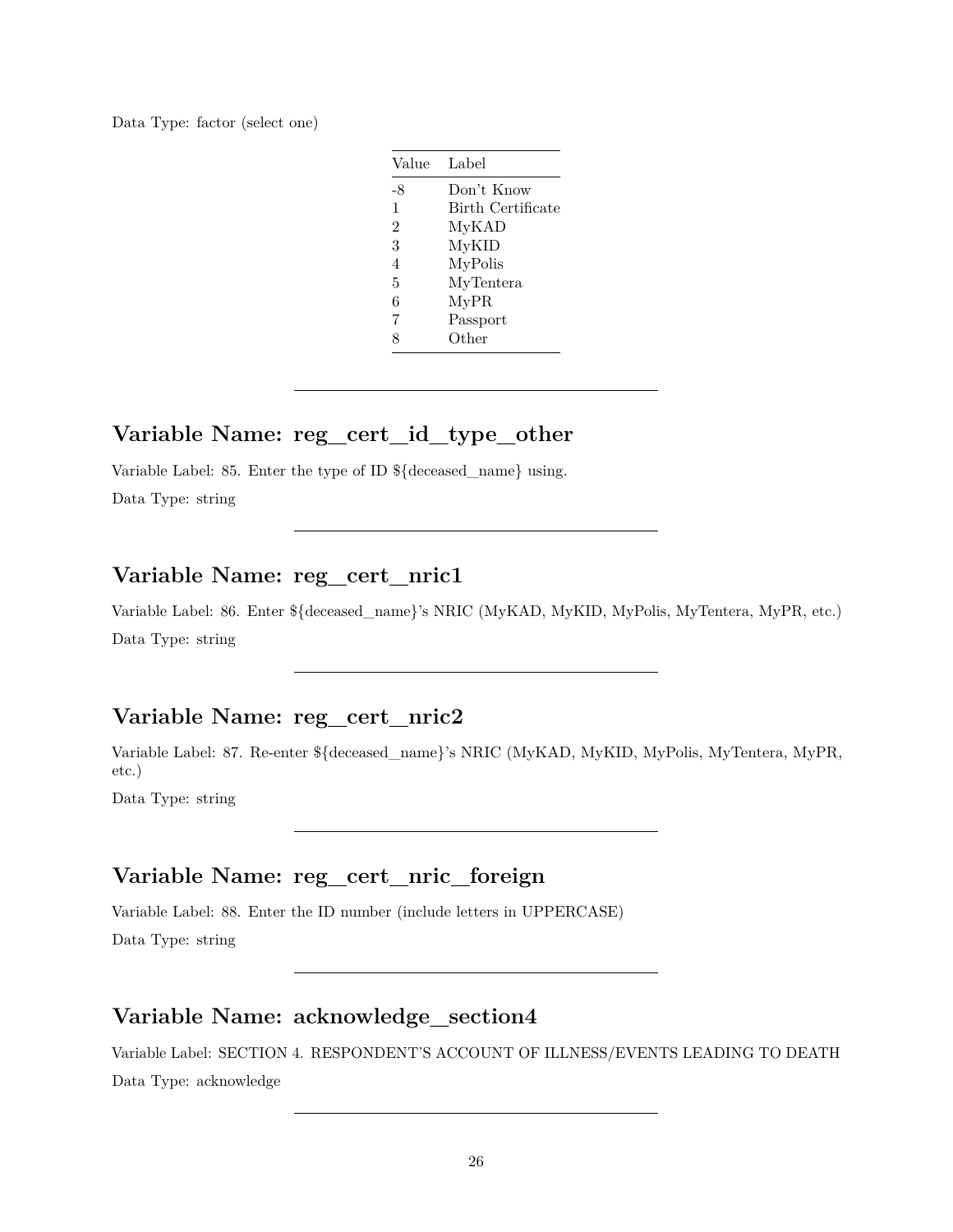#### **Variable Name: allowAudioRcd**

Variable Label: 93. May I have this section audio recorded? Data Type: factor (select one)

| Value | Label |
|-------|-------|
|       | Yes   |
| '2    | Nο    |

#### **Variable Name: deathcause\_0**

Variable Label: 89. Could you tell me about the illness/events that led to her/his death? Data Type: audio

# **Variable Name: deathcause\_1**

Variable Label: 90. CAUSE OF DEATH 1 ACCORDING TO RESPONDENT Data Type: string

# **Variable Name: deathcause\_2**

Variable Label: 91. CAUSE OF DEATH 2 ACCORDING TO RESPONDENT Data Type: string

# **Variable Name: acknowledge\_section5**

Variable Label: SECTION 5. CONTEXT AND HISTORY OF PREVIOUSLY KNOWN MEDICAL CONDITIONS

Data Type: acknowledge

# **Variable Name: section\_5**

Variable Label: 92. I would like to ask you some questions concerning the context and previously known medical conditions the \${deceased\_name} had; injuries and accidents that the \${deceased\_name} suffered; and signs and symptoms that the  $\frac{1}{2}$  deceased name} had/showed when s/he was ill. Some of these questions may not appear to be directly related to his/her death.

Please bear with me and answer all the questions. They will help us to get a clear picture of all possible symptoms that \${deceased\_name} had.

Data Type: acknowledge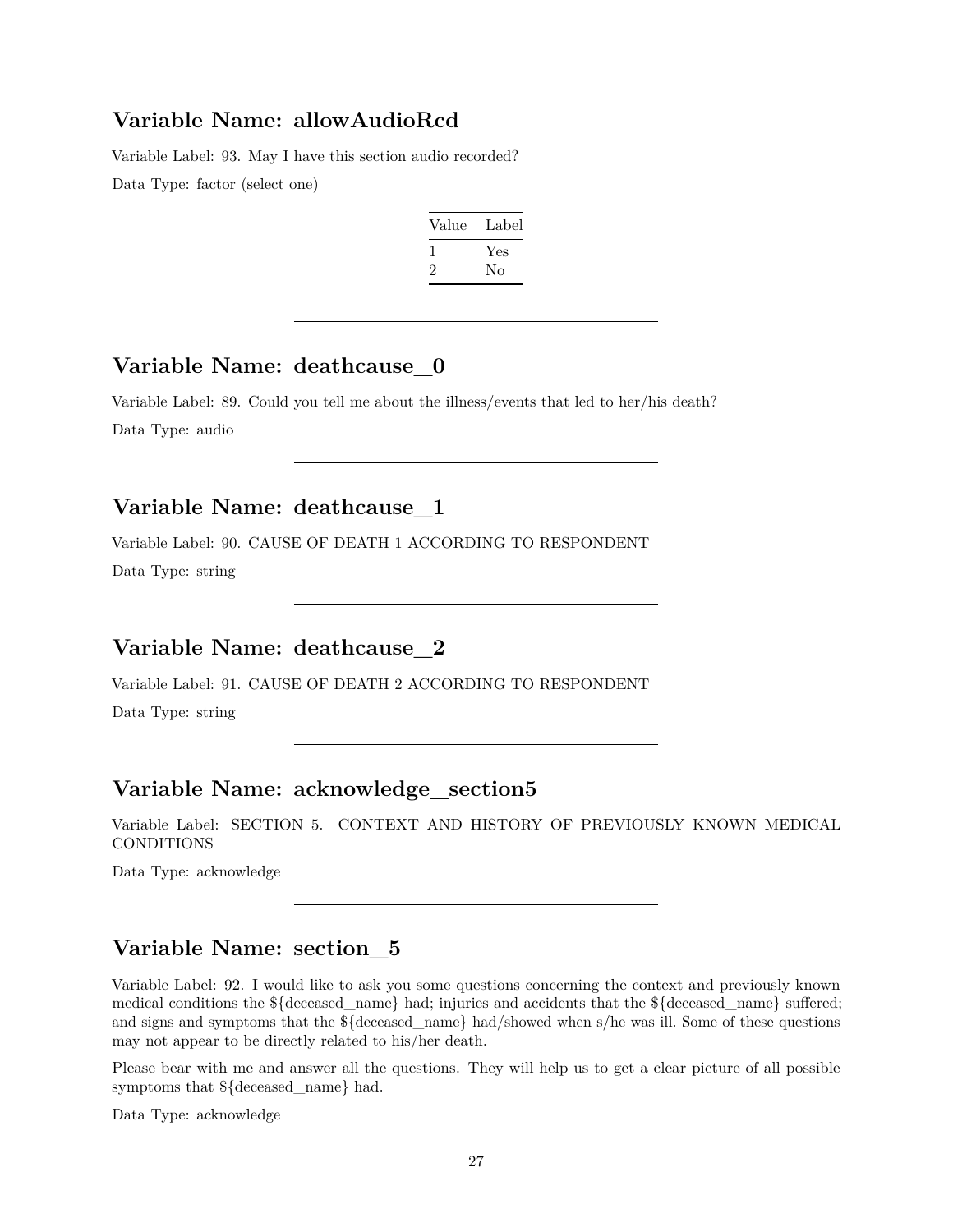### **Variable Name: medical\_3A100**

Variable Label: 93. 3A100. Was there any diagnosis by a qualified health care practitioner of Tuberculosis? Data Type: factor (select one)

| Value Label |            |
|-------------|------------|
| -8          | Don't know |
| ı           | Yes        |
| 2           | Nο         |

#### **Variable Name: medical\_3A110**

Variable Label: 94. 3A110. Was there any diagnosis by a qualified health care practitioner of HIV AIDS? Data Type: factor (select one)

| Value Label |            |
|-------------|------------|
| -8          | Don't know |
| 1           | Yes        |
| 2           | Nο         |
|             |            |

### **Variable Name: medical\_3A120**

Variable Label: 95. 3A120. Was there a recent diagnosis by a qualified health care practitioner of Dengue? Data Type: factor (select one)

| Value | Label      |
|-------|------------|
| -8    | Don't know |
| ı     | Yes        |
| 2     | Nο         |

# **Variable Name: medical\_3A140**

Variable Label: 96. 3A140. Was there any diagnosis by a qualified health care practitioner of Measles? Data Type: factor (select one)

| Value Label |            |
|-------------|------------|
| -8          | Don't know |
|             | Yes        |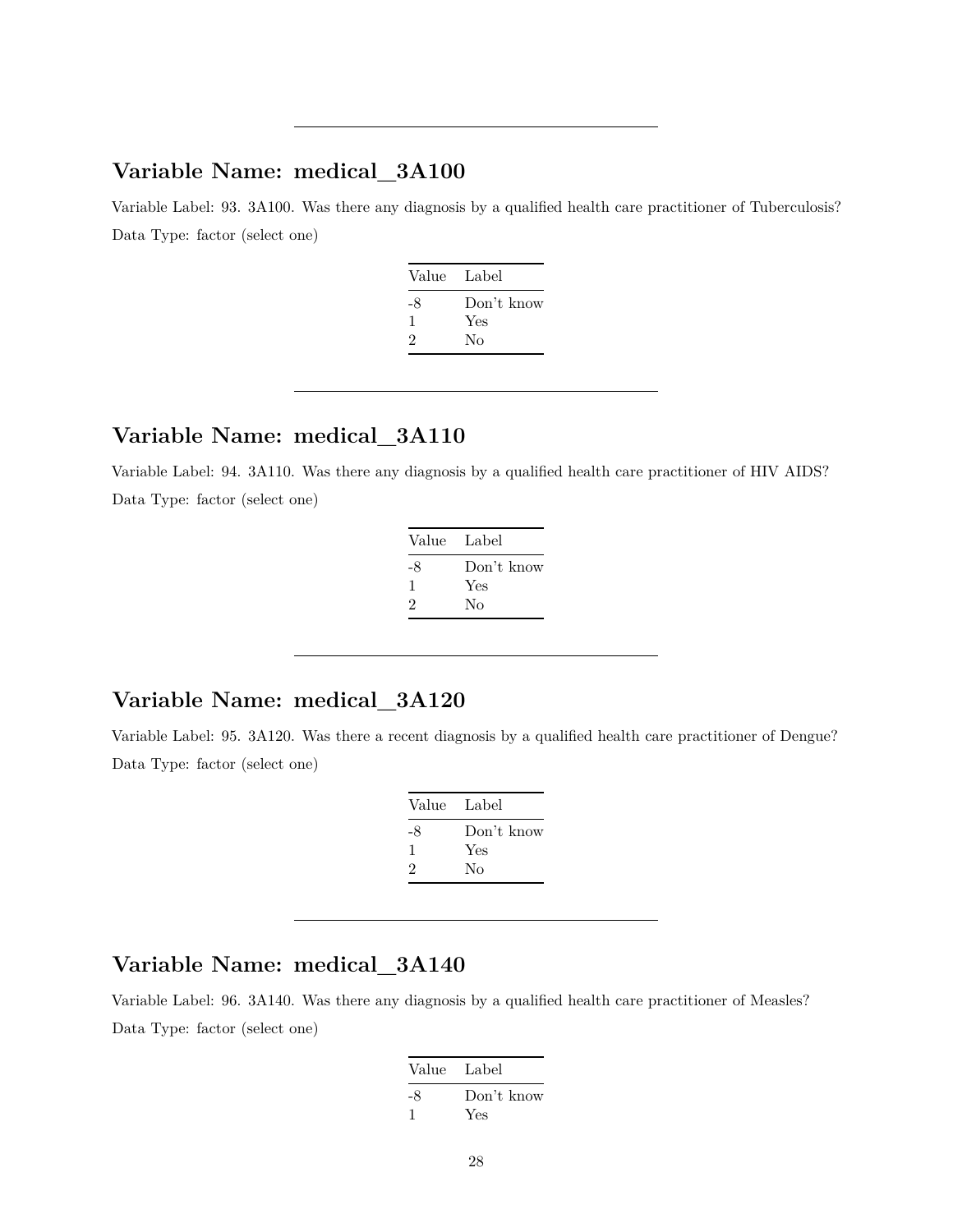| Value Label |    |
|-------------|----|
| $\cdot$     | Nο |

# **Variable Name: medical\_3A150**

Variable Label: 97. 3A150. Was there any diagnosis by a qualified health care practitioner of High Blood Pressure

Data Type: factor (select one)

| Value | Label      |
|-------|------------|
| -8    | Don't know |
|       | Yes        |
| 2     | Nο         |

#### **Variable Name: medical\_3A160**

Variable Label: 98. 3A160. Was there any diagnosis by a qualified health care practitioner of Heart Disease? Data Type: factor (select one)

| Value Label |
|-------------|
| Don't know  |
| Yes         |
| Nο          |
|             |

### **Variable Name: medical\_3A170**

Variable Label: 99. 3A170. Was there any diagnosis by a qualified health care practitioner of Diabetes? Data Type: factor (select one)

| Value Label |            |
|-------------|------------|
| -8          | Don't know |
| -1          | Yes        |
| 2           | No         |
|             |            |

# **Variable Name: medical\_3A180**

Variable Label: 100. 3A180. Was there any diagnosis by a qualified health care practitioner of Asthma?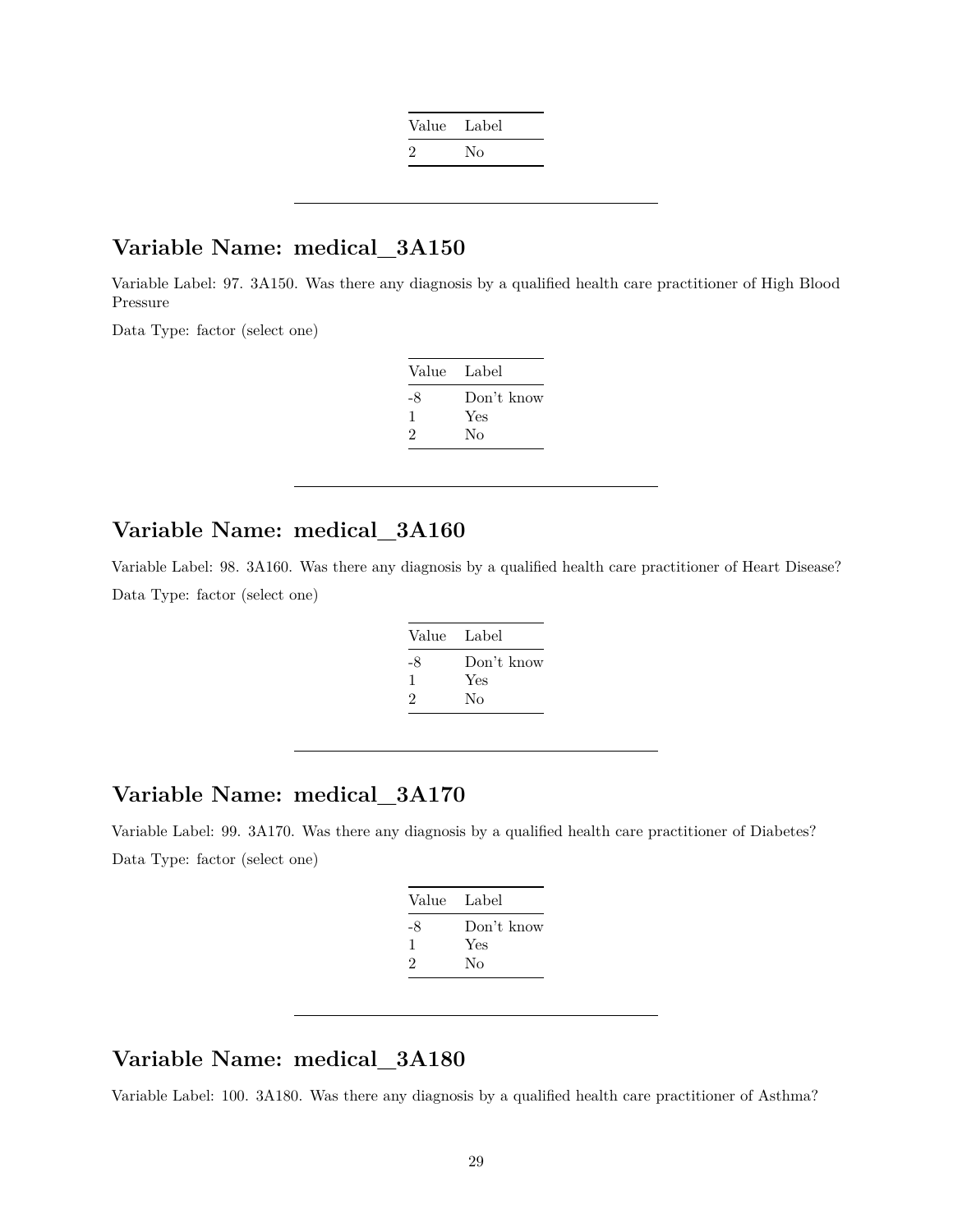Data Type: factor (select one)

| Value Label |            |
|-------------|------------|
| -8          | Don't know |
| ı           | Yes        |
| 2           | No         |

# **Variable Name: medical\_3A190**

Variable Label: 101. 3A190. Was there any diagnosis by a qualified health care practitioner of Epilepsy? Data Type: factor (select one)

| Value Label |            |
|-------------|------------|
| -8          | Don't know |
|             | Yes        |
| 2           | Nο         |

### **Variable Name: medical\_3A200**

Variable Label: 102. 3A200. Was there any diagnosis by a qualified health care practitioner of Cancer? Data Type: factor (select one)

| Value Label |            |
|-------------|------------|
| -8          | Don't know |
| 1           | Yes        |
| 2           | Nο         |
|             |            |

#### **Variable Name: medical\_3A210**

Variable Label: 103. 3A210. Was there any diagnosis by a qualified health care practitioner of Chronic Obstructive Pulmonary Disease (COPD)?

Data Type: factor (select one)

| Value Label |            |
|-------------|------------|
| -8          | Don't know |
| 1           | Yes        |
| 2           | Nο         |
|             |            |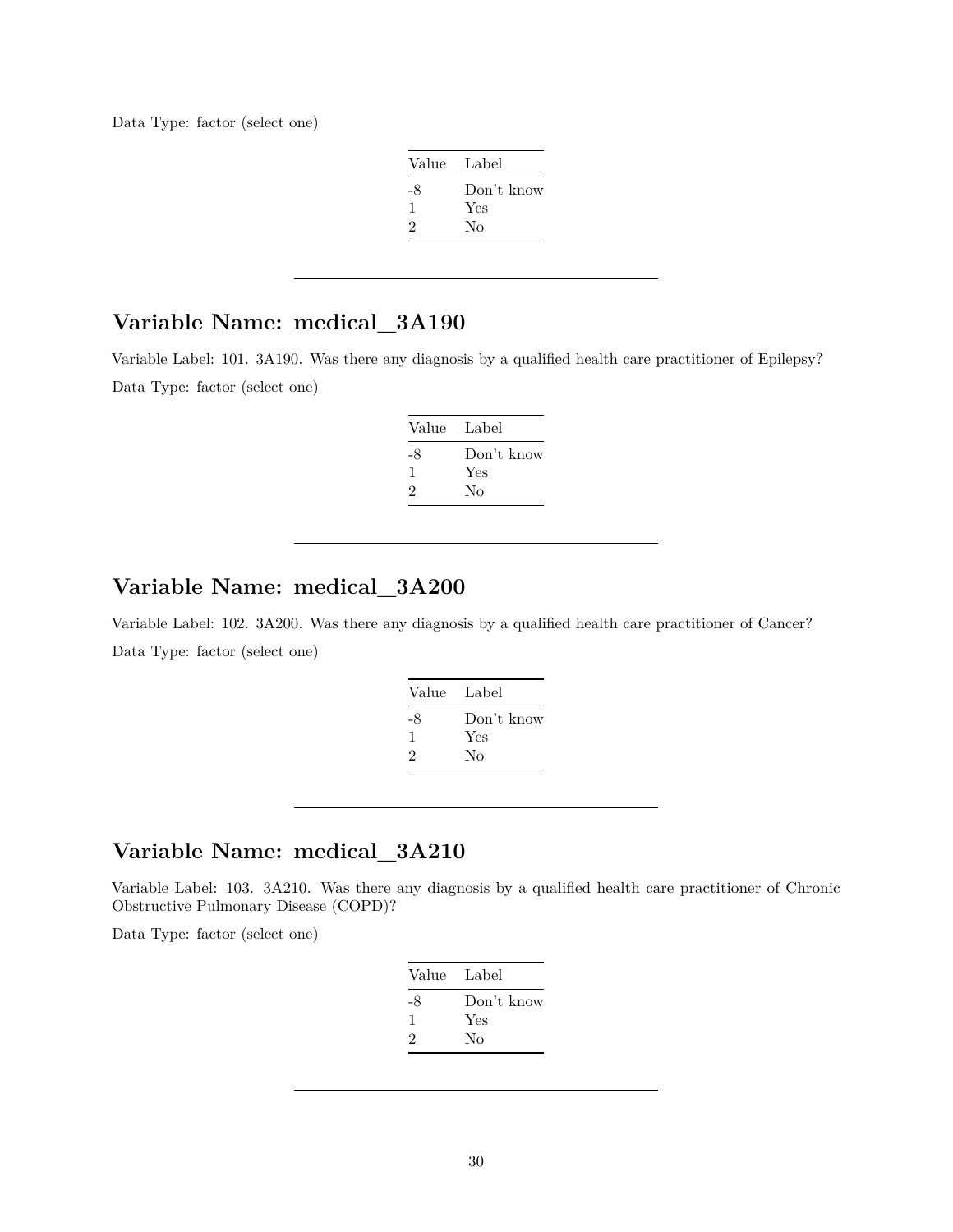#### **Variable Name: medical\_3A220**

Variable Label: 104. 3A220. Was there any diagnosis by a qualified health care practitioner of Dementia? Data Type: factor (select one)

| Value Label |            |
|-------------|------------|
| -8          | Don't know |
| 1           | Yes        |
| 2           | Nο         |
|             |            |

# **Variable Name: medical\_3A230**

Variable Label: 105. 3A230. Was there any diagnosis by a qualified health care practitioner of Depression? Data Type: factor (select one)

| Value | Label      |
|-------|------------|
| -8    | Don't know |
| ı     | Yes        |
| 2     | Nο         |
|       |            |

#### **Variable Name: medical\_3A240**

Variable Label: 106. 3A240. Was there any diagnosis by a qualified health care practitioner of Stroke? Data Type: factor (select one)

| Label      |
|------------|
| Don't know |
| Yes        |
| No         |
|            |

### **Variable Name: medical\_3A250**

Variable Label: 107. 3A250. Was there any diagnosis by a qualified health care practitioner of Sickle Cell disease?

Data Type: factor (select one)

| Value Label                 |            |
|-----------------------------|------------|
| -8                          | Don't know |
| ı                           | Yes        |
| $\mathcal{D}_{\mathcal{L}}$ | Nο         |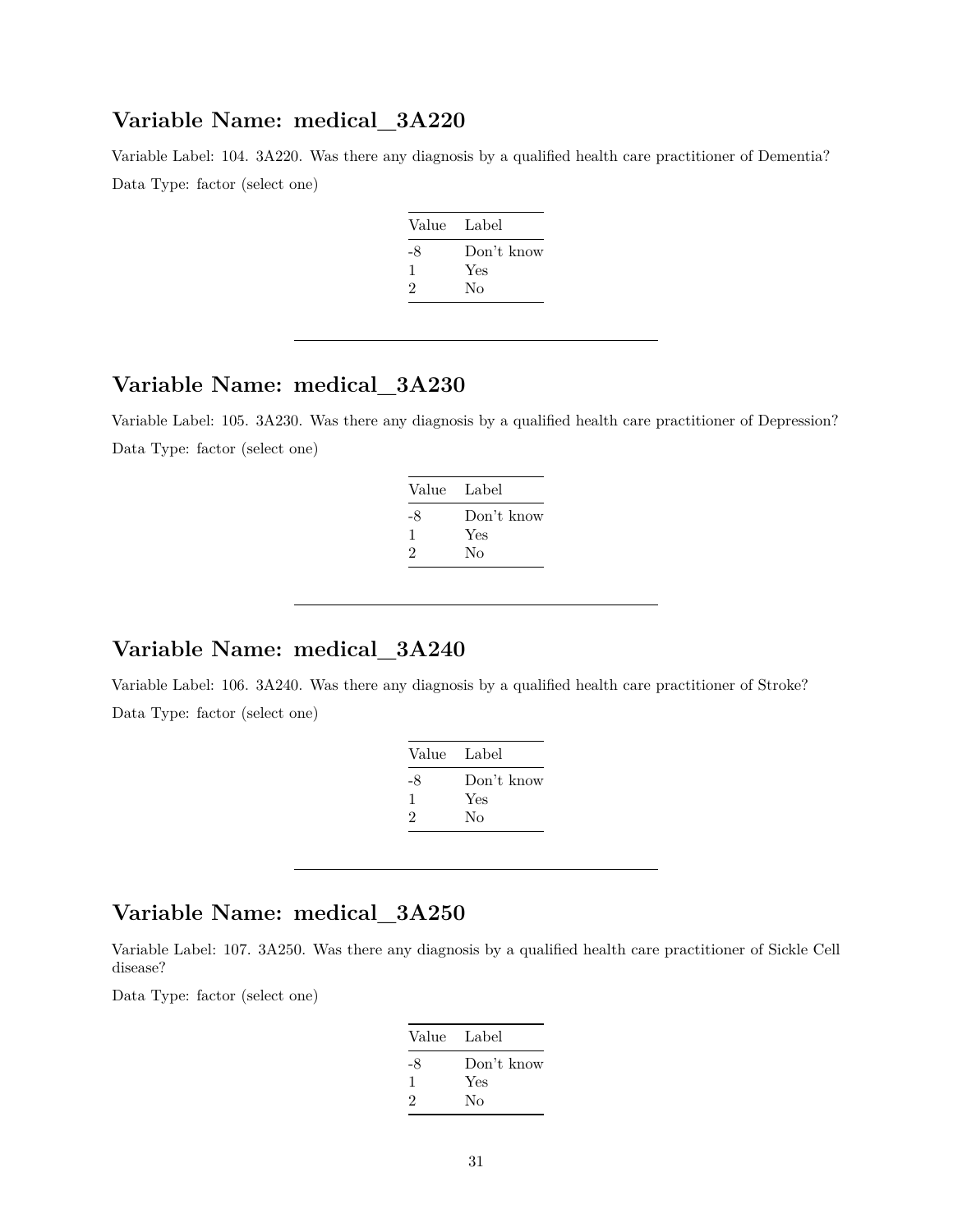#### **Variable Name: medical\_3A260**

Variable Label: 108. 3A260. Was there any diagnosis by a qualified health care practitioner of Kidney disease?

Data Type: factor (select one)

| Value Label |            |
|-------------|------------|
| -8          | Don't know |
| 1           | Yes        |
| 2           | Nο         |
|             |            |

#### **Variable Name: medical\_3A270**

Variable Label: 109. 3A270. Was there any diagnosis by a qualified health care practitioner of Liver disease? Data Type: factor (select one)

| Label      |
|------------|
| Don't know |
| Yes        |
| No         |
|            |

#### **Variable Name: medical\_3A300**

Variable Label: 110. 3A300. For how long was \${deceased\_name} ill before s/he passed away? Data Type: factor (select one)

| Value | Label      |
|-------|------------|
| -8    | Don't Know |
| 1     | Days       |
| 2     | Weeks      |
| 3     | Month      |
| 4     | Year       |

# **Variable Name: medical\_3A300\_day**

Variable Label: If time is in days, please specify in how many days? Data Type: integer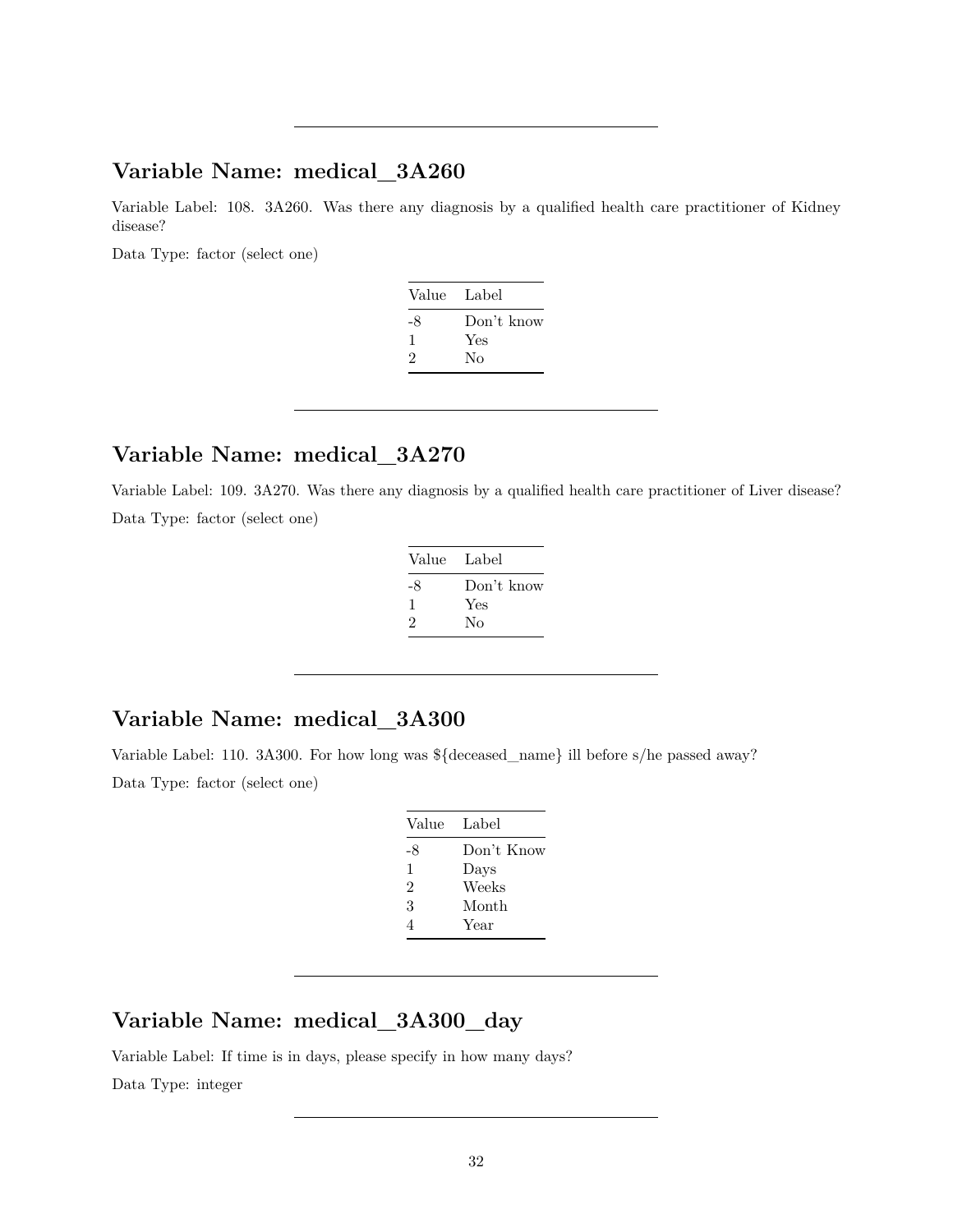#### **Variable Name: medical\_3A300\_week**

Variable Label: If time is in weeks, please specify in how many weeks? Data Type: integer

# **Variable Name: medical\_3A300\_month**

Variable Label: If time is in month, please specify in how many months? Data Type: integer

#### **Variable Name: medical\_3A300\_year**

Variable Label: If time is in year, please specify in how many years? Data Type: integer

#### **Variable Name: medical\_3A310**

Variable Label: 111. 3A310. Did \${deceased\_name} pass away suddenly?

Data Type: factor (select one)

| Value Label |            |
|-------------|------------|
| -8          | Don't know |
| 1<br>2      | Yes<br>No  |
|             |            |

## **Variable Name: injury\_3E100\_check\_section6**

Variable Label: 112. 3E100. Did \${deceased\_name} suffer from any injury or accident that led to \${deceased\_name}'s death?

Data Type: factor (select one)

| Value | Label      |
|-------|------------|
| -8    | Don't know |
|       | Yes        |
| 2     | No         |
|       |            |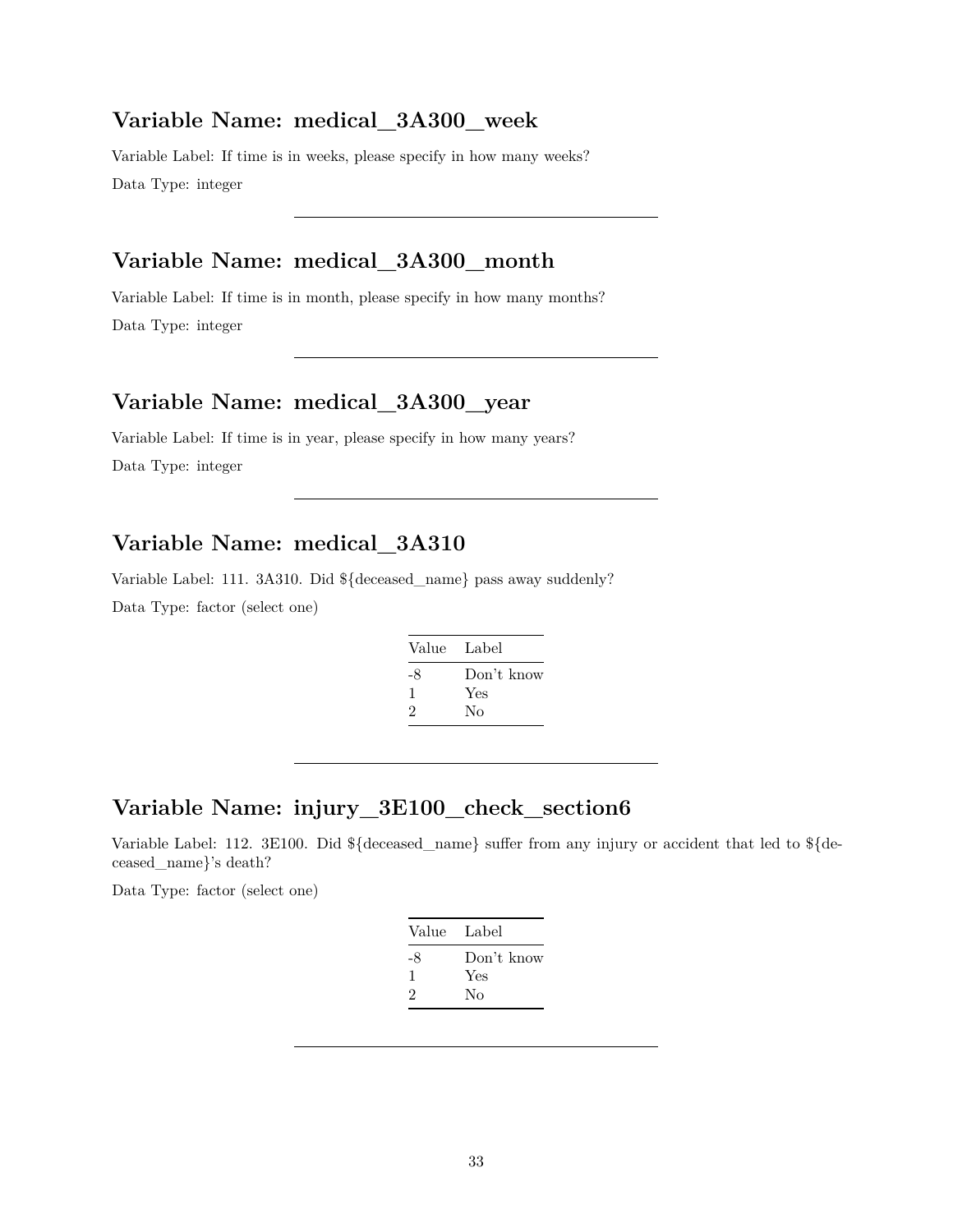#### **Variable Name: acknowledge\_section6**

Variable Label: SECTION 6. HISTORY OF INJURIES/ACCIDENTS

Data Type: acknowledge

# **Variable Name: injury\_3E110**

Variable Label: 113. 3E110. Did \${deceased\_name} suffer from a road traffic accident? Data Type: factor (select one)

| Value Label |            |
|-------------|------------|
| -8          | Don't know |
| 1           | Yes        |
| 2           | Nο         |

### **Variable Name: injury\_3E120**

Variable Label: 114. 3E120. Was \${deceased\_name} injured as a pedestrian/walking? Data Type: factor (select one)

| Value Label |            |
|-------------|------------|
| -8          | Don't know |
| J.          | Yes        |
| 2           | Nο         |

### **Variable Name: injury\_3E130**

Variable Label: 115. 3E130. Was \${deceased\_name} injured as an occupant of a car vehicle? Data Type: factor (select one)

| Value Label |            |
|-------------|------------|
| -8          | Don't know |
| ı           | Yes        |
| 2           | No         |
|             |            |

### **Variable Name: injury\_3E140**

Variable Label: 116. 3E140. Was \${deceased\_name} injured as an occupant of a bus/heavy transport vehicle?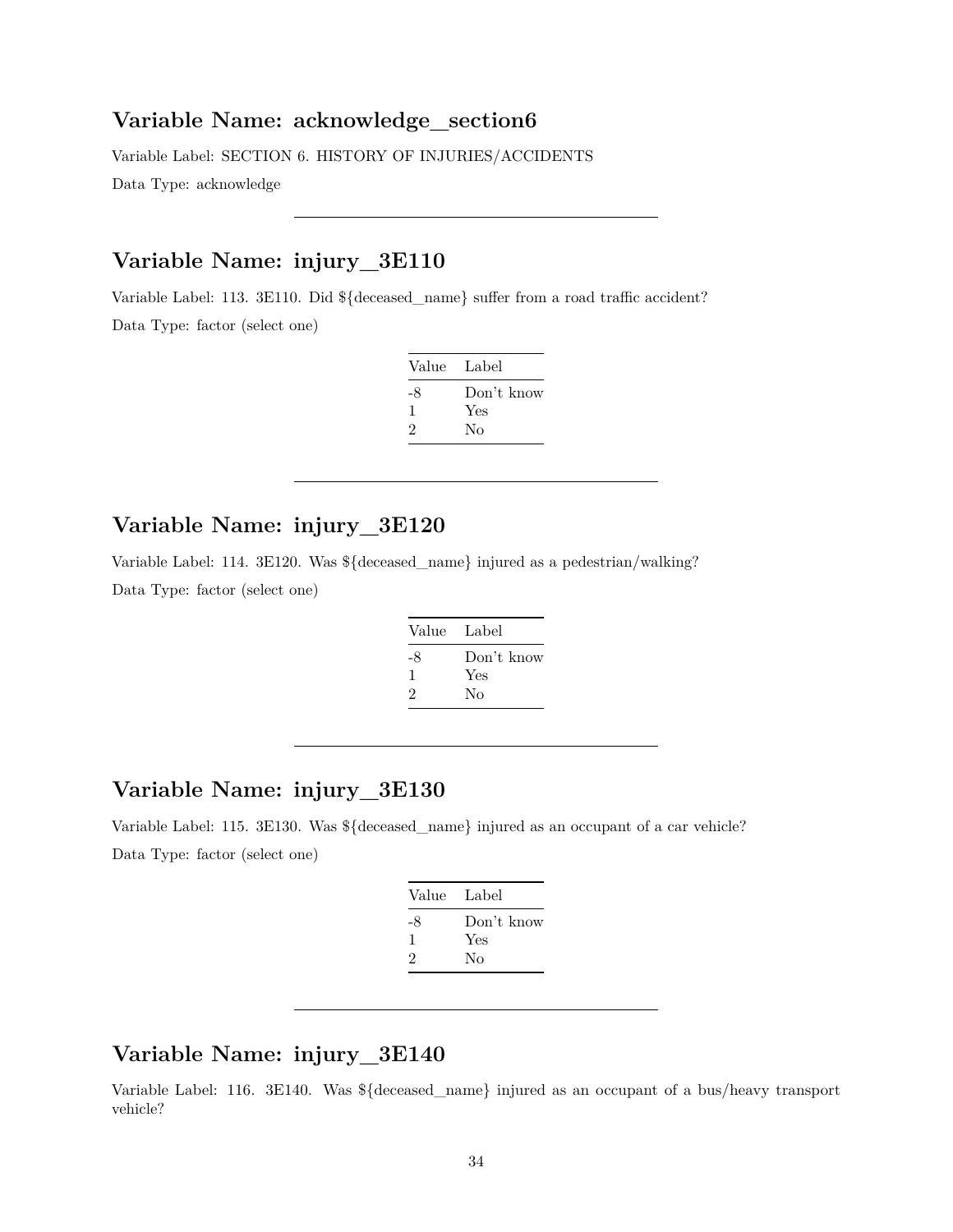Data Type: factor (select one)

| Value Label |            |
|-------------|------------|
| -8          | Don't know |
| 1           | Yes        |
| 2           | Nο         |

### **Variable Name: injury\_3E150**

Variable Label: 117. 3E150. Was \${deceased\_name} injured as a driver or passenger of a motorcycle? Data Type: factor (select one)

| Value Label |            |
|-------------|------------|
| -8          | Don't know |
| J.          | Yes        |
| 2           | Nο         |

# **Variable Name: injury\_3E160**

Variable Label: 118. 3E160. Was \${deceased\_name} injured as a pedal cyclist? Data Type: factor (select one)

| Value Label |            |
|-------------|------------|
| -8          | Don't know |
| -1          | Yes        |
| 2           | No         |
|             |            |

# **Variable Name: injury\_3E170**

Variable Label: 119. 3E170. Do you know anything about the counter part that was hit during the road traffic accident?

Data Type: factor (select one)

| Value | Label |
|-------|-------|
|       | Yes   |
| ۰,    | Nο    |
|       |       |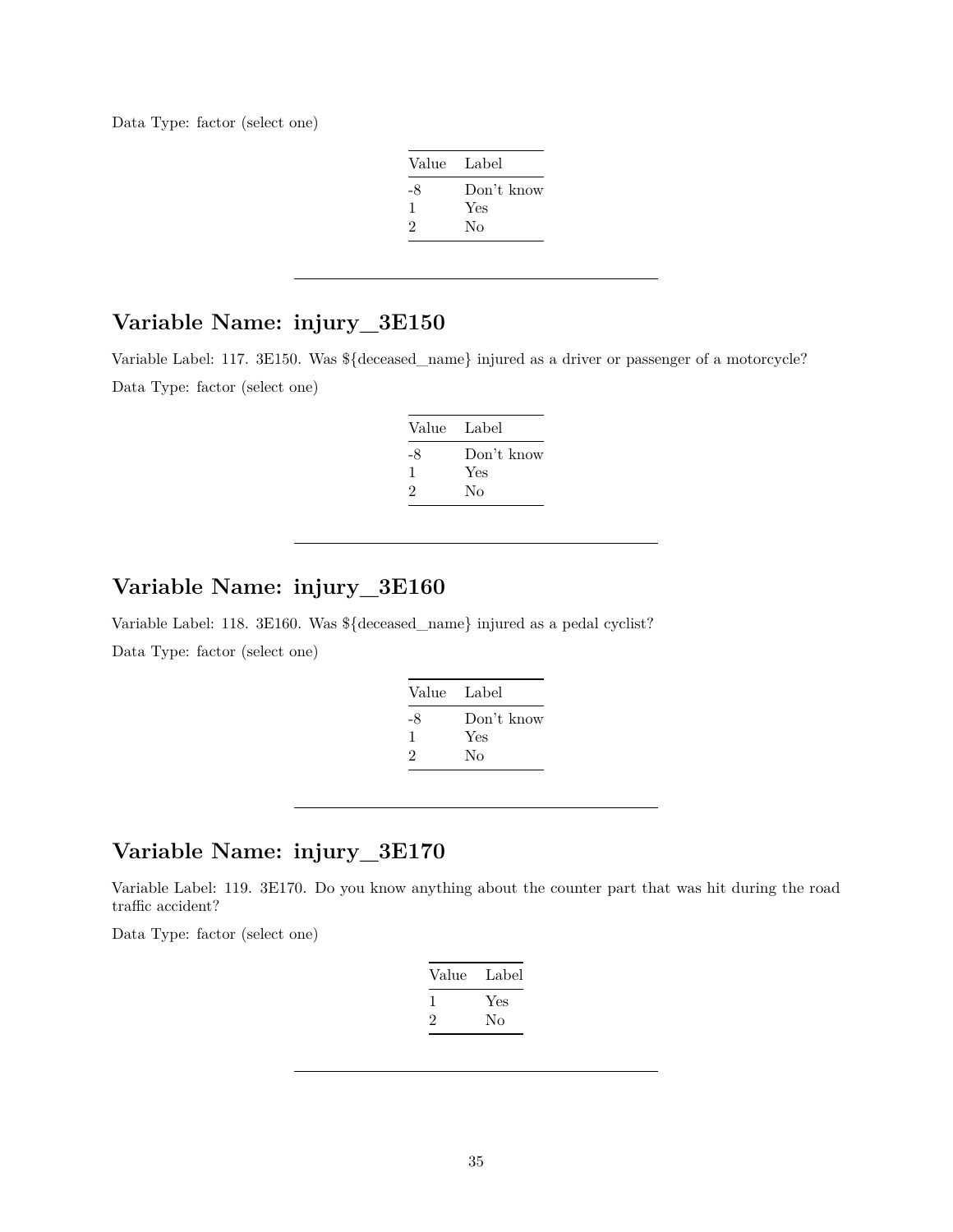#### **Variable Name: injury\_3E200**

Variable Label: 120. 3E200. Was it a pedestrian? Data Type: factor (select one)

| Value | Label      |
|-------|------------|
| -8    | Don't know |
| ı     | Yes        |
| 2     | Nο         |

# **Variable Name: injury\_3E210**

Variable Label: 121. 3E210. Was it a stationary object? Data Type: factor (select one)

| Value Label |            |
|-------------|------------|
| -8          | Don't know |
| л.          | Yes        |
| 2           | Nο         |
|             |            |

# **Variable Name: injury\_3E220**

Variable Label: 122. 3E220. Was it a car vehicle? Data Type: factor (select one)

| Value Label |                   |
|-------------|-------------------|
| -8<br>ı     | Don't know<br>Yes |
| 2           | Nο                |

# **Variable Name: injury\_3E230**

Variable Label: 123. 3E230. Was it a bus or heavy transport vehicle?

Data Type: factor (select one)

| Value Label |            |
|-------------|------------|
| -8          | Don't know |
| ı           | Yes        |
| 2           | Nο         |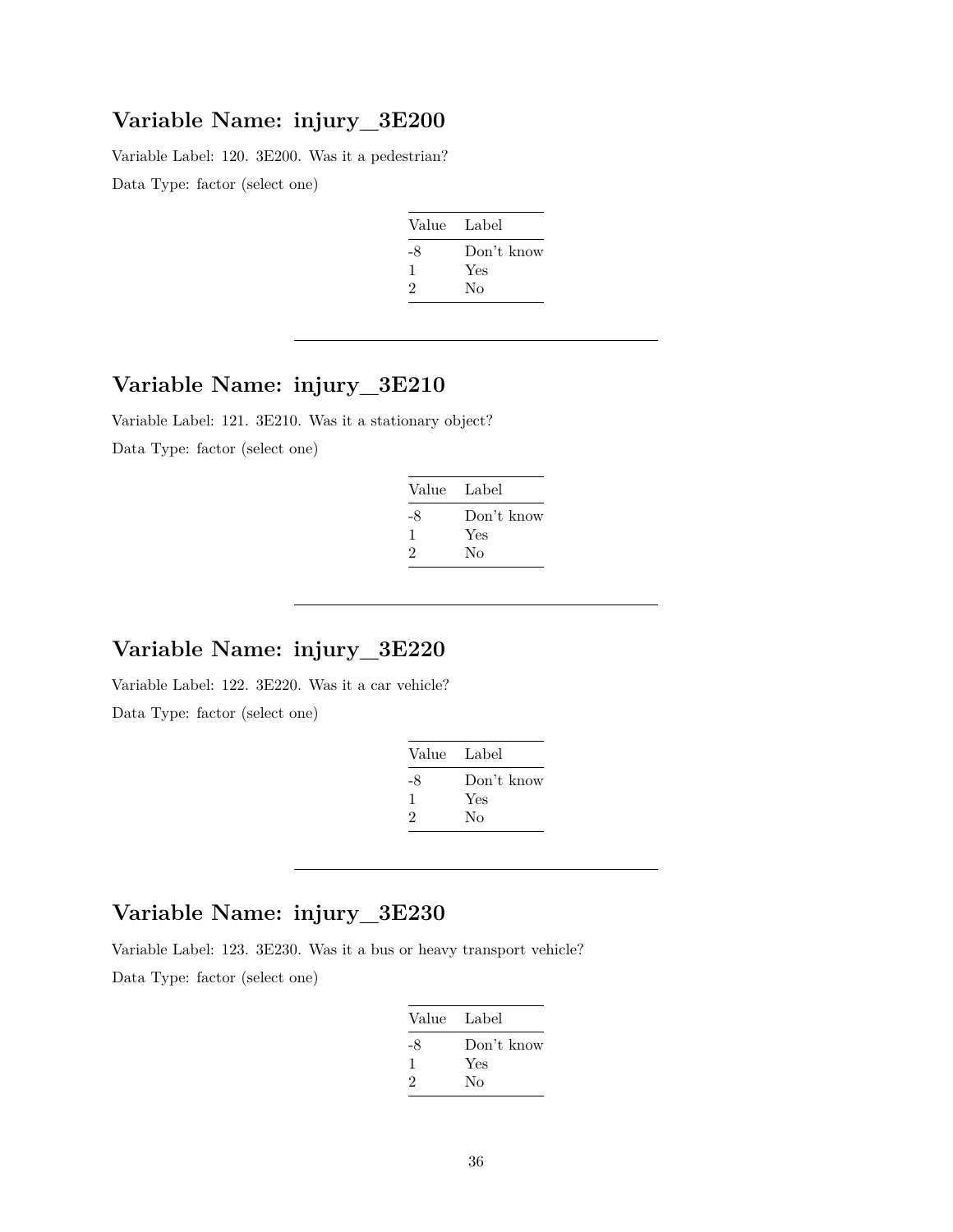Variable Label: 124. 3E240. Was it a motorcycle? Data Type: factor (select one)

| Value Label |
|-------------|
| Don't know  |
| Yes         |
| Nο          |
|             |

#### **Variable Name: injury\_3E250**

Variable Label: 125. 3E250. Was it pedal cycle? Data Type: factor (select one)

| Value Label |            |
|-------------|------------|
| -8          | Don't know |
| 1           | Yes        |
| 2           | Nο         |

## **Variable Name: injury\_3E260**

Variable Label: 126. 3E260. Was it something else? Data Type: factor (select one)

| Value Label |            |
|-------------|------------|
| -8          | Don't know |
| ı           | Yes        |
| 2           | No         |

## **Variable Name: injury\_3E300**

Variable Label: 127. 3E300. Was \${deceased\_name} injured in a non-road transport accident? Data Type: factor (select one)

| Value Label |            |
|-------------|------------|
| -8          | Don't know |
|             | Yes        |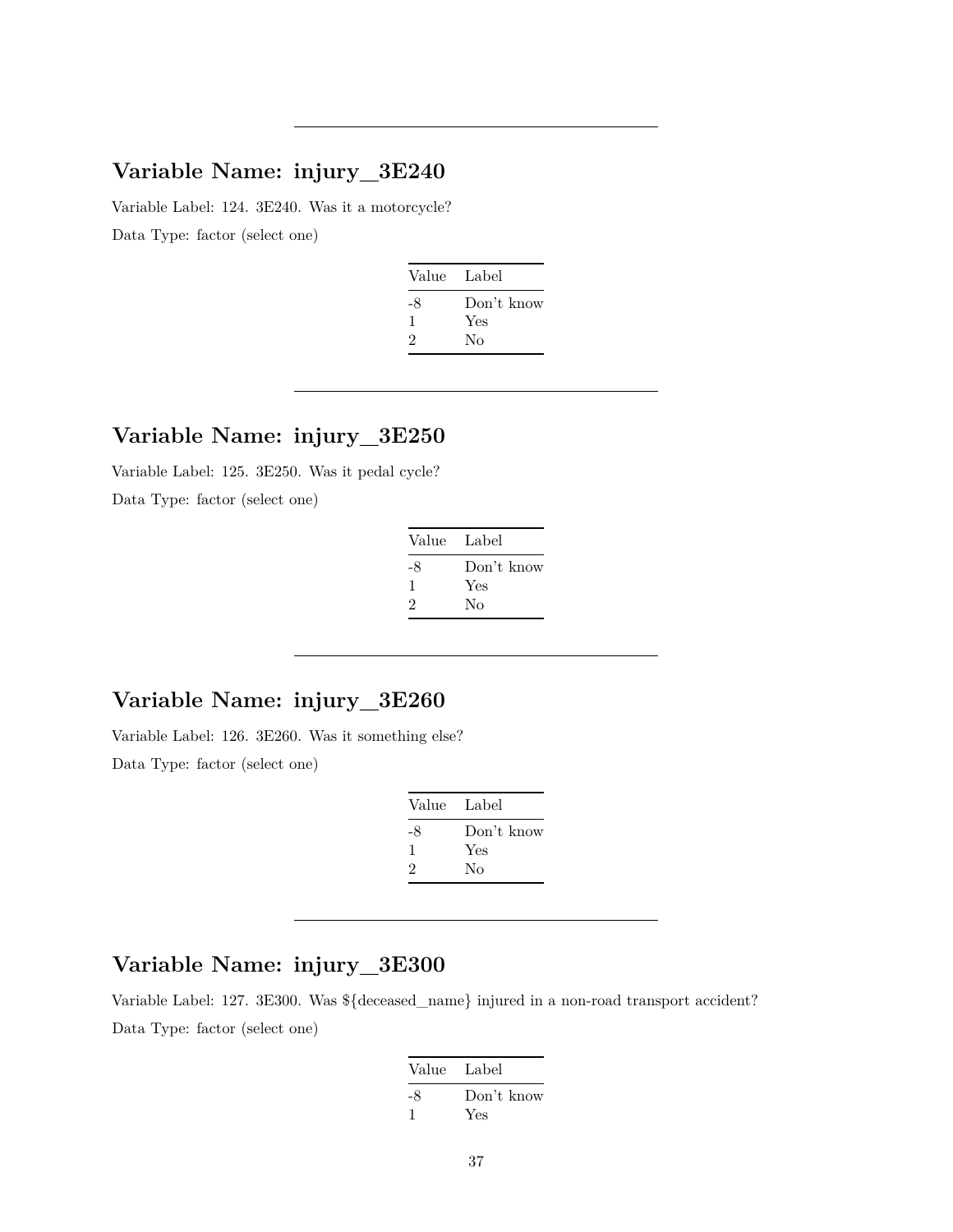| Value   | Label |
|---------|-------|
| $\cdot$ | Nο    |

Variable Label: 128. 3E310. Was \${deceased\_name} injured in fall Data Type: factor (select one)

| Value | Label      |
|-------|------------|
| -8    | Don't know |
|       | Yes        |
| 2     | Nο         |
|       |            |

#### **Variable Name: injury\_3E320**

Variable Label: 129. 3E320. Did \${deceased\_name} pass away because of drowning? Data Type: factor (select one)

| Value | Label      |
|-------|------------|
| -8    | Don't know |
| 1     | Yes        |
| 2     | Nο         |

## **Variable Name: injury\_3E330**

Variable Label: 130. 3E330. Did \${deceased\_name} suffer from bums? Data Type: factor (select one)

| Value Label |            |
|-------------|------------|
| -8          | Don't know |
| 1           | Yes        |
| 2           | Nο         |

## **Variable Name: injury\_3E340**

Variable Label: 131. 3E340. Did \${deceased\_name} suffer from any plant/animal/insect bite or sting that led to \${deceased\_name} death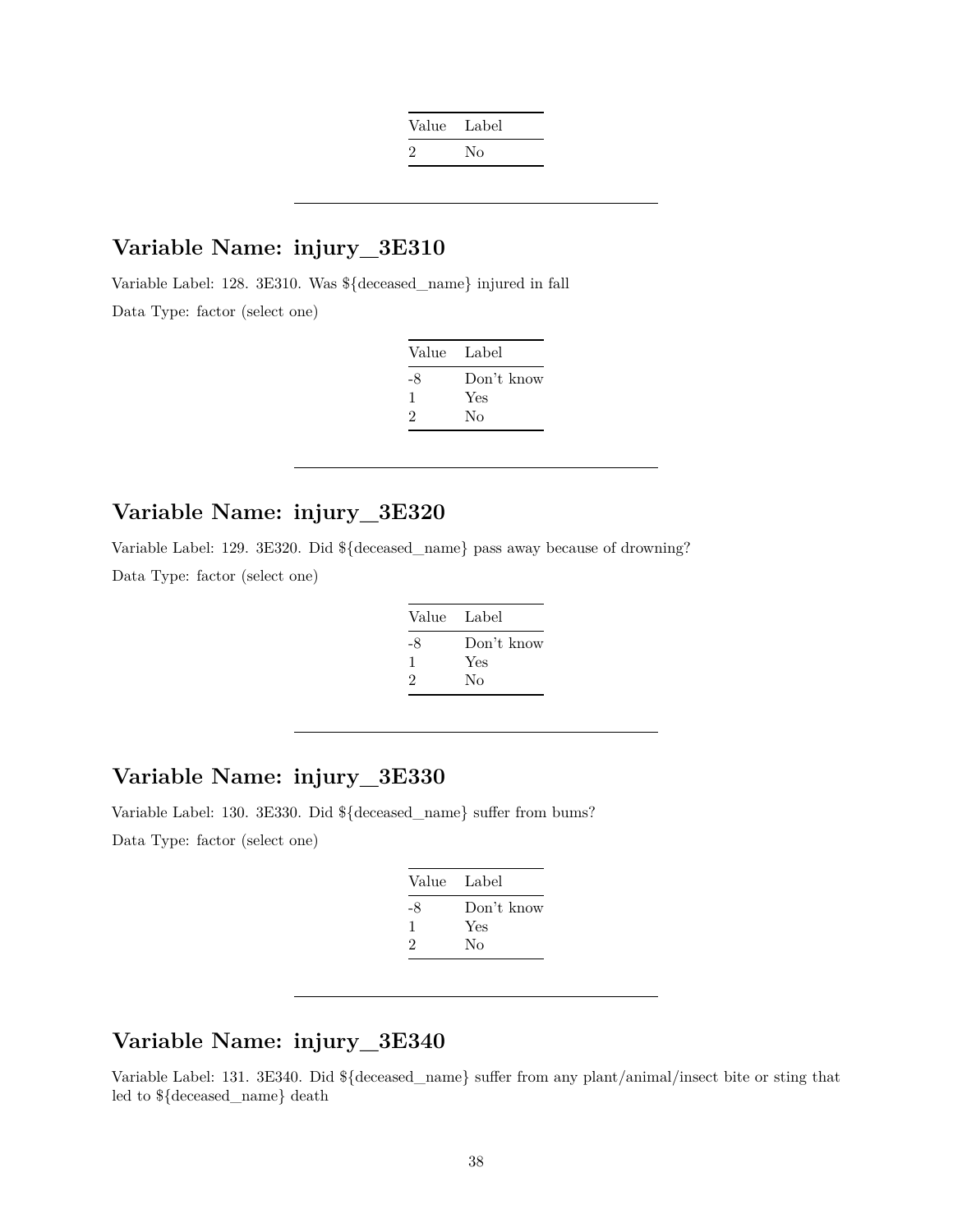Data Type: factor (select one)

| Value Label |            |
|-------------|------------|
| -8          | Don't know |
| 1           | Yes        |
| 2           | Nο         |

# **Variable Name: injury\_3E400**

Variable Label: 132. 3E400. Was it a dog?

Data Type: factor (select one)

| Value Label  |            |
|--------------|------------|
| -8           | Don't know |
| $\mathbf{I}$ | Yes        |
| 2            | Nο         |

# **Variable Name: injury\_3E410**

Variable Label: 133. 3E410. Was it a snake?

Data Type: factor (select one)

| Value Label |            |
|-------------|------------|
| -8          | Don't know |
| 1           | Yes        |
| 2           | Nο         |
|             |            |

# **Variable Name: injury\_3E420**

Variable Label: 134. 3E420. Was it an insect?

Data Type: factor (select one)

| Value Label  |            |
|--------------|------------|
| -8           | Don't know |
| $\mathbf{1}$ | Yes        |
| 2            | Nο         |
|              |            |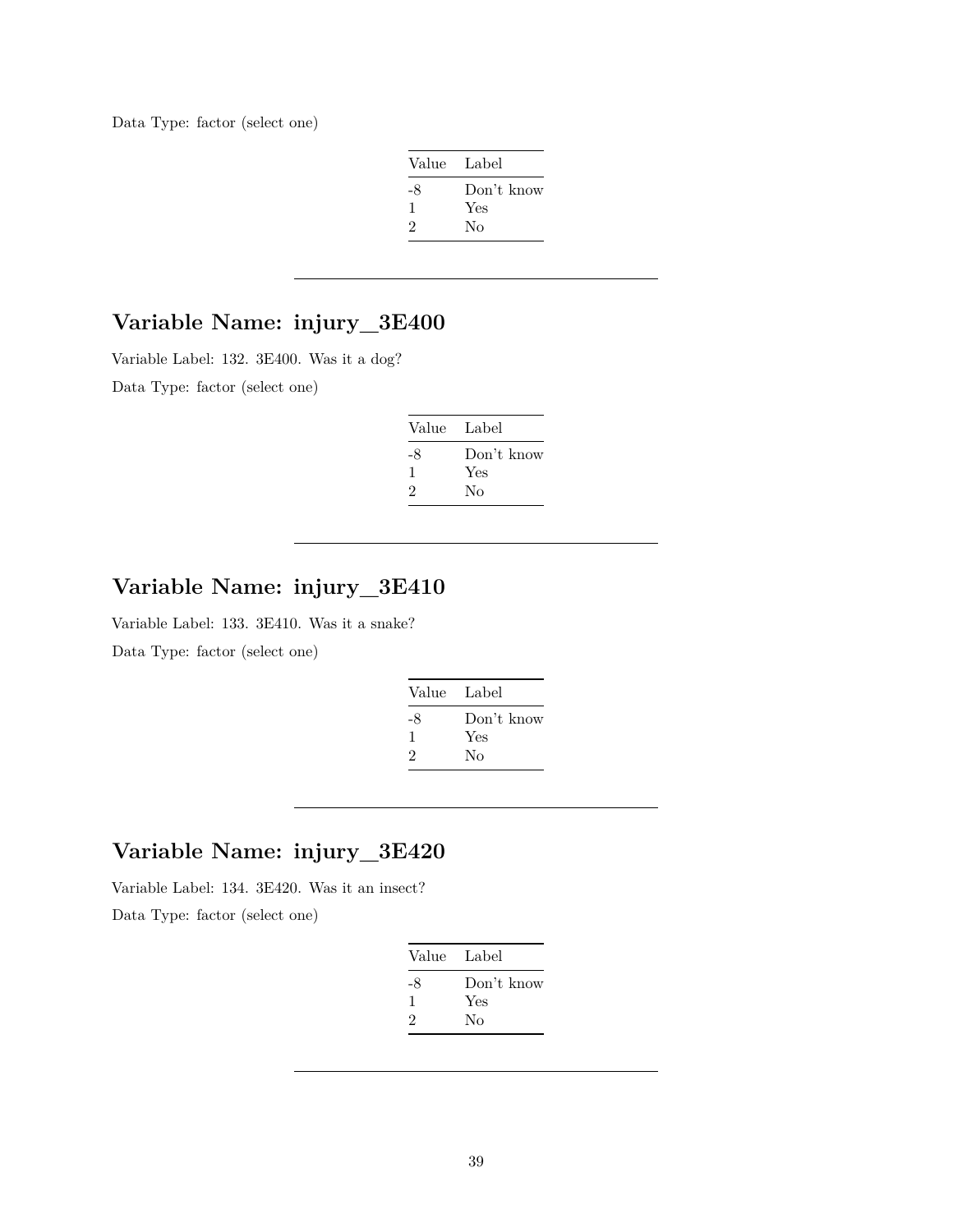Variable Label: 135. 3E500. Was \${deceased\_name} injured by a force of nature? Data Type: factor (select one)

| Value Label |            |
|-------------|------------|
| -8          | Don't know |
| ı           | Yes        |
| 2           | No         |
|             |            |

## **Variable Name: injury\_3E510**

Variable Label: 136. 3E510. Was there any poisoning? Data Type: factor (select one)

| Value Label |
|-------------|
| Don't know  |
| Yes         |
| Nο          |
|             |

## **Variable Name: injury\_3E520**

Variable Label: 137. 3E520. Was \${deceased\_name} subject to violence or assault? Data Type: factor (select one)

| - Label    |
|------------|
| Don't know |
| Yes        |
| Nο         |
|            |

## **Variable Name: injury\_3E530**

Variable Label: 138. 3E530. Was the injury or accident intentionally inflicted by someone else? Data Type: factor (select one)

| Value Label |            |
|-------------|------------|
| -8          | Don't know |
| J.          | Yes        |
| 2           | Nο         |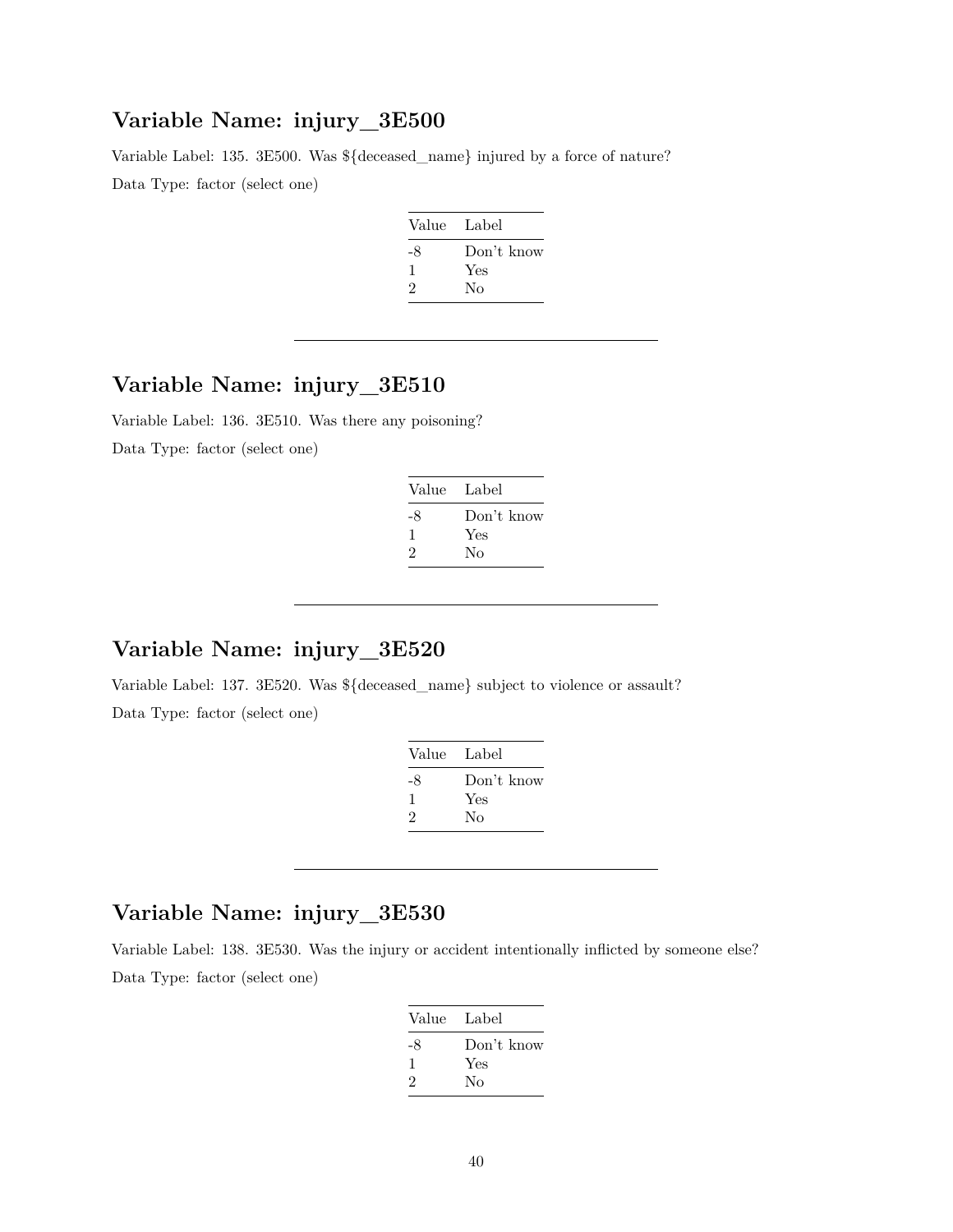Variable Label: 139. 3E600. Was \${deceased\_name} injured by a fire arm? Data Type: factor (select one)

| Value Label |            |
|-------------|------------|
| -8          | Don't know |
| ı           | Yes        |
| 2           | Nο         |
|             |            |

#### **Variable Name: injury\_3E610**

Variable Label: 140. 3E610. Was \${deceased\_name} injured from a stab, cut, or pierce? Data Type: factor (select one)

| Value Label |            |
|-------------|------------|
| -8          | Don't know |
| ı.          | Yes        |
| 2           | Nο         |

## **Variable Name: injury\_3E620**

Variable Label: 141. 3E620. Was \${deceased\_name} injured by machinery? Data Type: factor (select one)

| Value | Label      |
|-------|------------|
| -8    | Don't know |
| л.    | Yes        |
| 2     | Nο         |

## **Variable Name: injury\_3E630**

Variable Label: 142. 3E630. Was \${deceased\_name} struck by an animal or object? Data Type: factor (select one)

| Value Label |            |
|-------------|------------|
| -8          | Don't know |
|             | Yes        |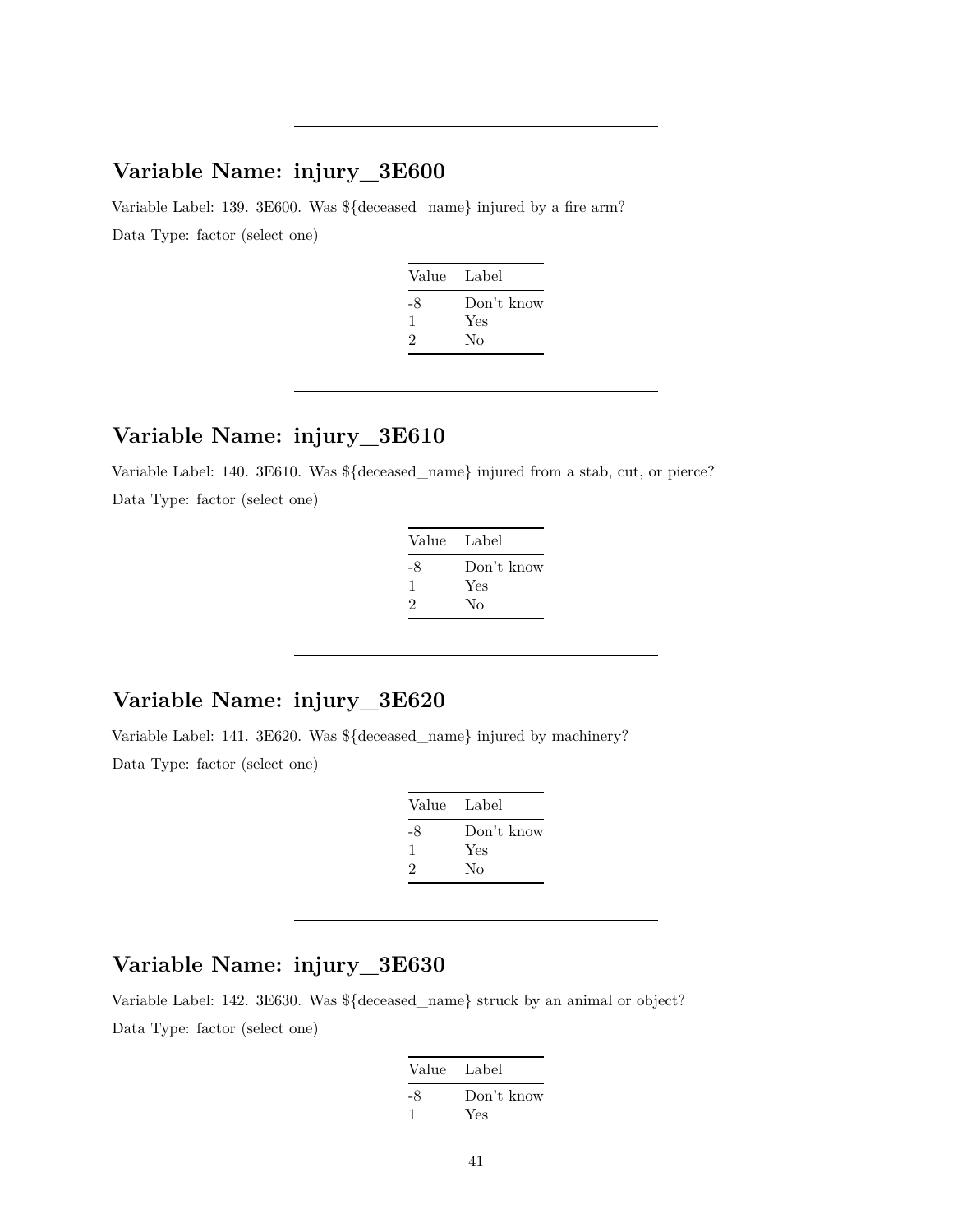| Value Label |    |
|-------------|----|
| $\cdot$     | Nο |

Variable Label: 143. 3E700. Do you think that \${deceased\_name} committed suicide? Data Type: factor (select one)

| Label      |
|------------|
| Don't know |
| Yes        |
| Nο         |
|            |

## **Variable Name: acknowledge\_section7**

Variable Label: SECTION 7. SYMPTOMS AND SIGNS ASSOCIATED WITH ILLNESS OF WOMEN Data Type: acknowledge

## **Variable Name: symptom\_3B720**

Variable Label: 144. 3B270. Did \${deceased\_name} have an ulcer or swelling in the breast? Data Type: factor (select one)

| Value Label |            |
|-------------|------------|
| -8          | Don't know |
| -1          | Yes        |
| 2           | No         |
|             |            |

# **Variable Name: symptom\_3B800**

Variable Label: 145. 3B800. Did \${deceased\_name} have excessive vaginal bleeding in between menstrual periods?

Data Type: factor (select one)

| Value | Label      |
|-------|------------|
| -8    | Don't know |
| ı     | Yes        |
| 2     | Nο         |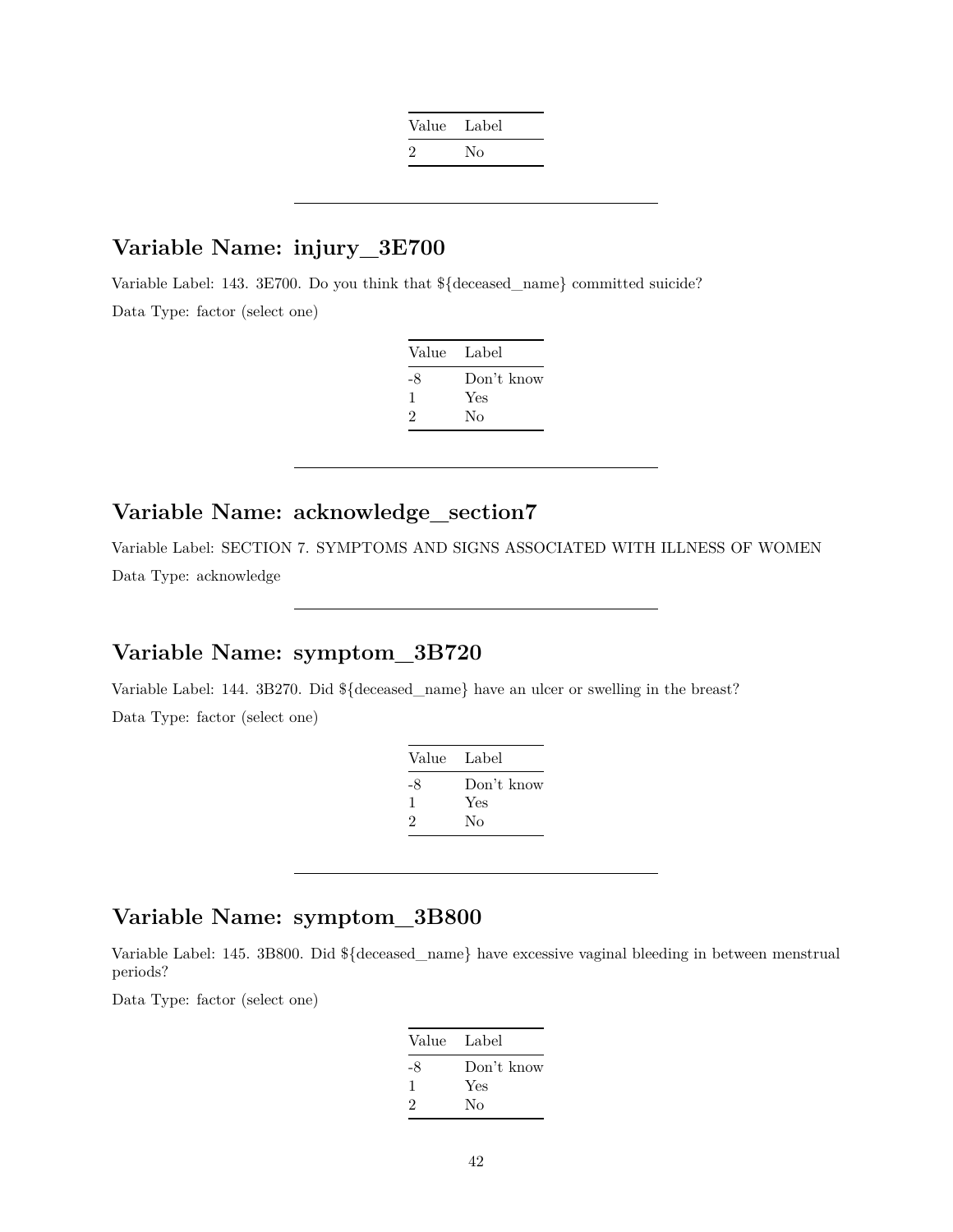Variable Label: 146. 3B810. Did \${deceased\_name}'s vaginal bleeding stop naturally during menopause? Data Type: factor (select one)

| Value Label |            |
|-------------|------------|
| -8          | Don't know |
| ı           | Yes        |
| 2           | Nο         |

#### **Variable Name: symptom\_3B820**

Variable Label: 147. 3B820. Did \${deceased\_name} have vaginal bleeding after menopause? Data Type: factor (select one)

| Value Label |            |
|-------------|------------|
| -8          | Don't know |
| ı           | Yes        |
| 2           | Nο         |

## **Variable Name: acknowledge\_section8\_pre**

Variable Label: PREGNANCY

Data Type: acknowledge

## **Variable Name: sign\_3C100**

Variable Label: 148. 3C100. Was \${deceased\_name} pregnant within 6 weeks of her death? Data Type: factor (select one)

| Value Label |            |
|-------------|------------|
| -8          | Don't know |
| 1           | Yes        |
| 2           | Nο         |
|             |            |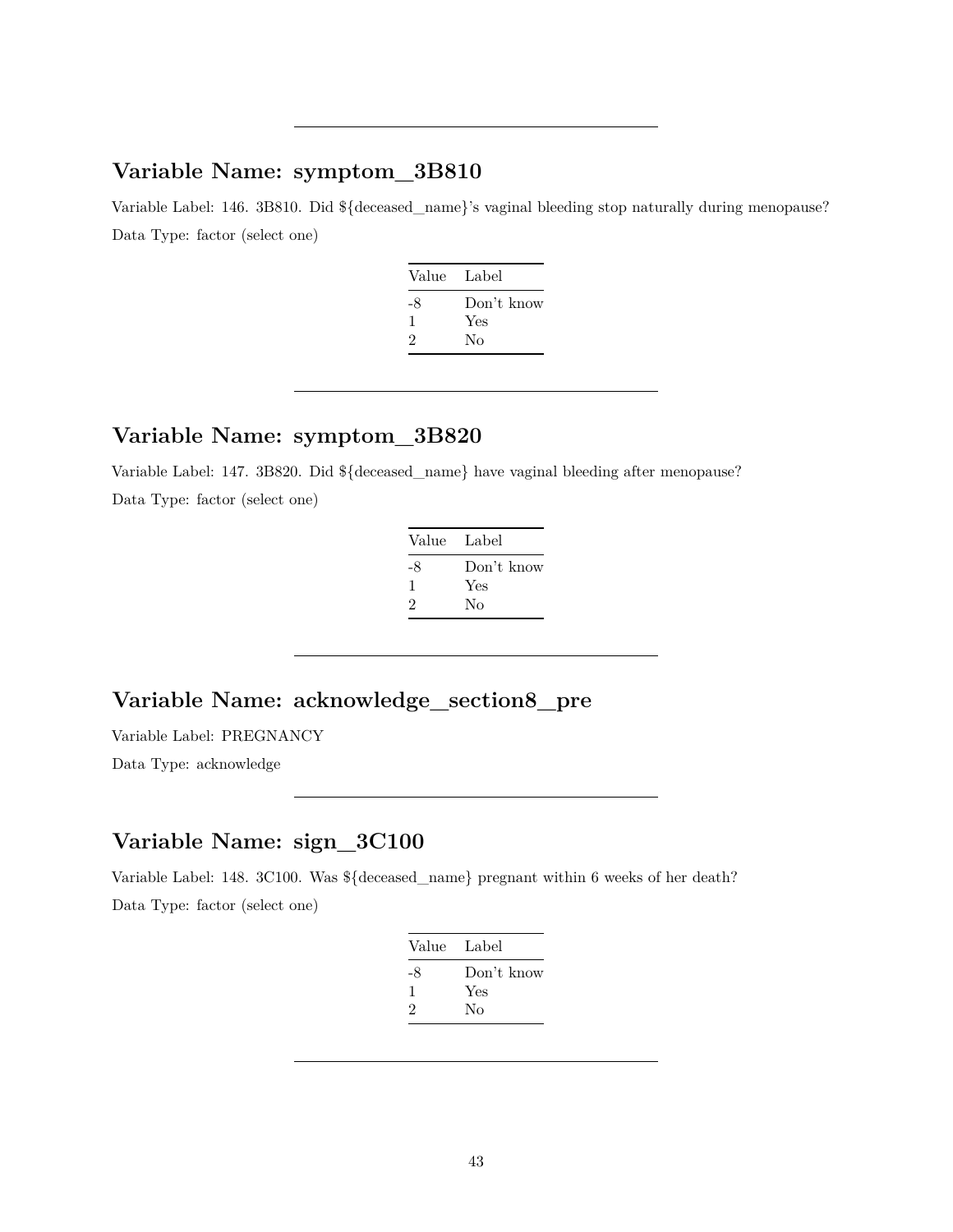Variable Label: 149. 3C110. Was \${deceased\_name} delivered within 6 weeks of her death? Data Type: factor (select one)

| Value | - Label    |
|-------|------------|
| -8    | Don't know |
| ı     | Yes        |
| 2     | Nο         |
|       |            |

### **Variable Name: acknowledge\_section8**

Variable Label: SECTION 8. SYMPTOMS AND SIGNS ASSOCIATED WITH PREGNANCY Data Type: trigger

## **Variable Name: sign\_3C130**

Variable Label: 151. 3C130. For how many months had \${deceased\_name} been pregnant? Data Type: integer

## **Variable Name: sign\_3C120\_a**

Variable Label: 152. 3C120a.Did \${deceased\_name} have a miscarriage in the 6 weeks prior to her death? Data Type: factor (select one)

|    | Value Label |
|----|-------------|
| -8 | Don't know  |
| 1  | Yes         |
| 2  | Nο          |
|    |             |

## **Variable Name: sign\_3C120\_b**

Variable Label: 153. 3C120b. Did \${deceased\_name} have an abortion in the 6 weeks prior to her death? Data Type: factor (select one)

| Value Label |            |
|-------------|------------|
| -8          | Don't know |
| 1           | Yes        |
| 2           | Nο         |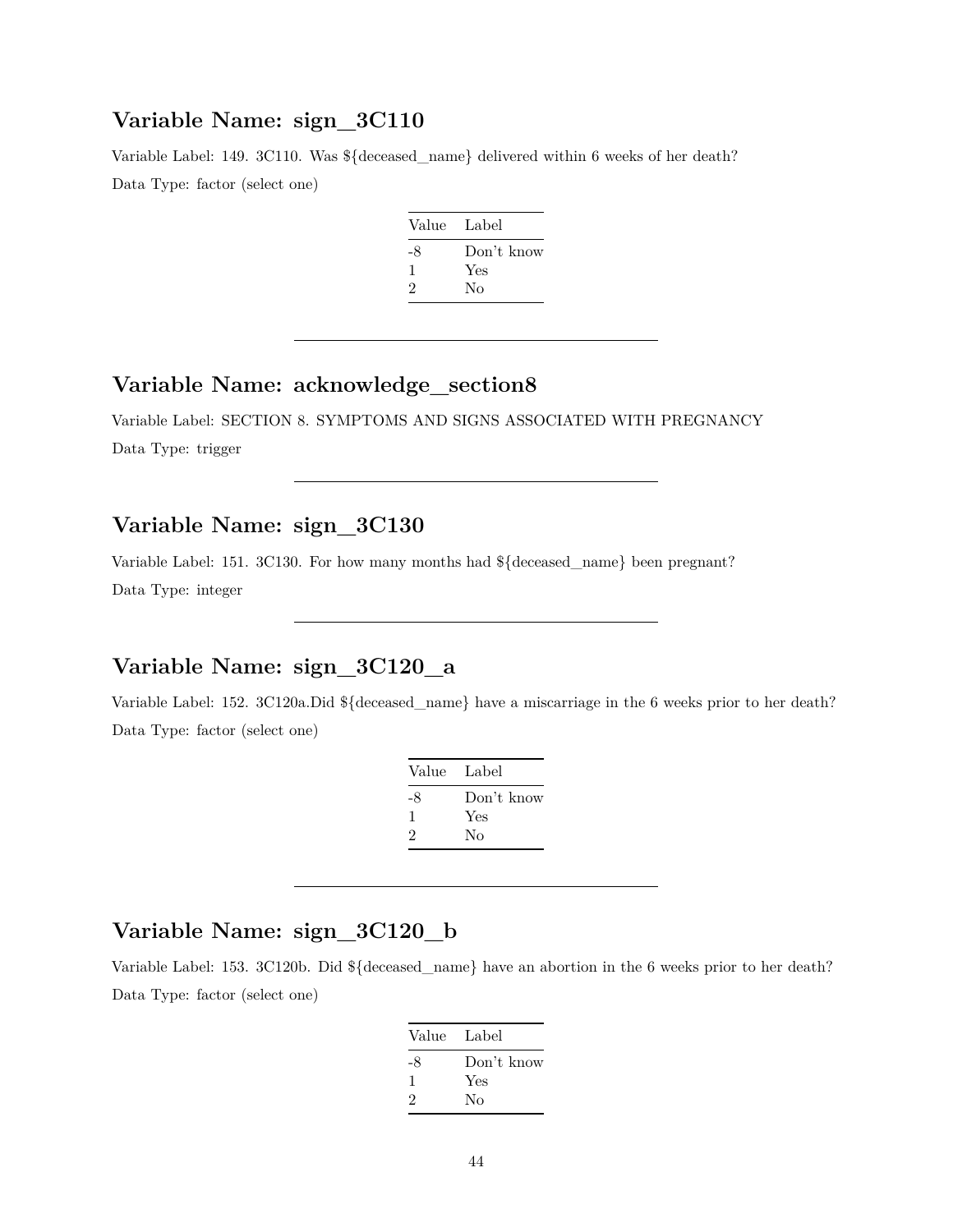## **Variable Name: sign\_3C120\_c**

Variable Label: 154. 3C120c. Did \${deceased\_name} give birth in the 6 weeks prior to her death? Data Type: factor (select one)

| Value | Label      |
|-------|------------|
| -8    | Don't know |
| ı     | Yes        |
| 2     | Nο         |
|       |            |

#### **Variable Name: sign\_check**

Variable Label: 155. \${respondent\_name} said that \${deceased\_name} was not pregnant at the time of her death, but had been pregnant in the 6 weeks before, and hadn't had an abortion, miscarriage or birth ? GO BACK AND CHECK

Data Type: acknowledge

# **Variable Name: sign\_3C300**

Variable Label: 156. 3C300. Did \${deceased\_name} give birth to a live, healthy baby within 6 weeks of death?

Data Type: factor (select one)

| Value | Label      |
|-------|------------|
| -8    | Don't know |
| ı     | Yes        |
| 2     | No         |
|       |            |

## **Variable Name: sign\_3C210**

Variable Label: 157. 3C210. Did \${deceased\_name} pass away during labour, but undelivered? Data Type: factor (select one)

| Don't know |
|------------|
| Yes        |
| Nο         |
|            |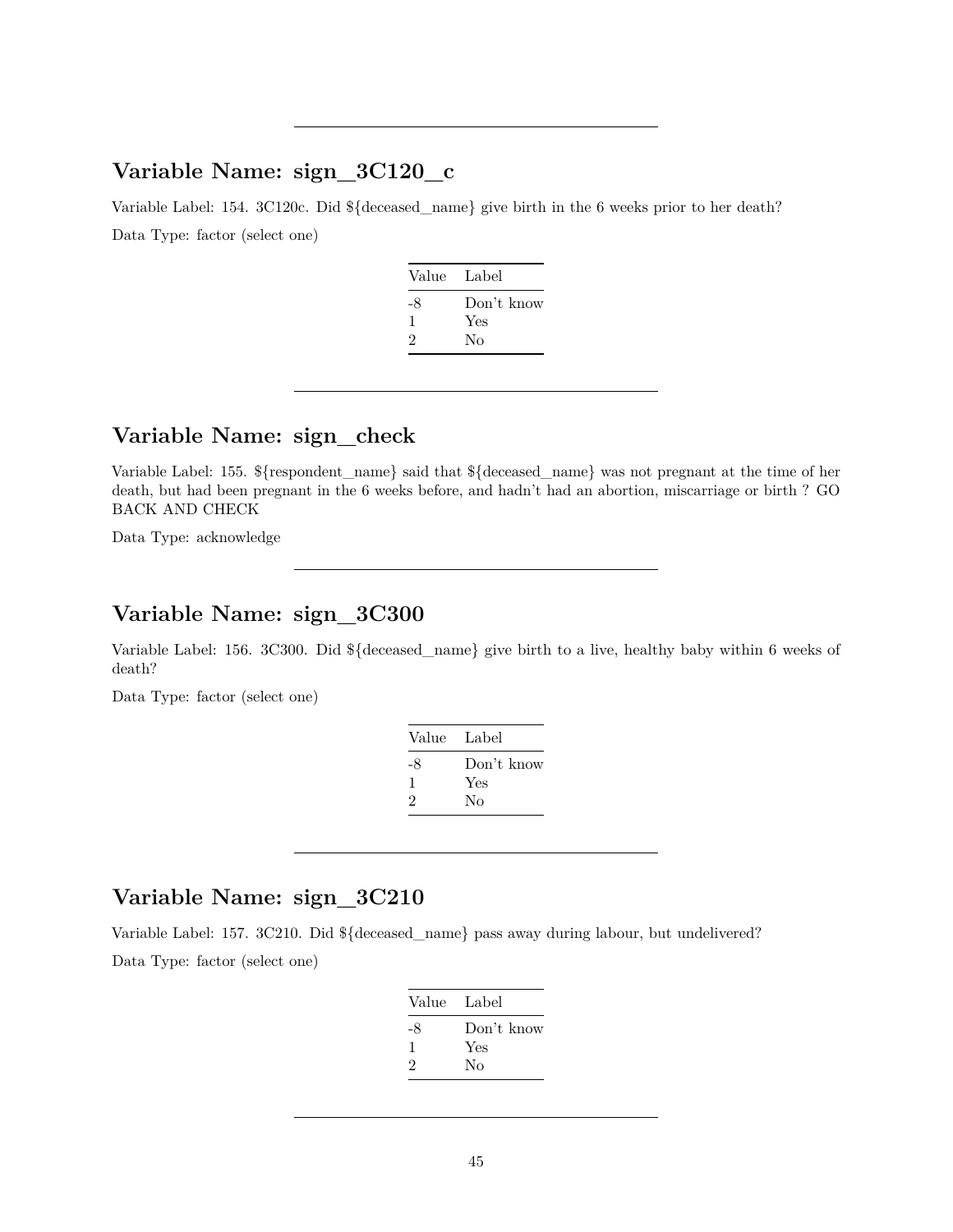Variable Label: 158. 3C200. Did \${deceased\_name} pass away within 24 hours after a miscarriage, an abortion?

Data Type: factor (select one)

| Value Label |            |
|-------------|------------|
| -8          | Don't know |
| ı           | Yes        |
| 2           | No         |
|             |            |

# **Variable Name: sign\_3C200\_a**

Variable Label: 158. 3C200. Did \${deceased\_name} pass away within 24 hours after give birth? Data Type: factor (select one)

| Value Label |            |
|-------------|------------|
| -8          | Don't know |
| ı           | Yes        |
| 2           | Nο         |
|             |            |

#### **Variable Name: sign\_3C260**

Variable Label: 159. 3C260. During the pregnancy, did \${deceased\_name} suffer from high blood pressure? Data Type: factor (select one)

| Value | Label      |
|-------|------------|
| -8    | Don't know |
| -1    | Yes        |
| 2     | Nο         |
|       |            |

## **Variable Name: sign\_3C270**

Variable Label: 160. 3C270. During the pregnancy, did \${deceased\_name} have foul smelling vaginal discharge?

Data Type: factor (select one)

| Value Label |            |
|-------------|------------|
| -8          | Don't know |
| 1           | Yes        |
| 2           | No         |
|             |            |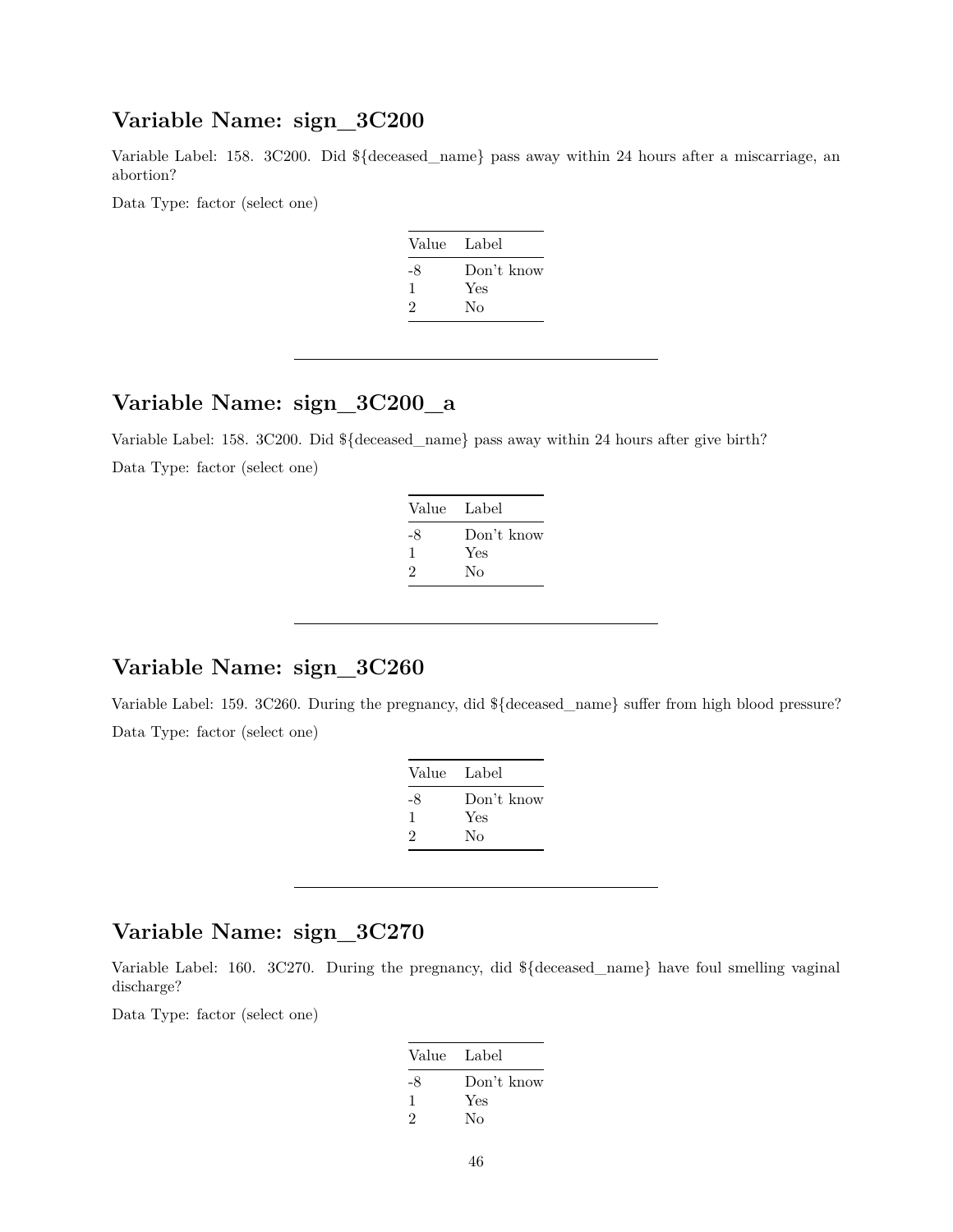Value Label

## **Variable Name: sign\_3C270\_a**

Variable Label: 160. 3C270. After delivery, did \${deceased\_name} have foul smelling vaginal discharge? Data Type: factor (select one)

| Value        | Label                   |
|--------------|-------------------------|
| -8<br>1<br>2 | Don't know<br>Yes<br>Nο |
|              |                         |

#### **Variable Name: sign\_3C280**

Variable Label: 161. 3C280. During the last 3 months of pregnancy, did \${deceased\_name} suffer from convulsions?

Data Type: factor (select one)

| Value Label |            |
|-------------|------------|
| -8          | Don't know |
| -1          | Yes        |
| 2           | Nο         |
|             |            |

#### **Variable Name: sign\_3C290**

Variable Label: 162. 3C290. During the last 3 months of pregnancy, did \${deceased\_name} suffer from blurred vision?

Data Type: factor (select one)

| Value Label |            |
|-------------|------------|
| -8          | Don't know |
| 1           | Yes        |
| 2           | Nο         |
|             |            |

## **Variable Name: sign\_3C310**

Variable Label: 163. 3C310. Was there any vaginal bleeding during pregnancy?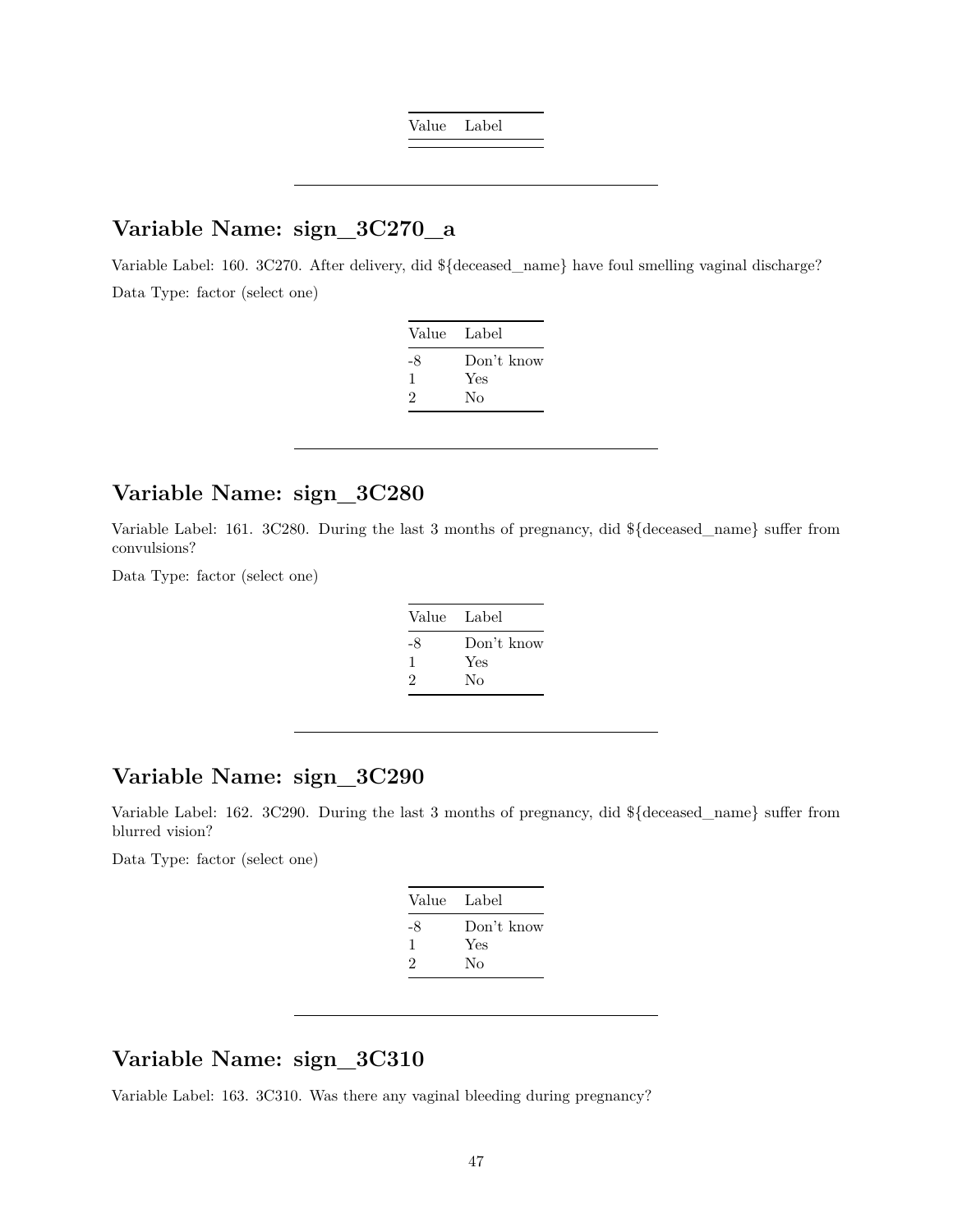Data Type: factor (select one)

| Value Label |            |
|-------------|------------|
| -8          | Don't know |
| -1          | Yes        |
| 2           | Nο         |

## **Variable Name: sign\_3C310\_a**

Variable Label: 163. 3C310. Was there any vaginal bleeding after delivery? Data Type: factor (select one)

| Value Label |            |
|-------------|------------|
| -8          | Don't know |
| J.          | Yes        |
| 2           | Nο         |

## **Variable Name: sign\_3C320**

Variable Label: 164. 3C320. Was there vaginal bleeding during the first 6 months of pregnancy? Data Type: factor (select one)

| Value Label |            |
|-------------|------------|
| -8          | Don't know |
| ı           | Yes        |
| 2           | No         |
|             |            |

## **Variable Name: sign\_3C330**

Variable Label: 165. 3C330. Was there vaginal bleeding during the last 3 months of pregnancy but before labour started

Data Type: factor (select one)

| Value Label |            |
|-------------|------------|
| -8          | Don't know |
| 1           | Yes        |
| 2           | Nο         |
|             |            |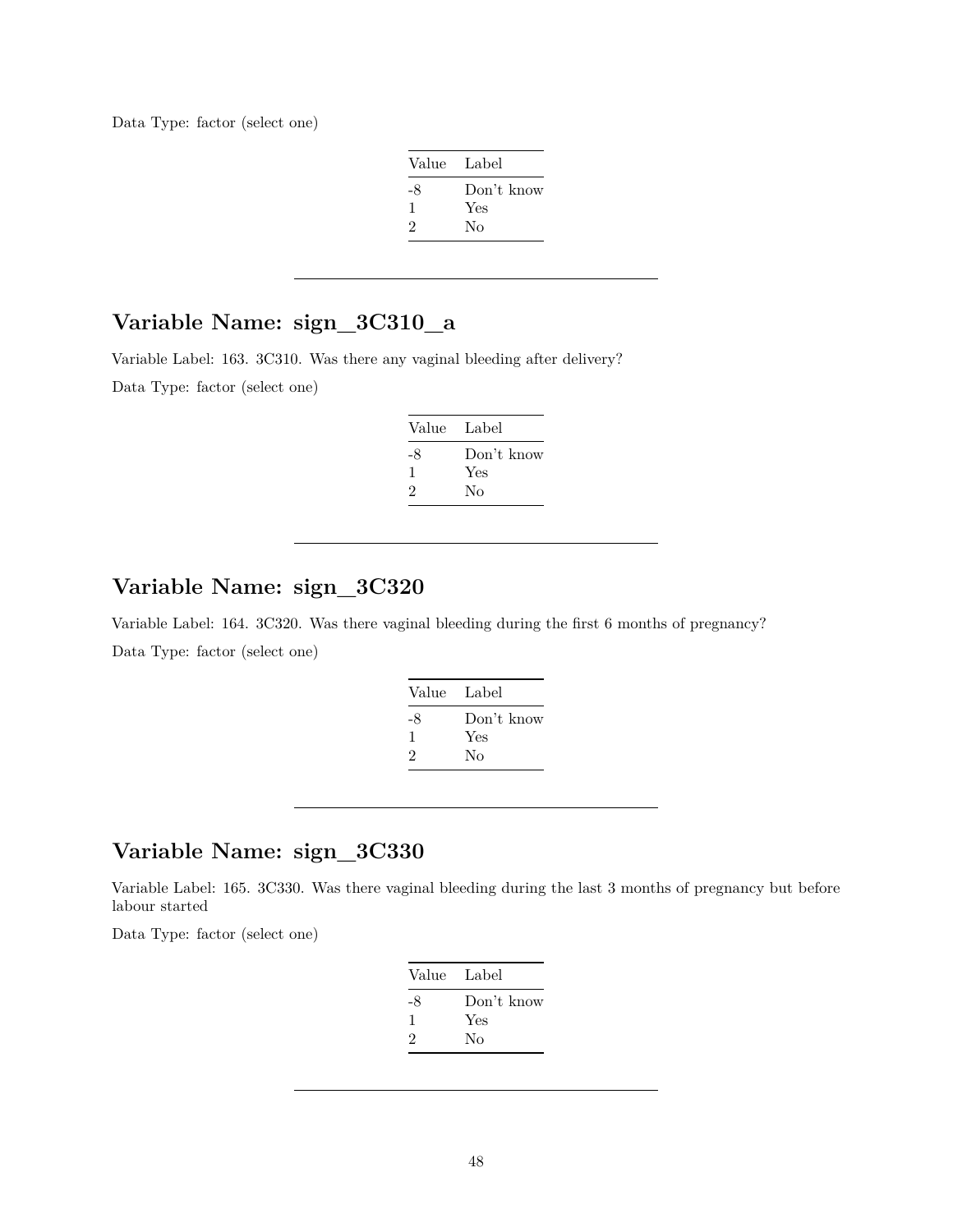Variable Label: 166. 3C340. Was there excessive vaginal bleeding during labour? Data Type: factor (select one)

| Value Label |            |
|-------------|------------|
| -8          | Don't know |
| ı           | Yes        |
| 2           | Nο         |
|             |            |

## **Variable Name: sign\_3C350**

Variable Label: 167. 3C350. Was there excessive vaginal bleeding after delivering the baby? Data Type: factor (select one)

| Value | - Label    |
|-------|------------|
| -8    | Don't know |
| -1    | Yes        |
| 2     | Nο         |

#### **Variable Name: sign\_3C360**

Variable Label: 168. 3C360. Was the placenta completely delivered? Data Type: factor (select one)

| Value Label |            |
|-------------|------------|
| -8          | Don't know |
|             | Yes        |
| 2           | Nο         |

## **Variable Name: sign\_3C365**

Variable Label: 169. 3C365. Did \${deceased\_name} deliver or try to deliver an abnormally positioned baby? Data Type: factor (select one)

| Value Label |
|-------------|
| Don't know  |
| Yes         |
| Nο          |
|             |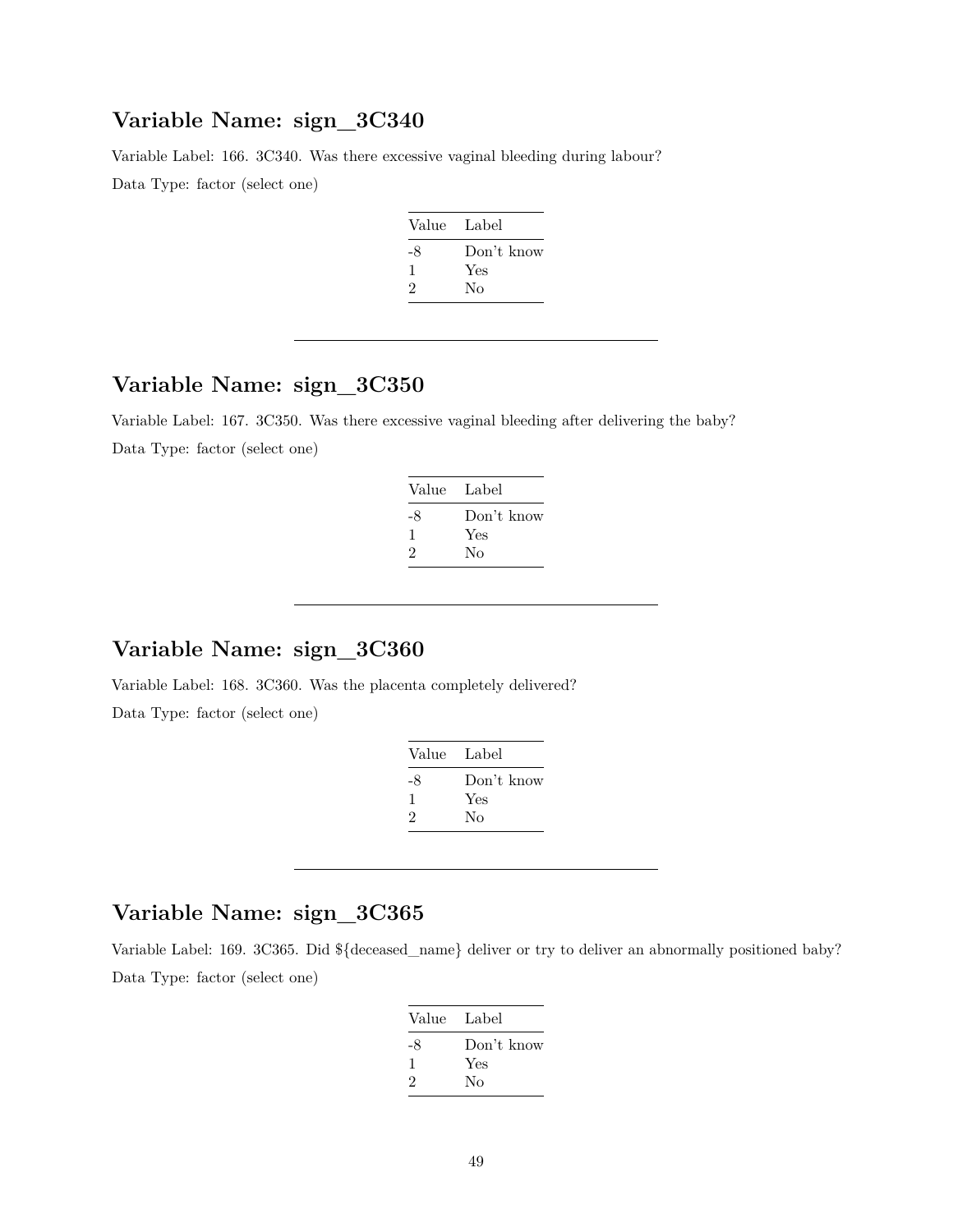Variable Label: 170. 3C370. Was  ${\{\text{decessed\_name}\}}$  in labour for unusually long (more than 24 hours)? Data Type: factor (select one)

| Value Label |            |
|-------------|------------|
| -8          | Don't know |
| ı           | Yes        |
| 2           | Nο         |
|             |            |

## **Variable Name: sign\_3C380**

Variable Label: 171. 3C380. Had \${deceased\_name} attempted to terminate the pregnancy? Data Type: factor (select one)

| Value Label |            |
|-------------|------------|
| -8          | Don't know |
| 1           | Yes        |
| 2           | No         |

## **Variable Name: sign\_3C400**

Variable Label: 172. 3C400. Where did \${deceased\_name} (attempt to) give birth? Data Type: factor (select one)

| Value          | Label                                      |
|----------------|--------------------------------------------|
| -8             | Don't Know                                 |
|                | Hospital                                   |
| $\overline{2}$ | Other Health Facility                      |
| 3              | Home                                       |
|                | On the way to the Hospital/Health Facility |
| 5              | Other                                      |

# **Variable Name: sign\_3C420\_other**

Variable Label: 173. If other, please specify.

Data Type: string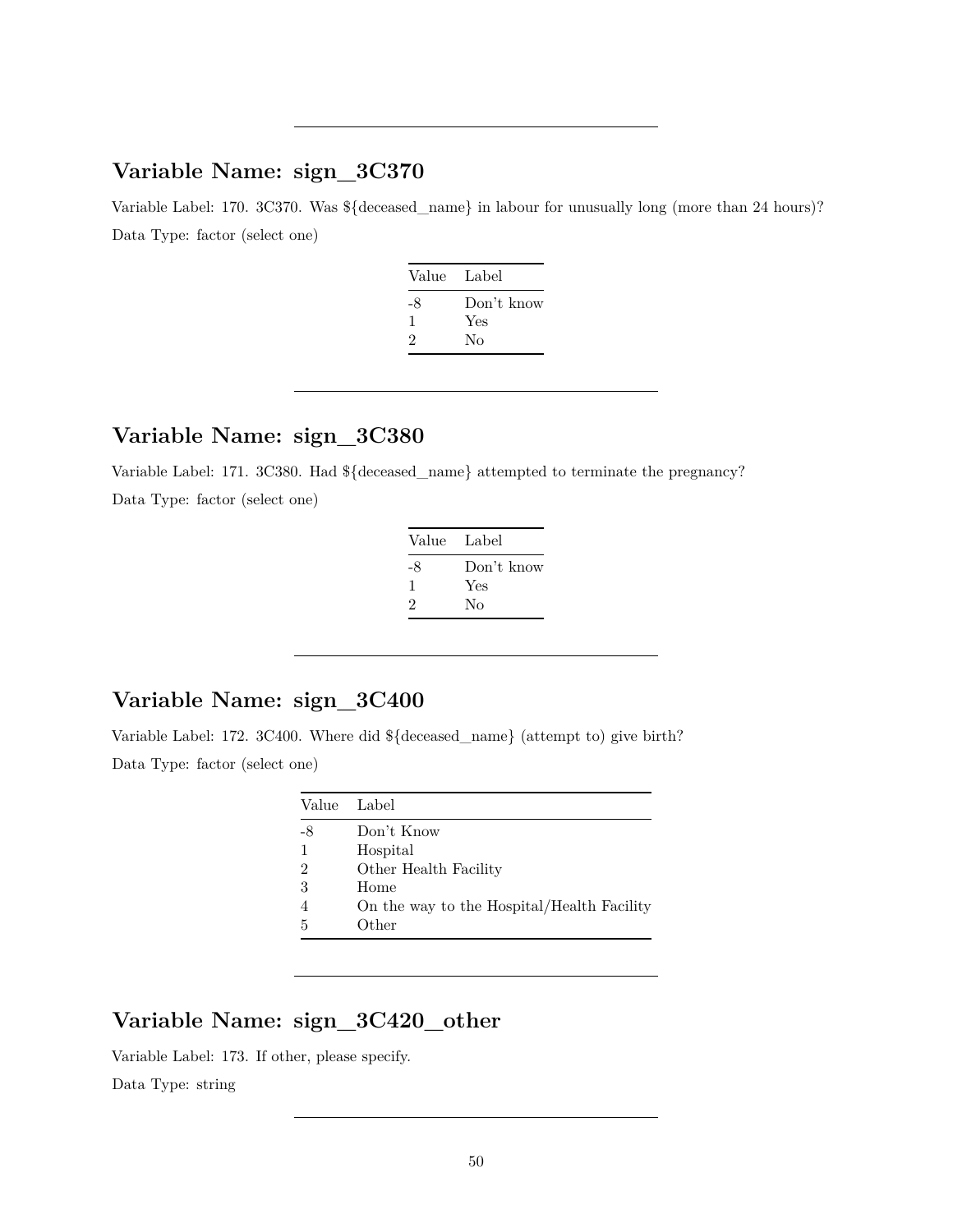Variable Label: 174. 3C430. Did \${deceased\_name} receive professional assistance for the delivery? Data Type: factor (select one)

| Value | - Label    |
|-------|------------|
| -8    | Don't know |
| ı     | Yes        |
| 2     | Nο         |

## **Variable Name: sign\_3C440**

Variable Label: 175. 3C440. Did \${deceased\_name} have an operation to remove her uterus shortly before death?

Data Type: factor (select one)

| Value Label |
|-------------|
| Don't know  |
| Yes         |
| No          |
|             |

## **Variable Name: sign\_3C450**

Variable Label: 176. 3C450. What kind of delivery did the \${deceased\_name} have? Data Type: factor (select one)

| Value Label   |                                                  |
|---------------|--------------------------------------------------|
| -8            | Don't Know                                       |
|               | Normal vaginal delivery                          |
| $\mathcal{D}$ | Assisted delivery with forceps/vacuum extraction |
|               | Caesarean section                                |

## **Variable Name: sign\_3C480**

Variable Label: 177. 3C480. Was the baby born more than one month early?

Data Type: factor (select one)

|    | Value Label |
|----|-------------|
| -8 | Don't know  |
| 1  | Yes         |
| 2  | No          |
|    |             |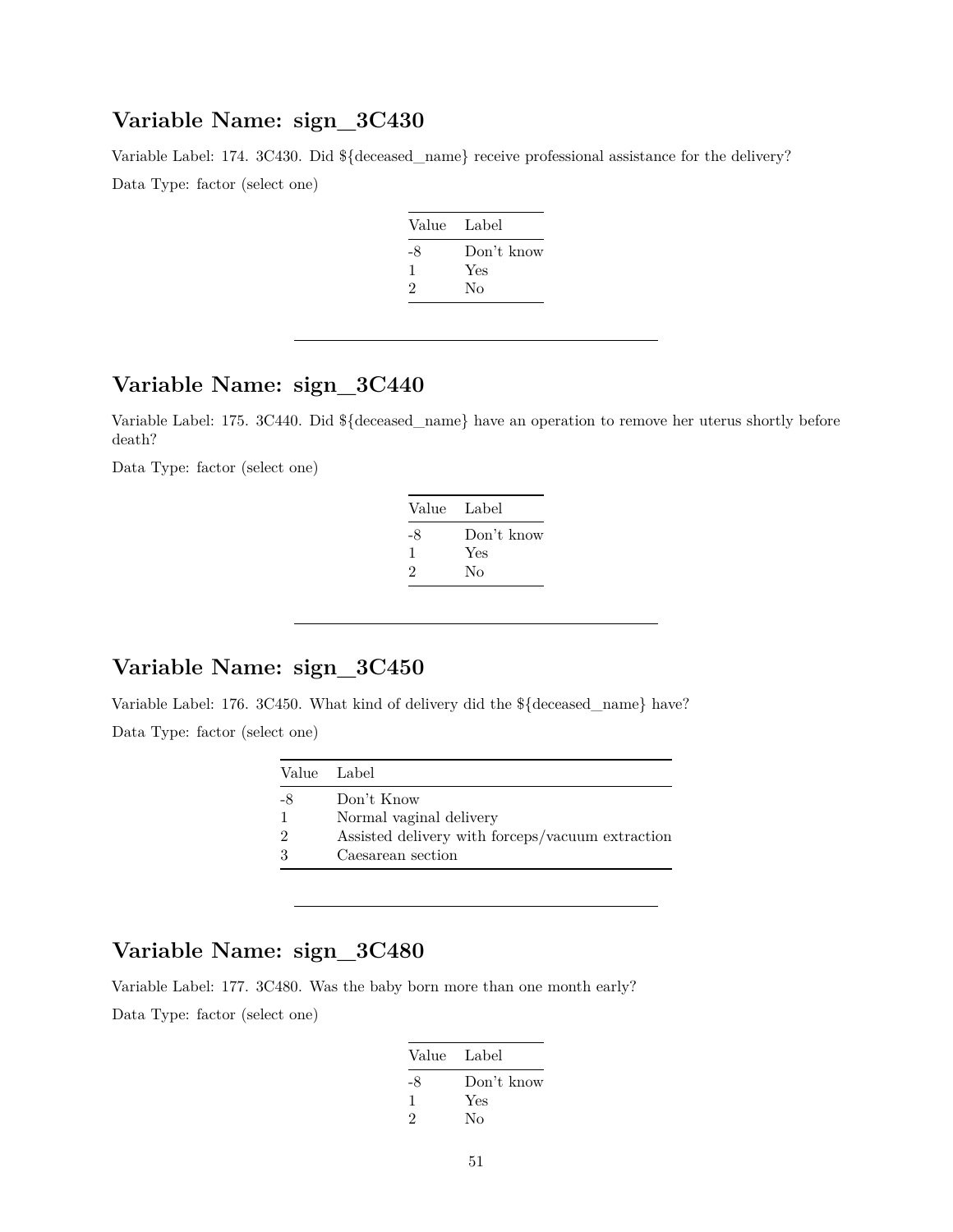Value Label

## **Variable Name: acknowledge\_section9**

Variable Label: SECTION 9. SYMPTOMS NOTED DURING THE FINAL ILLNESS Data Type: acknowledge

## **Variable Name: symptom\_3B100**

Variable Label: 178. 3B100. Did \${deceased\_name} have a fever? Data Type: factor (select one)

| Value Label |            |
|-------------|------------|
| -8          | Don't know |
| ı           | Yes        |
| 2           | Nο         |

## **Variable Name: symptom\_3B110**

Variable Label: 179. 3B110. For how long did \${deceased\_name} has a fever? Data Type: factor (select one)

| Value | - Label    |
|-------|------------|
| -8    | Don't Know |
| 1     | Days       |
| 2     | Weeks      |
| 3     | Month      |
| 4     | Year       |

# **Variable Name: symptom\_3B110\_day**

Variable Label: If time is in days, please specify in how many days? Data Type: integer

## **Variable Name: symptom\_3B110\_week**

Variable Label: If time is in weeks, please specify in how many weeks?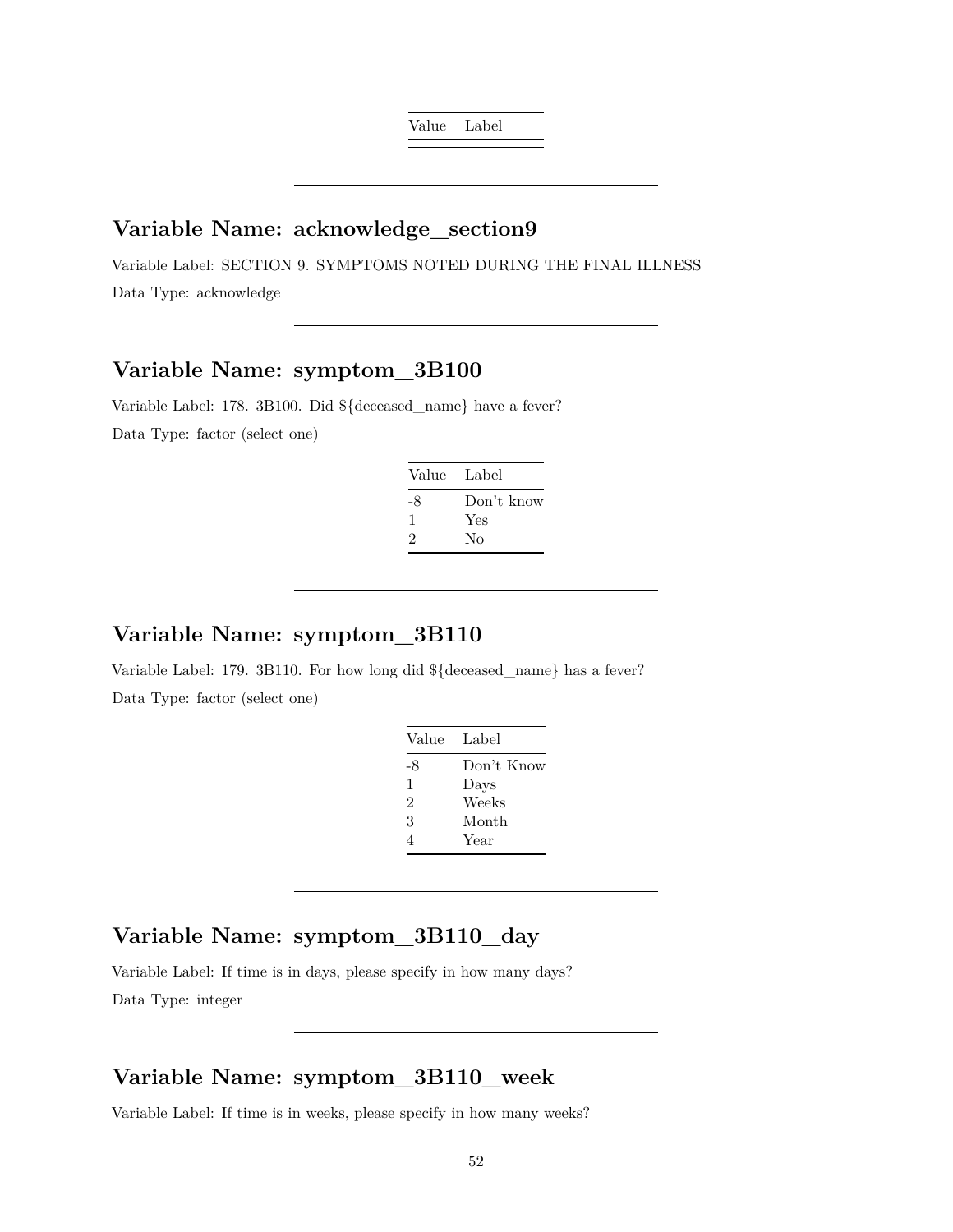## **Variable Name: symptom\_3B110\_month**

Variable Label: If time is in month, please specify in how many months? Data Type: integer

## **Variable Name: symptom\_3B110\_year**

Variable Label: If time is in year, please specify in how many years? Data Type: integer

# **Variable Name: symptom\_3B120**

Variable Label: 180. 3B120. Did \${deceased\_name} have night sweats? Data Type: factor (select one)

| Value Label |            |
|-------------|------------|
| -8          | Don't know |
| ı           | Yes        |
| 2           | Nο         |

# **Variable Name: symptom\_3B130**

Variable Label: 181. 3B130. Did \${deceased\_name} have a cough? Data Type: factor (select one)

| Value Label |            |
|-------------|------------|
| -8          | Don't know |
| ı           | Yes        |
| 2           | No         |
|             |            |

#### **Variable Name: symptom\_3B140**

Variable Label: 182. 3B140. For how long did \${deceased\_name} have a cough? Data Type: factor (select one)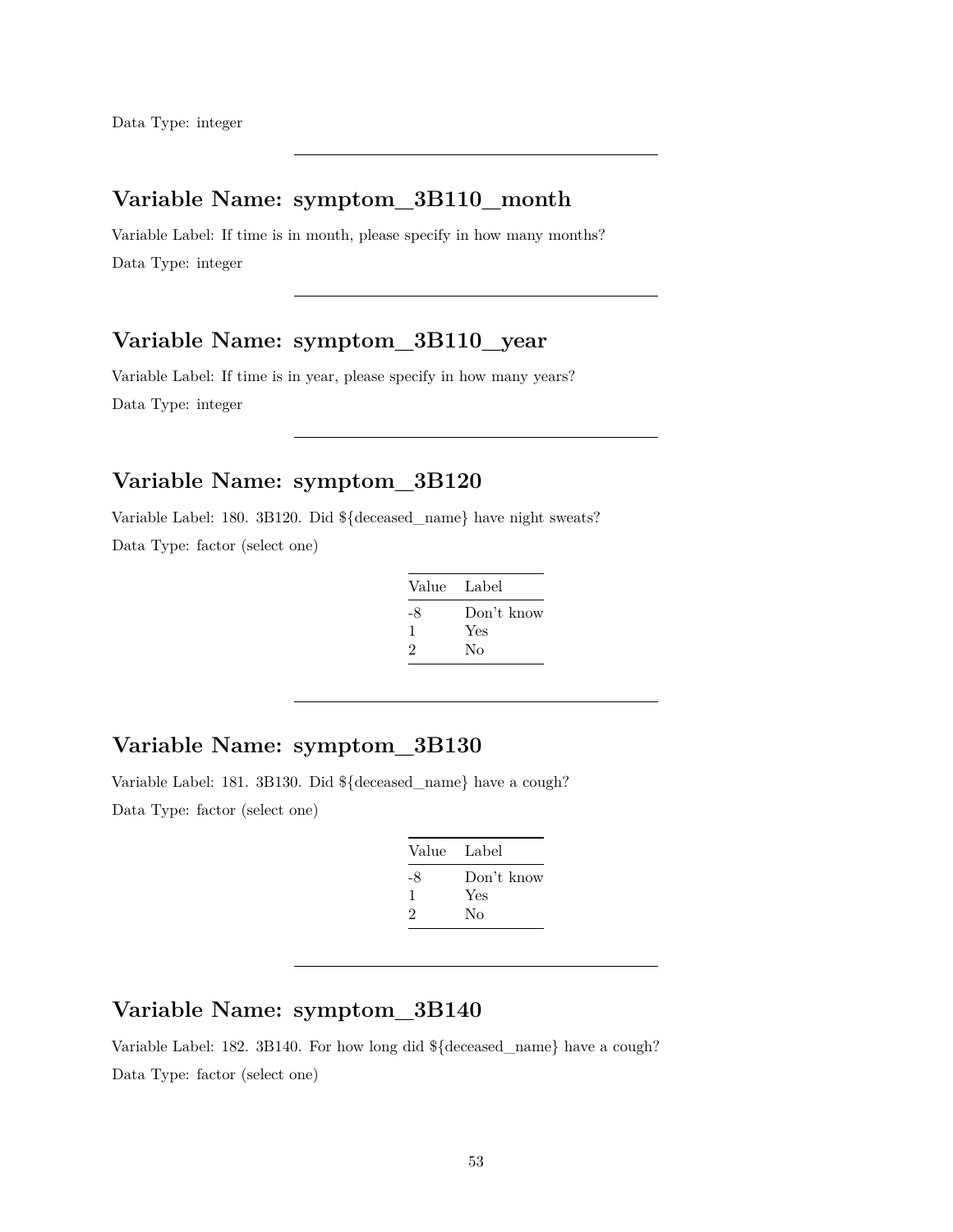| Value Label    |            |
|----------------|------------|
| -8             | Don't Know |
| 1              | Days       |
| $\mathfrak{D}$ | Weeks      |
| 3              | Month      |
| 4              | Year       |

## **Variable Name: symptom\_3B140\_day**

Variable Label: If time is in days, please specify in how many days? Data Type: integer

### **Variable Name: symptom\_3B140\_weeks**

Variable Label: If time is in weeks, please specify in how many weeks?</ Data Type: integer

#### **Variable Name: symptom\_3B140\_month**

Variable Label: If time is in month, please specify in how many months? Data Type: integer

## **Variable Name: symptom\_3B140\_year**

Variable Label: If time is in year, please specify in how many years? Data Type: integer

#### **Variable Name: symptom\_3B150**

Variable Label: 183. 3B150. Was the cough productive with sputum? Data Type: factor (select one)

| Don't know<br>-8 |  |
|------------------|--|
|                  |  |
| Yes<br>1         |  |
| 2<br>No          |  |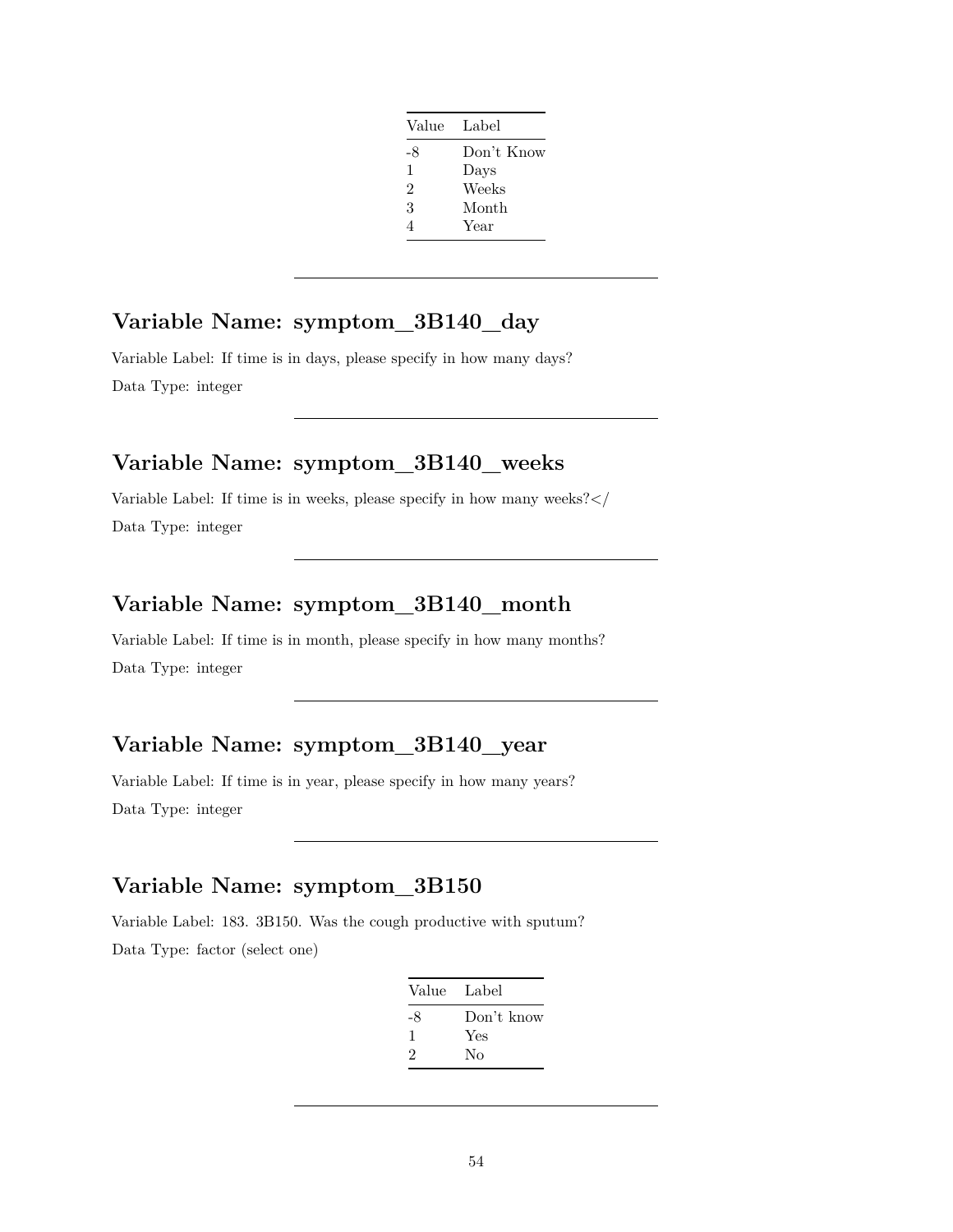Variable Label: 184. 3B160. Did \${deceased\_name} cough out blood? Data Type: factor (select one)

| Value | - Label    |
|-------|------------|
| -8    | Don't know |
| ı     | Yes        |
| 2     | Nο         |
|       |            |

## **Variable Name: symptom\_3B180**

Variable Label: 185. 3B180. Did \${deceased\_name} have any breathing problem? Data Type: factor (select one)

| Value Label |            |
|-------------|------------|
| -8          | Don't know |
| 1           | Yes        |
| 2           | Nο         |

# **Variable Name: symptom\_3B190**

Variable Label: 186. 3B190. Did \${deceased\_name} have fast breathing? Data Type: factor (select one)

| Value Label |
|-------------|
| Don't know  |
| Yes         |
| Nο          |
|             |

## **Variable Name: symptom\_3B200**

Variable Label: 3B200. For how long did \${deceased\_name} have fast breathing? Data Type: factor (select one)

| Value Label |            |
|-------------|------------|
| -8          | Don't Know |
| 1           | Days       |
| 2           | Weeks      |
| 3           | Month      |
|             | Year       |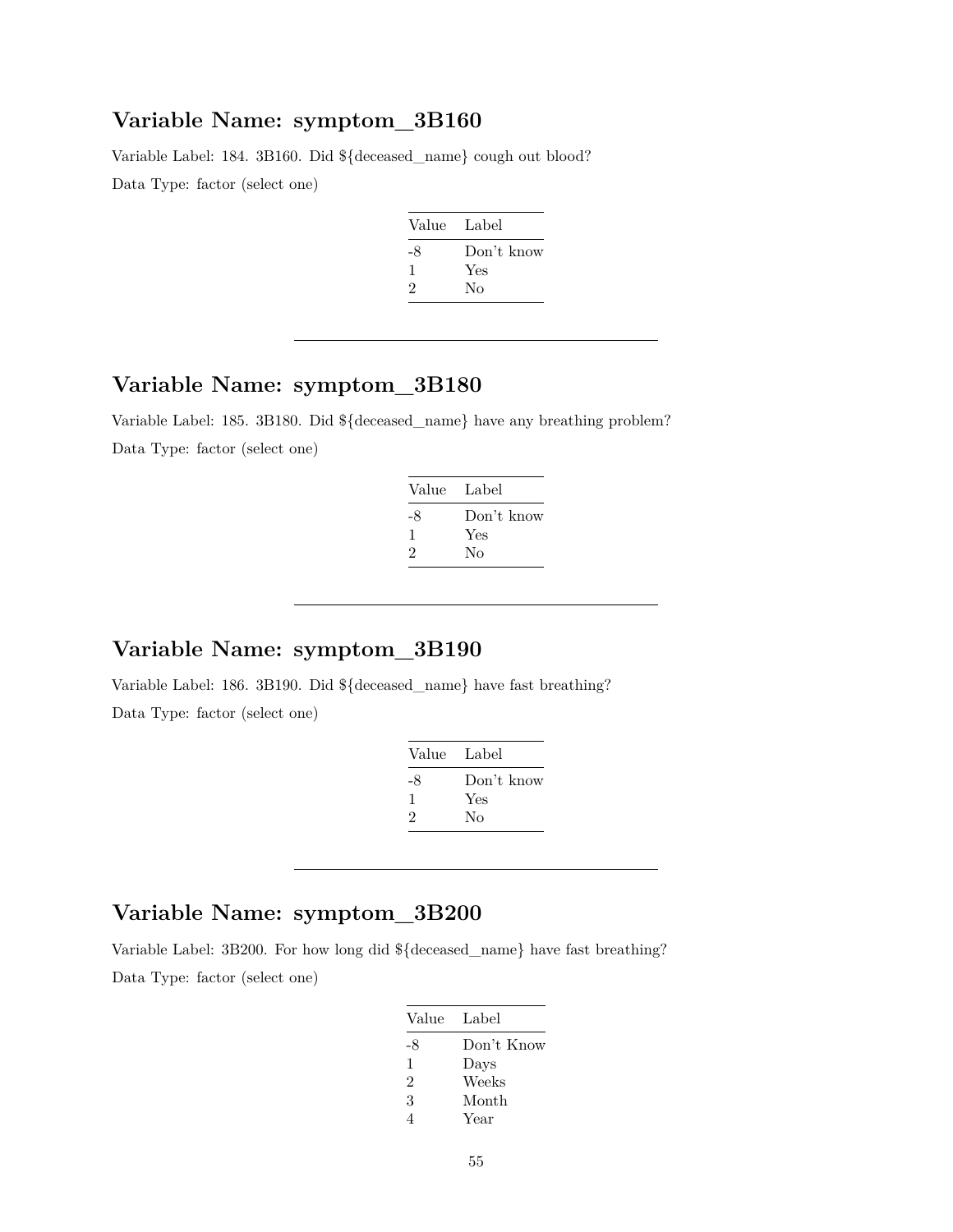Value Label

#### **Variable Name: symptom\_3B200\_day**

Variable Label: If time is in days, please specify in how many days? Data Type: integer

## **Variable Name: symptom\_3B200\_week**

Variable Label: If time is in weeks, please specify in how many weeks? Data Type: integer

## **Variable Name: symptom\_3B200\_month**

Variable Label: If time is in month, please specify in how many months? Data Type: integer

## **Variable Name: symptom\_3B200\_year**

Variable Label: If time is in year, please specify in how many years? Data Type: integer

## **Variable Name: symptom\_3B210**

Variable Label: 187. 3B210. Did \${deceased\_name} have breathlessness? Data Type: factor (select one)

| Value Label |            |
|-------------|------------|
| -8          | Don't know |
| 1           | Yes        |
| 2           | Nο         |
|             |            |

## **Variable Name: symptom\_3B220**

Variable Label: 188. 3B220. For how long did \${deceased\_name} have breathlessness? Data Type: factor (select one)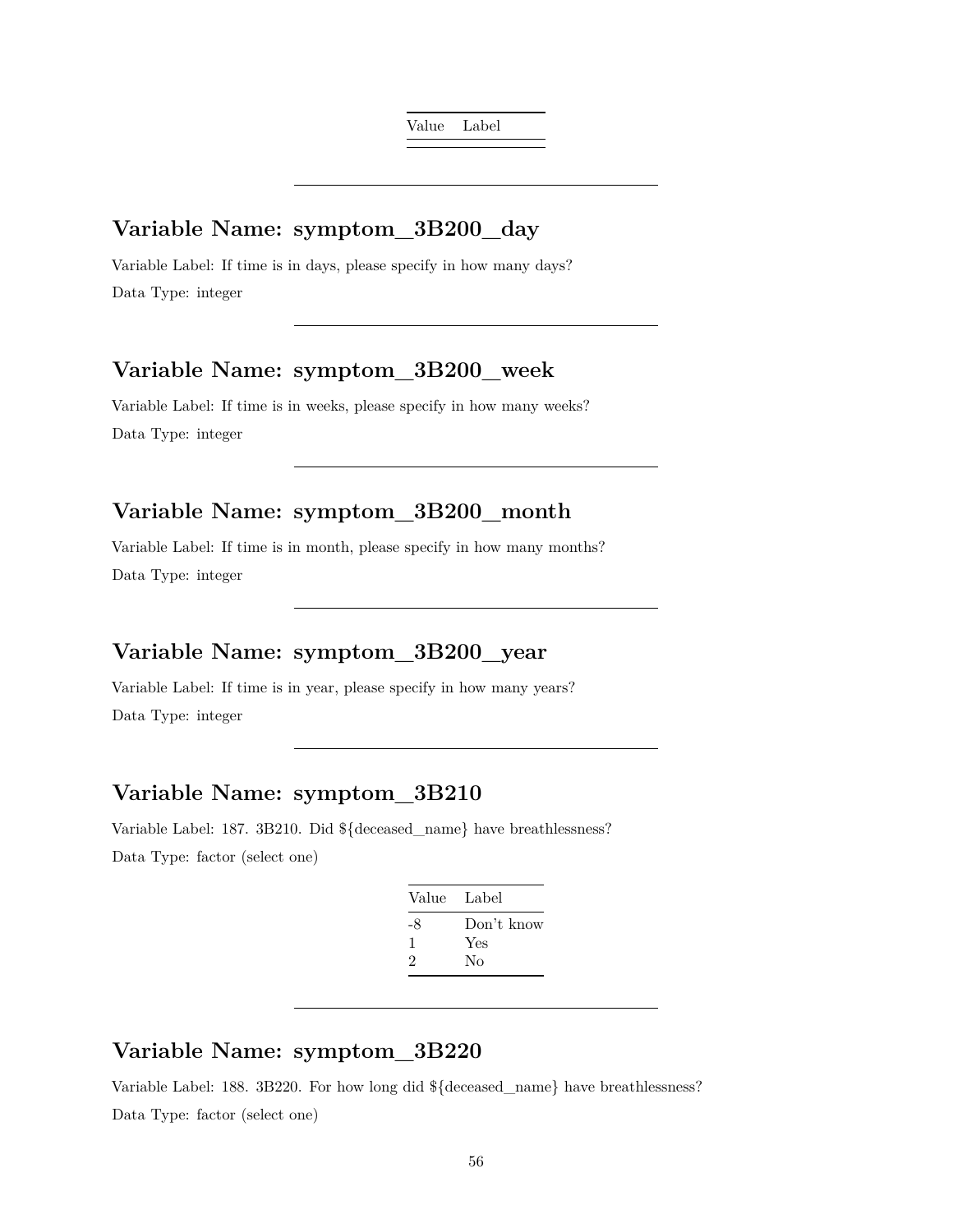| Value Label    |            |
|----------------|------------|
| -8             | Don't Know |
| 1              | Days       |
| $\mathfrak{D}$ | Weeks      |
| 3              | Month      |
| 4              | Year       |

## **Variable Name: symptom\_3B220\_day**

Variable Label: If time is in days, please specify in how many days? Data Type: integer

#### **Variable Name: symptom\_3B220\_week**

Variable Label: If time is in weeks, please specify in how many weeks? Data Type: integer

## **Variable Name: symptom\_3B220\_month**

Variable Label: If time is in month, please specify in how many months? Data Type: integer

## **Variable Name: symptom\_3B220\_year**

Variable Label: If time is in year, please specify in how many years?

Data Type: integer

## **Variable Name: symptom\_3B230**

Variable Label: 189. 3B230. Was \${deceased\_name} unable to carry out daily routine activities due to breathlessness?

Data Type: factor (select one)

| Value | Label      |
|-------|------------|
| -8    | Don't know |
| ı     | Yes        |
| 2     | Nο         |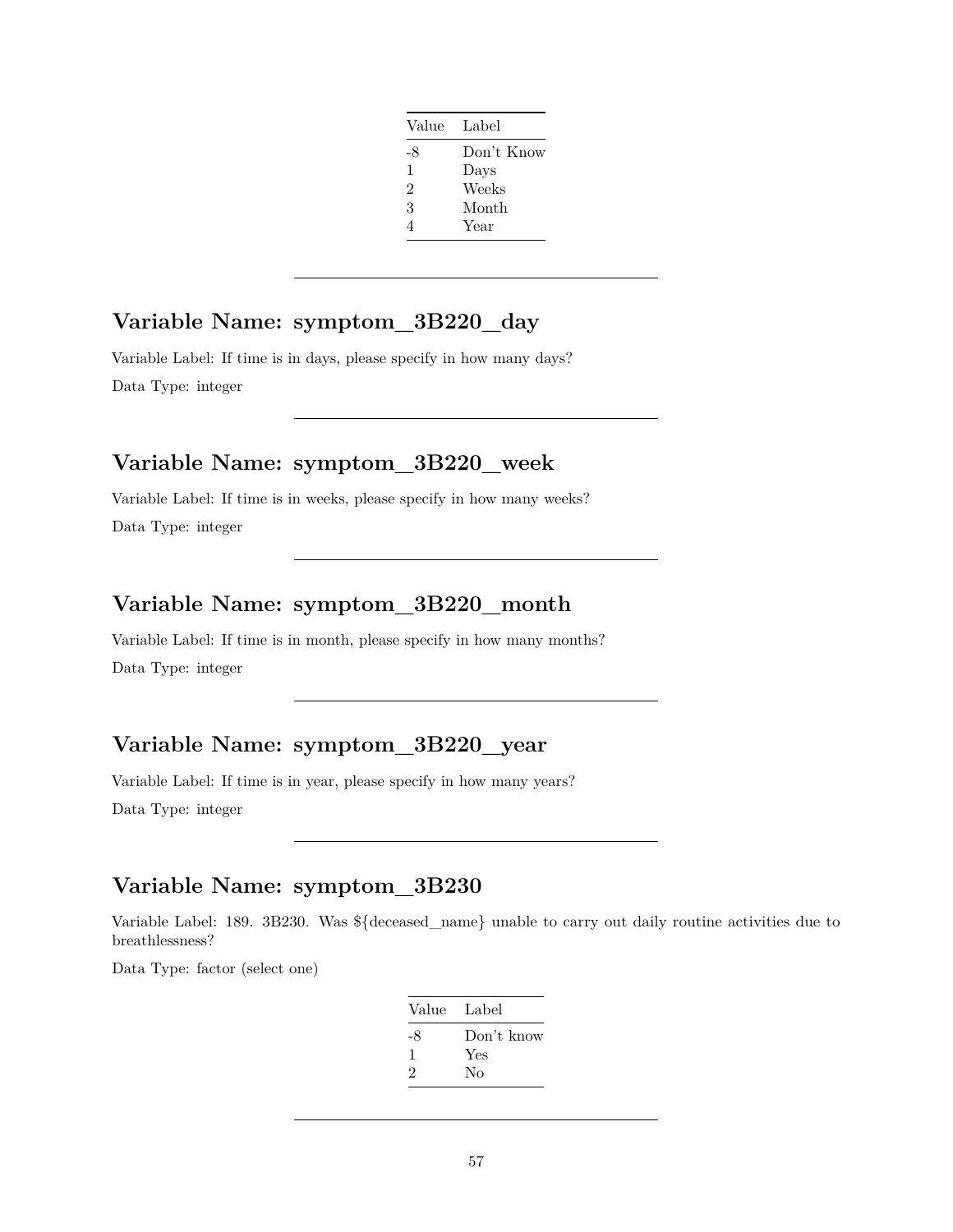Variable Label: 190. 3B240. Was \${deceased\_name} breathless while lying flat? Data Type: factor (select one)

| Value | Label      |
|-------|------------|
| -8    | Don't know |
|       | Yes        |
| 2     | Nο         |

## **Variable Name: symptom\_3B260**

Variable Label: 191. 3B260. Did \${deceased\_name} have noisy breathing (grunting or wheezing)? Demonstrate.

Data Type: factor (select one)

| Value | Label      |
|-------|------------|
| -8    | Don't know |
| ı     | Yes        |
| 2     | No         |
|       |            |

## **Variable Name: symptom\_3B270**

Variable Label: 192.3B270. Did \${deceased\_name} have severe chest pain?

Data Type: factor (select one)

| Value Label |            |
|-------------|------------|
| -8          | Don't know |
| ı           | Yes        |
| 2           | No         |
|             |            |

## **Variable Name: symptom\_3B280**

Variable Label: 193. 3B280. Did \${deceased\_name} have diarrhoea? Data Type: factor (select one)

| Value Label  |            |
|--------------|------------|
| -8           | Don't know |
| $\mathbf{1}$ | Yes        |
| 2            | Nο         |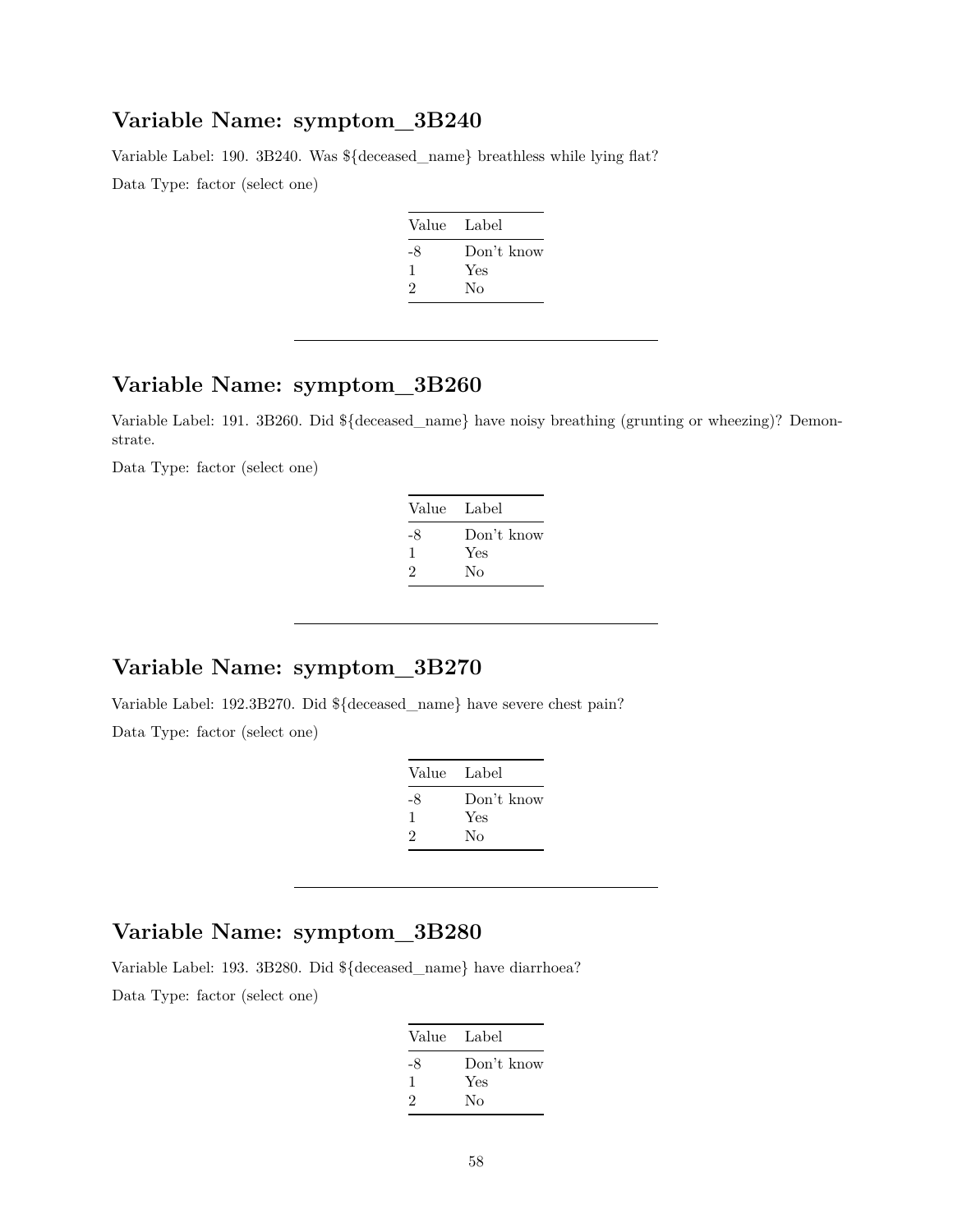Variable Label: 194. 3B290. For how long did \${deceased\_name} have diarrhoea? Data Type: factor (select one)

| Value | - Label    |
|-------|------------|
| -8    | Don't Know |
| 1     | Days       |
| 2     | Weeks      |
| 3     | Month      |
| 4     | Year       |

#### **Variable Name: symptom\_3B290\_day**

Variable Label: If time is in days, please specify in how many days? Data Type: integer

## **Variable Name: symptom\_3B290\_week**

Variable Label: If time is in weeks, please specify in how many weeks? Data Type: integer

## **Variable Name: symptom\_3B290\_month**

Variable Label: If time is in month, please specify in how many months? Data Type: integer

## **Variable Name: symptom\_3B290\_year**

Variable Label: If time is in year, please specify in how many years? Data Type: integer

## **Variable Name: symptom\_3B300**

Variable Label: 195. 3B300. At any time during the final illness was there blood in the stools? Data Type: factor (select one)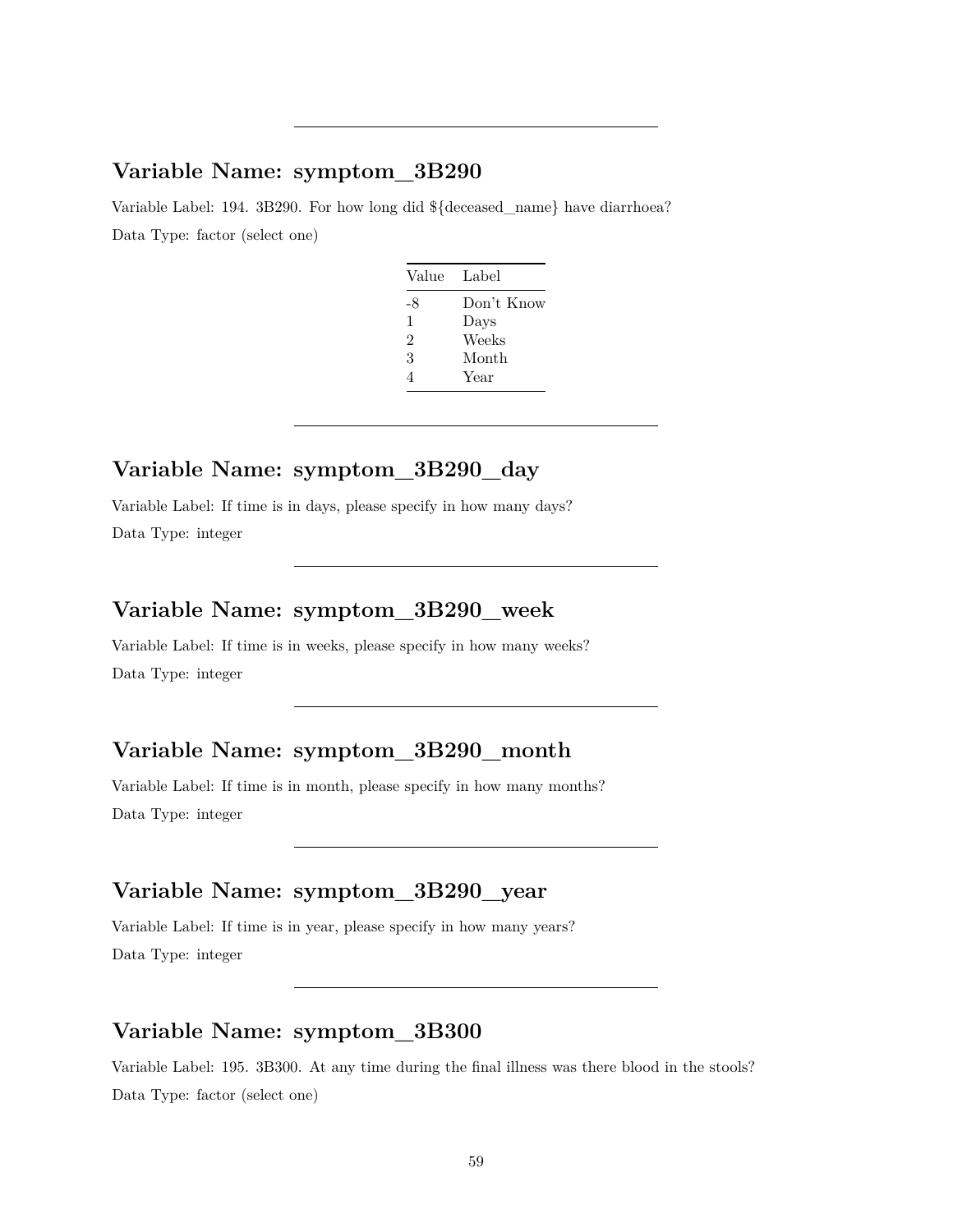| Value Label |            |
|-------------|------------|
| -8          | Don't know |
| 1           | Yes        |
| 2           | Nο         |
|             |            |

Variable Label: 196. 3B310. Did \${deceased\_name} vomit? Data Type: factor (select one)

| Value Label |            |
|-------------|------------|
| -8          | Don't know |
| 1           | Yes        |
| 2           | Nο         |
|             |            |

## **Variable Name: symptom\_3B320**

Variable Label: 197. 3B320. Is it a vomit of coffee powder or bright red / blood? Data Type: factor (select one)

| Label      |
|------------|
| Don't know |
| Yes        |
| Nο         |
|            |

## **Variable Name: symptom\_3B330**

Variable Label: 198. 3B330. Did \${deceased\_name} have abdominal/stomach problem? Data Type: factor (select one)

| Value | Label      |
|-------|------------|
| -8    | Don't know |
| 1     | Yes        |
| 2     | Nο         |
|       |            |

#### **Variable Name: symptom\_3B340**

Variable Label: 199. 3B340. Did \${deceased\_name} have SEVERE abdominal/stomach pain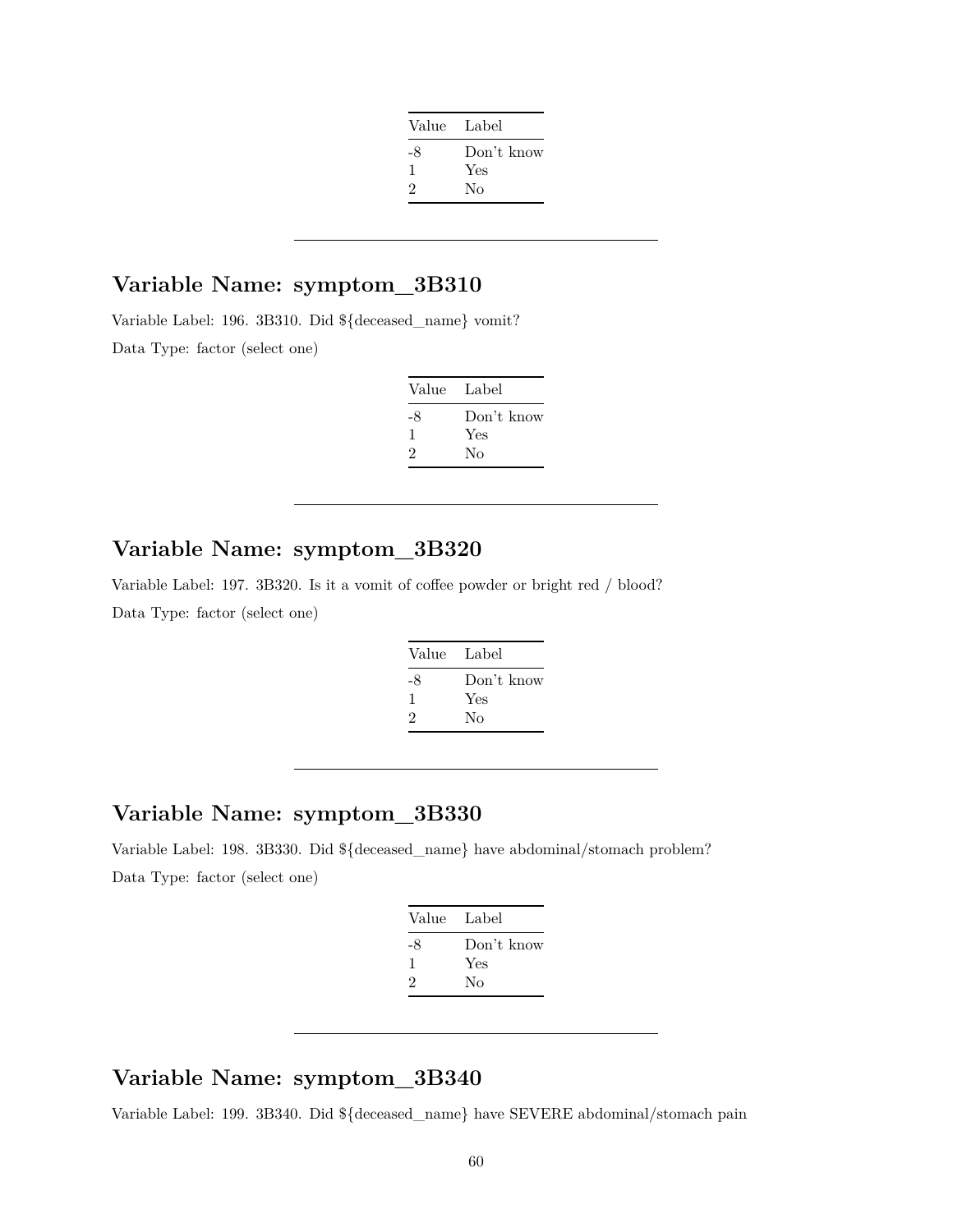Data Type: factor (select one)

| Value | Label      |
|-------|------------|
| -8    | Don't know |
| 1     | Yes        |
| 2     | Nο         |

## **Variable Name: symptom\_3B350**

Variable Label: 200. 3B350. For how long before death did \${deceased\_name} have severe abdominal/stomach pain?

Data Type: factor (select one)

| Value Label |            |
|-------------|------------|
| -8          | Don't Know |
| 1           | Days       |
| 2           | Weeks      |
| 3           | Month      |
| 4           | Year       |

#### **Variable Name: symptom\_3B350\_day**

Variable Label: If time is in days, please specify in how many days? Data Type: integer

#### **Variable Name: symptom\_3B350\_week**

Variable Label: If time is in weeks, please specify in how many weeks? Data Type: integer

#### **Variable Name: symptom\_3B350\_month**

Variable Label: If time is in month, please specify in how many months? Data Type: integer

#### **Variable Name: symptom\_3B350\_year**

Variable Label: If time is in year, please specify in how many years?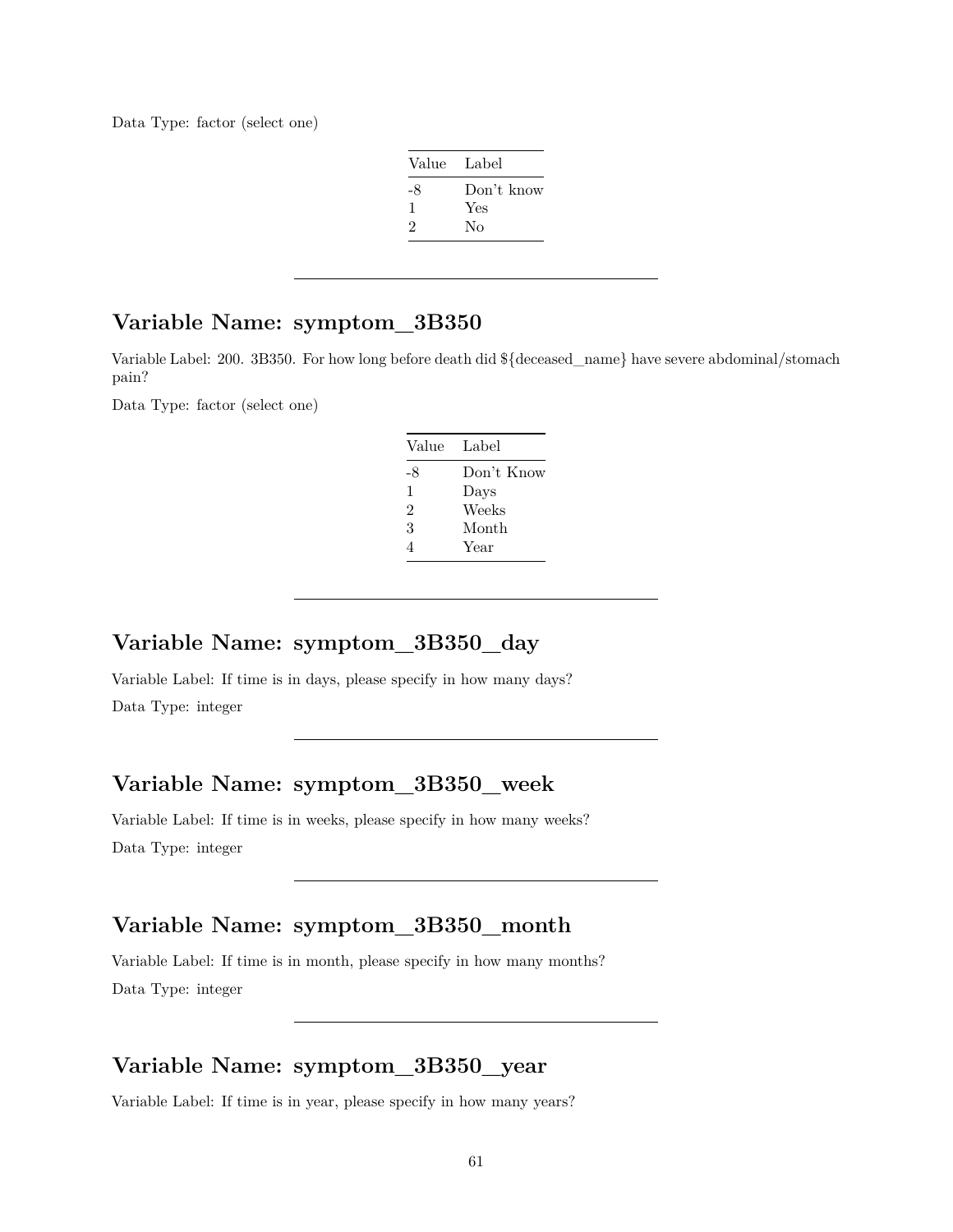Variable Label: 201. 3B360. Did \${deceased\_name} have a more than usual protruding abdomen/stomach? Data Type: factor (select one)

| Value Label |            |
|-------------|------------|
| -8          | Don't know |
| 1           | Yes        |
| 2           | Nο         |
|             |            |

#### **Variable Name: symptom\_3B370**

Variable Label: 202. 3B370. For how long did \${deceased\_name} have a more than usual protruding abdomen/stomach?

Data Type: factor (select one)

| Value | Label      |
|-------|------------|
| -8    | Don't Know |
| 1     | Days       |
| 2     | Weeks      |
| 3     | Month      |
| 4     | Year       |

## **Variable Name: symptom\_3B370\_day**

Variable Label: If time is in days, please specify in how many days? Data Type: integer

## **Variable Name: symptom\_3B370\_week**

Variable Label: If time is in weeks, please specify in how many weeks? Data Type: integer

#### **Variable Name: symptom\_3B370\_month**

Variable Label: If time is in month, please specify in how many months?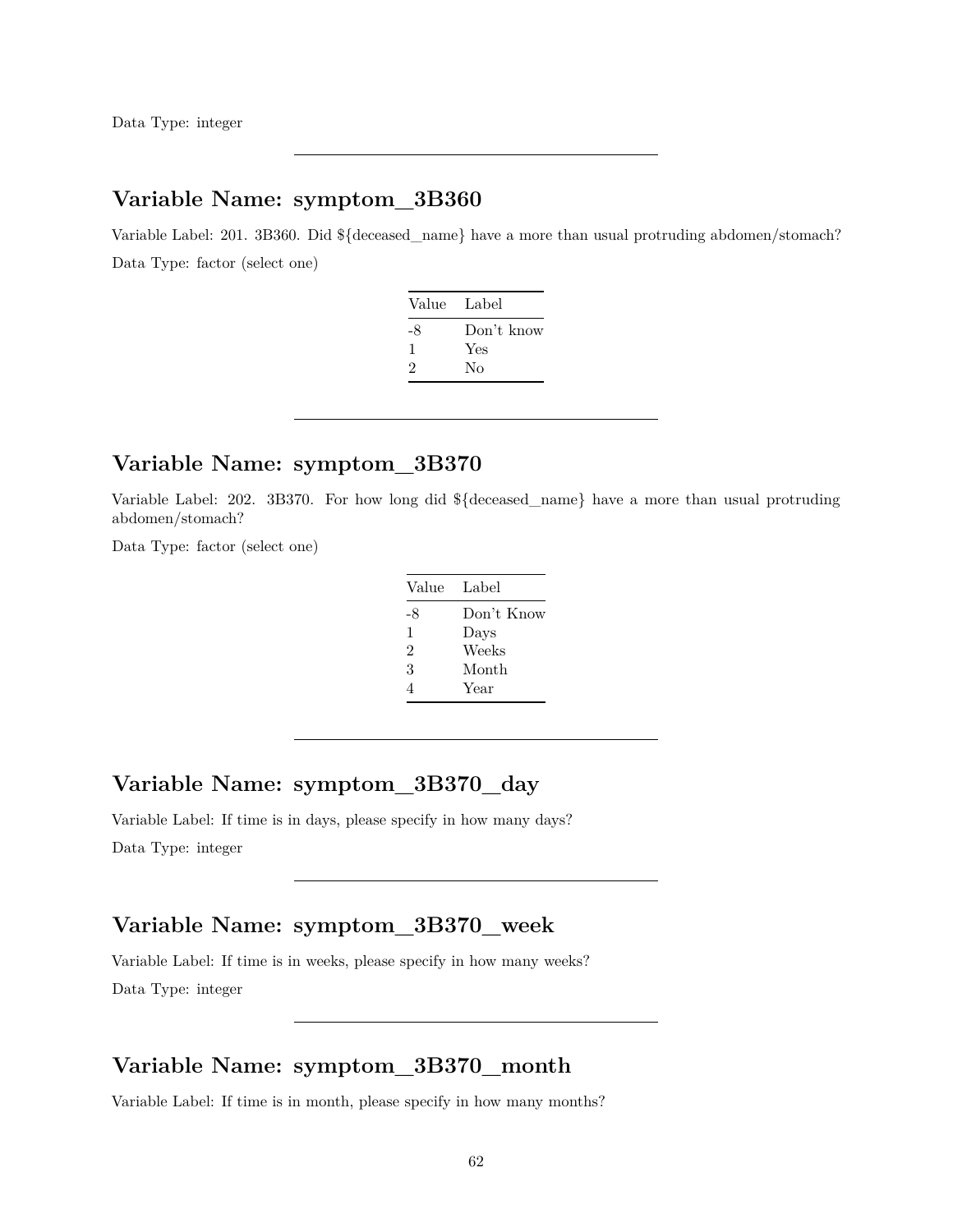## **Variable Name: symptom\_3B370\_year**

Variable Label: If time is in year, please specify in how many years? Data Type: integer

## **Variable Name: symptom\_3B380**

Variable Label: 203. 3B380. Did \${deceased\_name} have any lump inside the abdomen/stomach? Data Type: factor (select one)

| Don't know |
|------------|
| Yes        |
| No         |
|            |

#### **Variable Name: symptom\_3B390**

Variable Label: 204. 3B390. For how long did \${deceased\_name} have the lump inside the abdomen/stomach? Data Type: factor (select one)

| Value | - Label    |
|-------|------------|
| -8    | Don't Know |
| 1     | Days       |
| 2     | Weeks      |
| 3     | Month      |
| 4     | Year       |

## **Variable Name: symptom\_3B390\_day**

Variable Label: If time is in days, please specify in how many days? Data Type: integer

#### **Variable Name: symptom\_3B390\_week**

Variable Label: If time is in weeks, please specify in how many weeks? Data Type: integer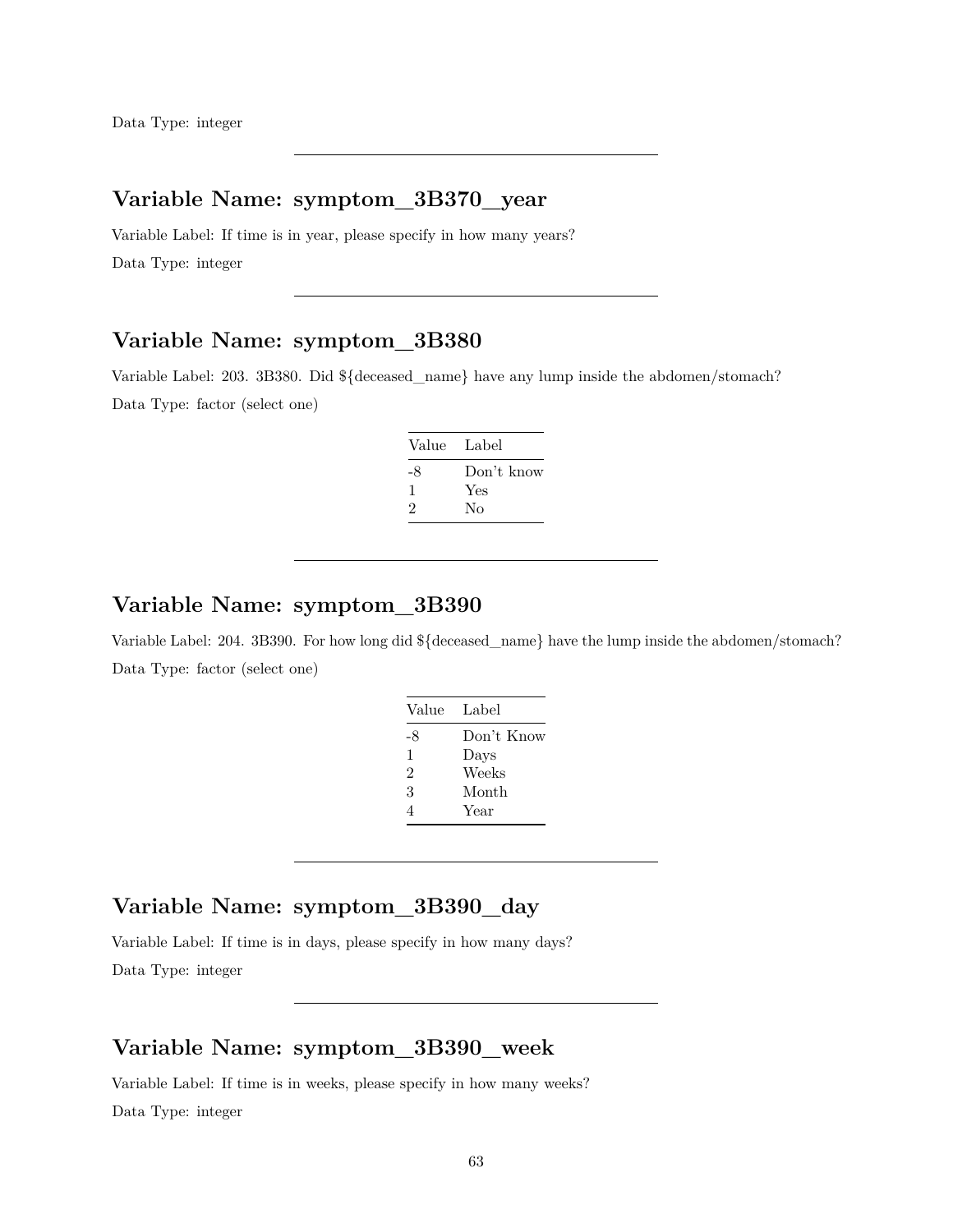#### **Variable Name: symptom\_3B390\_month**

Variable Label: If time is in month, please specify in how many months? Data Type: integer

#### **Variable Name: symptom\_3B390\_year**

Variable Label: If time is in year, please specify in how many years? Data Type: integer

#### **Variable Name: symptom\_3B400**

Variable Label: 205. 3B400. Did \${deceased\_name} have a severe headache? Data Type: factor (select one)

| - Label    |
|------------|
| Don't know |
| Yes        |
| No         |
|            |

#### **Variable Name: symptom\_3B405**

Variable Label: 206. 3B405. Did \${deceased\_name} have a stiff or painful neck? Data Type: factor (select one)

| Value | - Label    |
|-------|------------|
| -8    | Don't know |
| л.    | Yes        |
| 2     | No         |
|       |            |

#### **Variable Name: symptom\_3B410**

Variable Label: 207. 3B410. For how long did \${deceased\_name} have a stiff or painful neck? Data Type: factor (select one)

| Value Label |            |
|-------------|------------|
| -8          | Don't Know |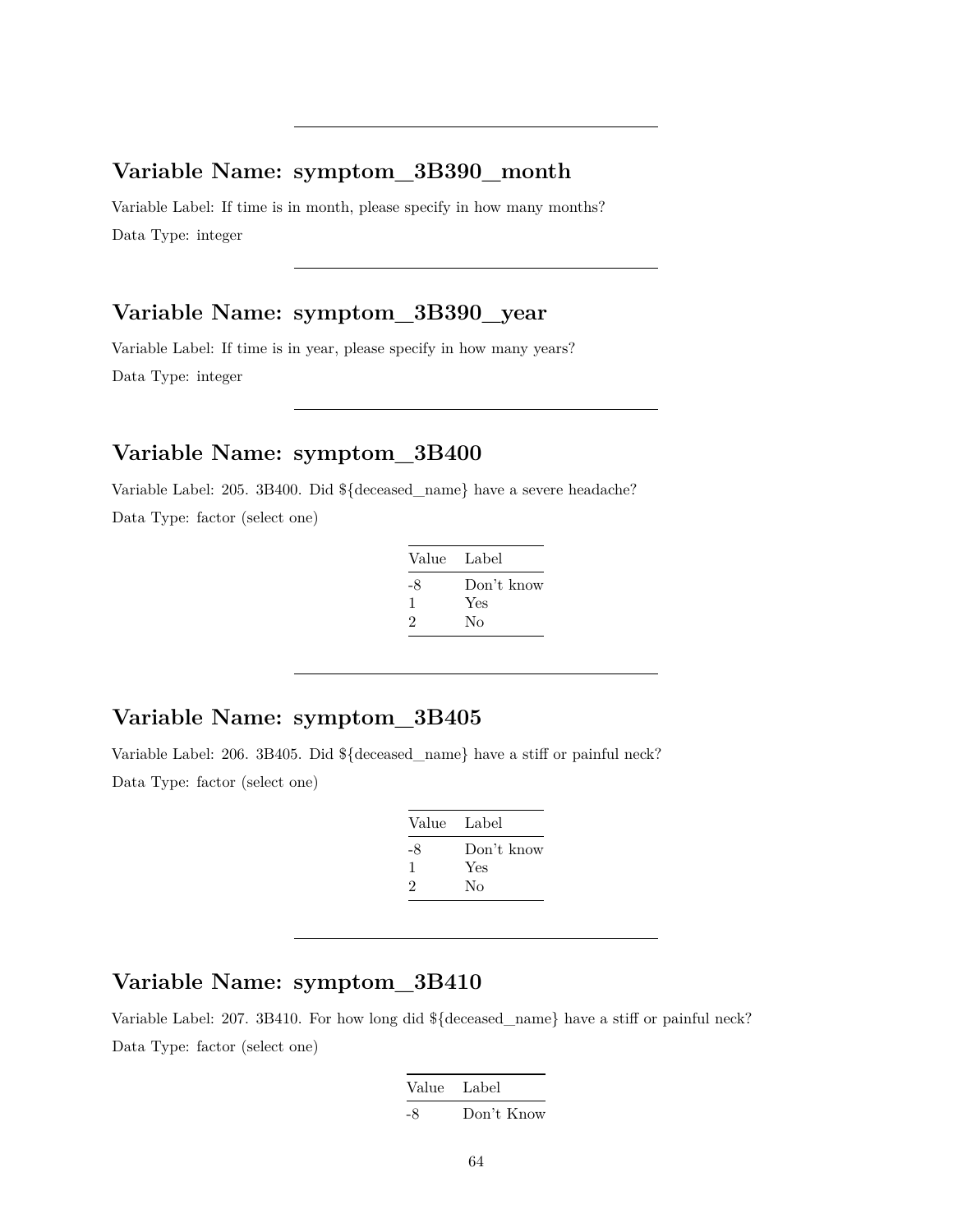| Value          | Label |
|----------------|-------|
| 1              | Days  |
| $\overline{2}$ | Weeks |
| 3              | Month |
| 4              | Year  |

# **Variable Name: symptom\_3B410\_day**

Variable Label: If time is in days, please specify in how many days? Data Type: integer

## **Variable Name: symptom\_3B410\_week**

Variable Label: If time is in weeks, please specify in how many weeks? Data Type: integer

## **Variable Name: symptom\_3B410\_month**

Variable Label: If time is in month, please specify in how many months? Data Type: integer

## **Variable Name: symptom\_3B410\_year**

Variable Label: If time is in year, please specify in how many years? Data Type: integer

## **Variable Name: symptom\_3B420**

Variable Label: 208. 3B420. Did \${deceased\_name} have mental confusion? Data Type: factor (select one)

| Value Label |            |
|-------------|------------|
| -8          | Don't know |
| 1           | Yes        |
| 2           | Nο         |
|             |            |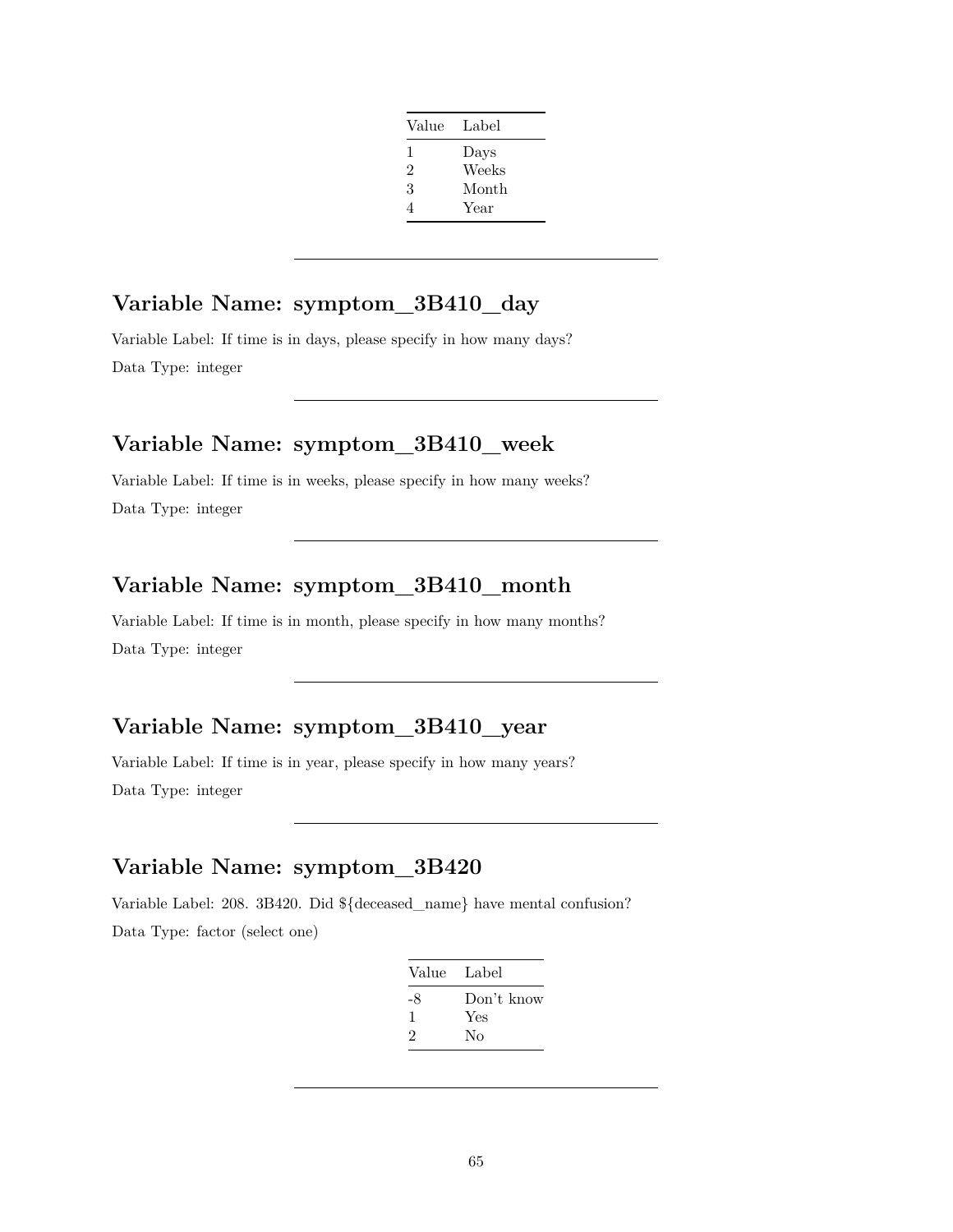Variable Label: 209. 3B430. For how long did \${deceased\_name} have mental confusion? Data Type: factor (select one)

| Value Label |            |
|-------------|------------|
| -8          | Don't Know |
| 1           | Days       |
| 2           | Weeks      |
| 3           | Month      |
| Δ           | Year       |

## **Variable Name: symptom\_3B430\_day**

Variable Label: If time is in days, please specify in how many days? Data Type: integer

#### **Variable Name: symptom\_3B430\_week**

Variable Label: If time is in weeks, please specify in how many weeks? Data Type: integer

## **Variable Name: symptom\_3B430\_month**

Variable Label: If time is in month, please specify in how many months? Data Type: integer

## **Variable Name: symptom\_3B430\_year**

Variable Label: If time is in year, please specify in how many years? Data Type: integer

#### **Variable Name: symptom\_3B440**

Variable Label: 210. 3B440. Was \${deceased\_name} unconscious for more than 24 hours? Data Type: factor (select one)

> Value Label -8 Don't know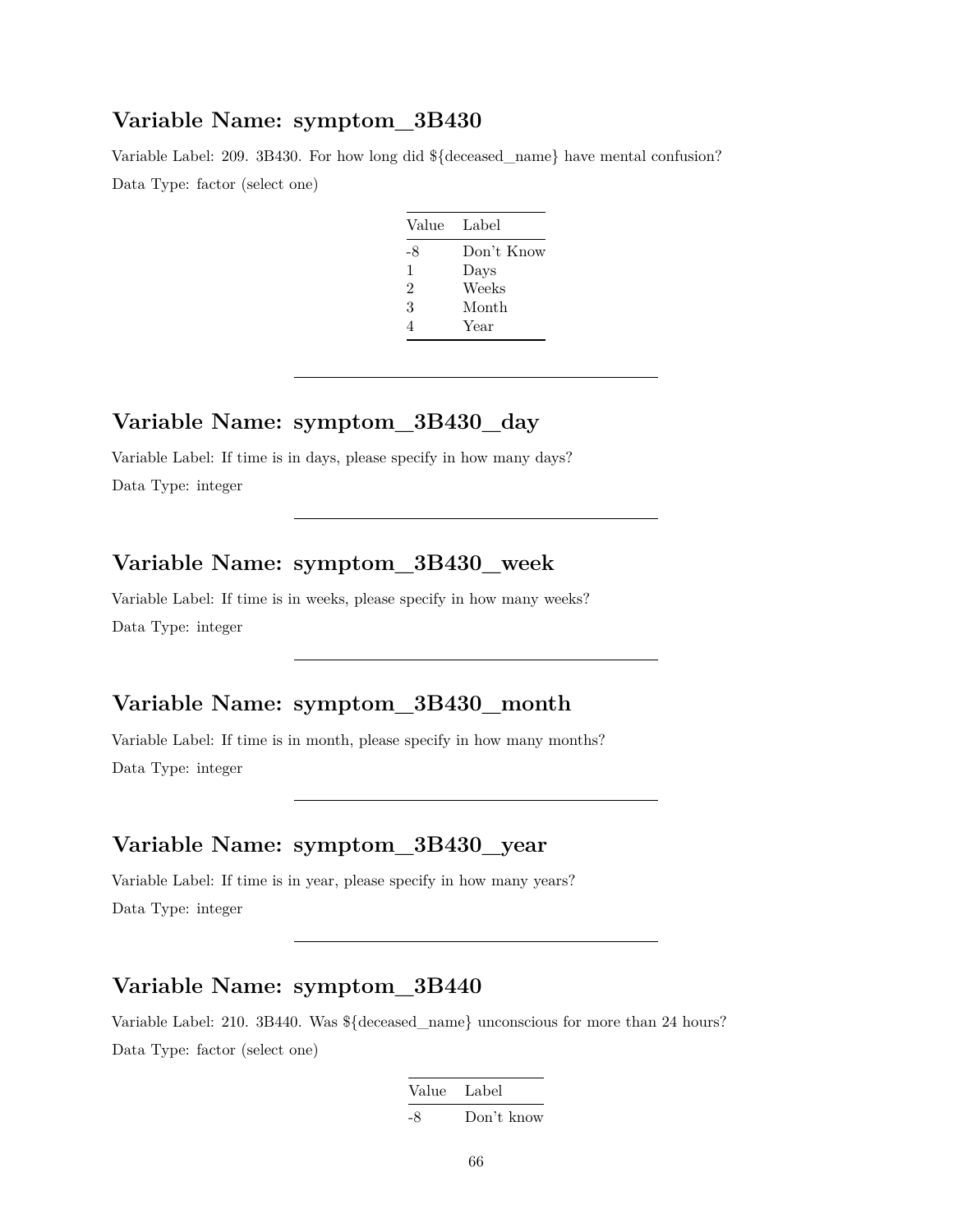| Value | Label |
|-------|-------|
|       | Yes   |
| 2     | No    |
|       |       |

Variable Label: 211. 3B450. Did the unconscious start suddenly, quickly (at least within a single day)? Data Type: factor (select one)

| Value Label |            |
|-------------|------------|
| -8          | Don't know |
| ı           | Yes        |
| 2           | Nο         |

#### **Variable Name: symptom\_3B460**

Variable Label: 212. 3B460. Did \${deceased\_name} have convulsions? Data Type: factor (select one)

| Label      |
|------------|
| Don't know |
| Yes<br>Nο  |
|            |

## **Variable Name: symptom\_3B470**

Variable Label: 3B470. For how long did \${deceased\_name} convulsions? (Minutes) Data Type: integer

# **Variable Name: symptom\_3B480**

Variable Label: 213. 3B480. Did \${deceased\_name} became unconscious immediately after the convulsion? Data Type: factor (select one)

| Value Label |            |
|-------------|------------|
| -8          | Don't know |
| 1           | Yes        |
| 2           | Nο         |
|             |            |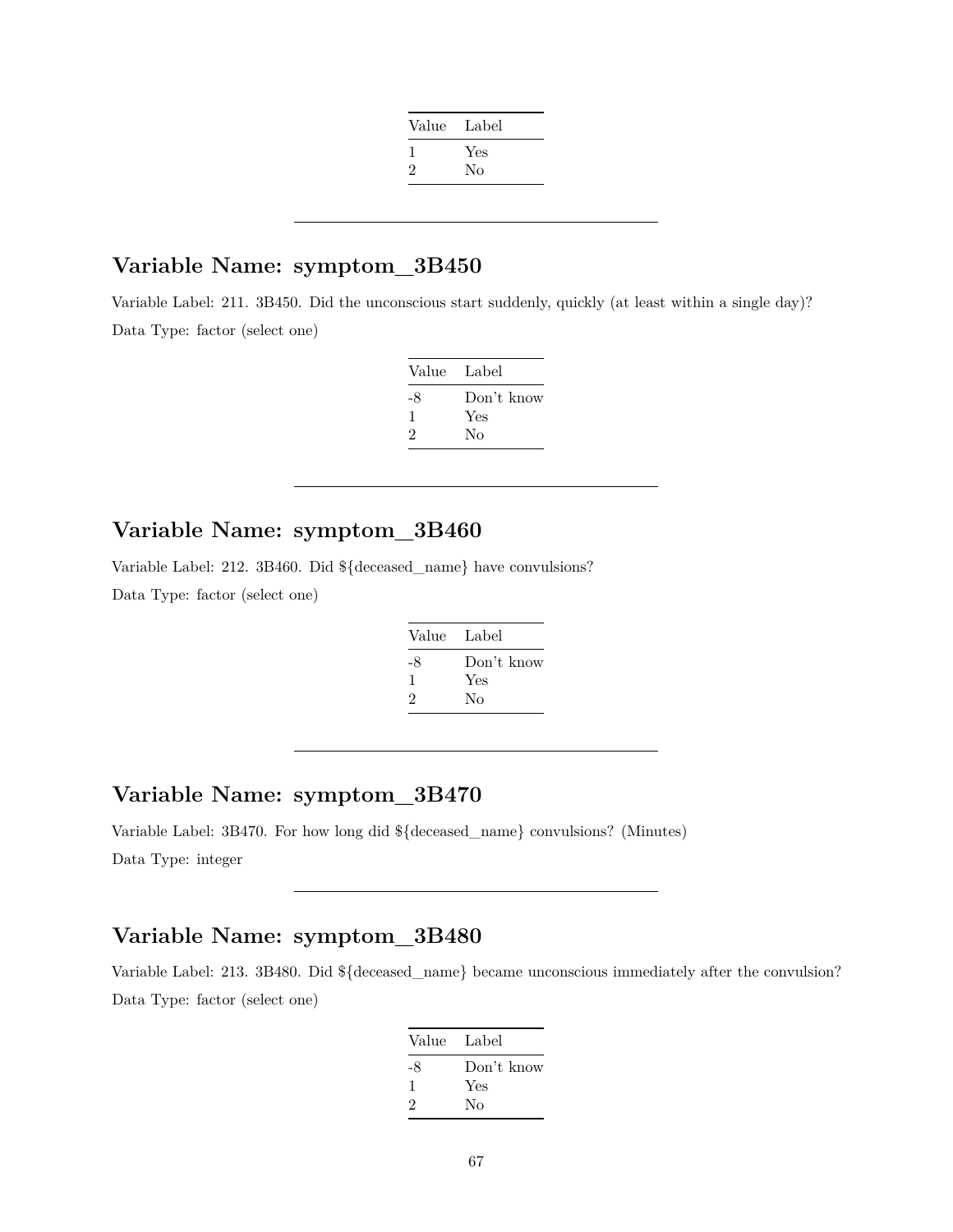Variable Label: 214. 3B490. Did \${deceased\_name} have any urine problem? Data Type: factor (select one)

| Value Label |
|-------------|
| Don't know  |
| Yes         |
| Nο          |
|             |

# **Variable Name: symptom\_3B500**

Variable Label: 215. 3B500. Did \${deceased\_name} pass no urine at all? Data Type: factor (select one)

| Value Label |
|-------------|
| Don't know  |
| Yes         |
| Nο          |
|             |

## **Variable Name: symptom\_3B510**

Variable Label: 216. 3B510. Did \${deceased\_name} go to urinate more than usual? Data Type: factor (select one)

| Value Label |
|-------------|
| Don't know  |
| Yes         |
| Nο          |
|             |

# **Variable Name: symptom\_3B520**

Variable Label: 217. 3B520. During the final illness did \${deceased\_name} ever pass blood in the urine? Data Type: factor (select one)

| Value Label |            |
|-------------|------------|
| -8          | Don't know |
|             | Yes        |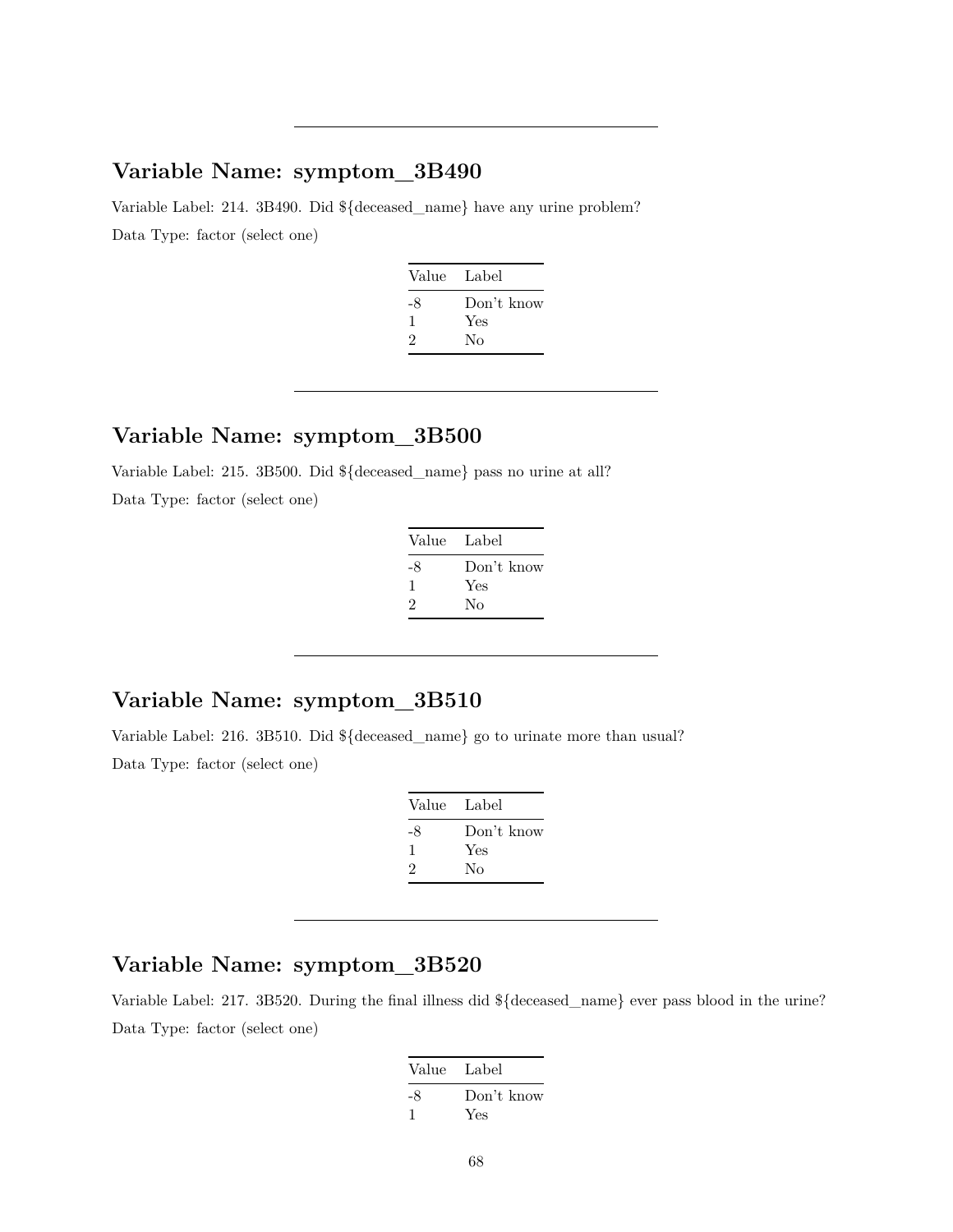| Value Label |    |
|-------------|----|
| $\cdot$     | Nο |

Variable Label: 218. 3B530. Did \${deceased\_name} have any skin problem?

Data Type: factor (select one)

| Label      |
|------------|
| Don't know |
| Yes        |
| Nο         |
|            |

## **Variable Name: symptom\_3B540**

Variable Label: 219. 3B540. Did \${deceased\_name} have any ulcers, abscess or sores anywhere except on the feet?

Data Type: factor (select one)

| Value Label |
|-------------|
| Don't know  |
| Yes         |
| No          |
|             |

## **Variable Name: symptom\_3B550**

Variable Label: 220. 3B550. Did \${deceased\_name} have any ulcers, abscess or sores on the feet that were not also on other parts of the body?

Data Type: factor (select one)

| Value Label |            |
|-------------|------------|
| -8          | Don't know |
| ı           | Yes        |
| 2           | Nο         |
|             |            |

#### **Variable Name: symptom\_3B560**

Variable Label: 221. 3B560. During the illness that led to death, did \${deceased\_name} have any skin rash?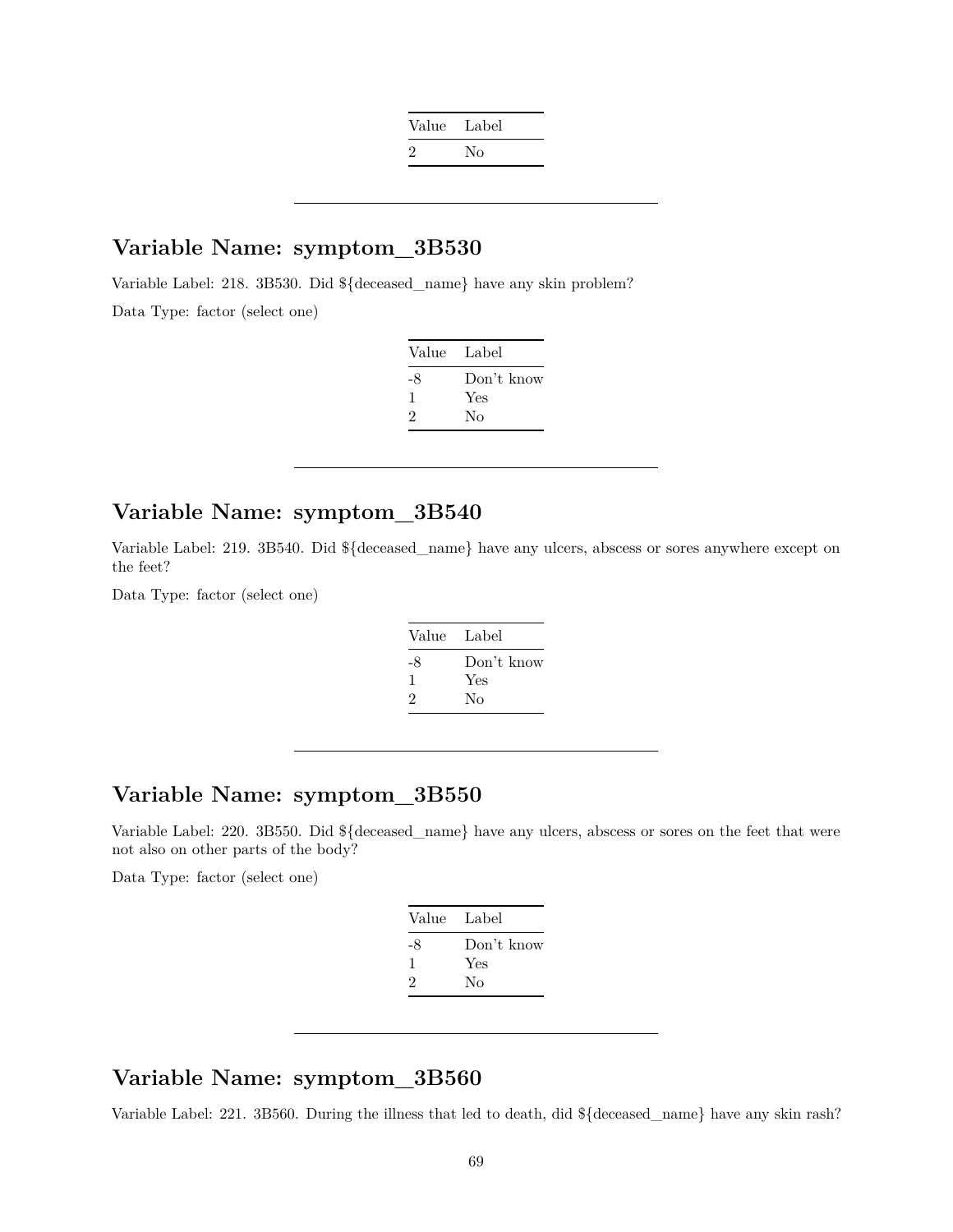Data Type: factor (select one)

| Value Label |            |
|-------------|------------|
| -8          | Don't know |
| ı           | Yes        |
| 2           | No         |

## **Variable Name: symptom\_3B570**

Variable Label: 222. 3B570. For how long did \${deceased\_name} have the skin rash Data Type: factor (select one)

| Value | Label      |
|-------|------------|
| -8    | Don't Know |
| 1     | Days       |
| 2     | Weeks      |
| 3     | Month      |
| 4     | Year       |

#### **Variable Name: symptom\_3B570\_day**

Variable Label: If time is in days, please specify in how many days? Data Type: integer

## **Variable Name: symptom\_3B570\_week**

Variable Label: If time is in weeks, please specify in how many weeks? Data Type: integer

## **Variable Name: symptom\_3B570\_month**

Variable Label: If time is in month, please specify in how many months? Data Type: integer

#### **Variable Name: symptom\_3B570\_year**

Variable Label: If time is in year, please specify in how many years? Data Type: integer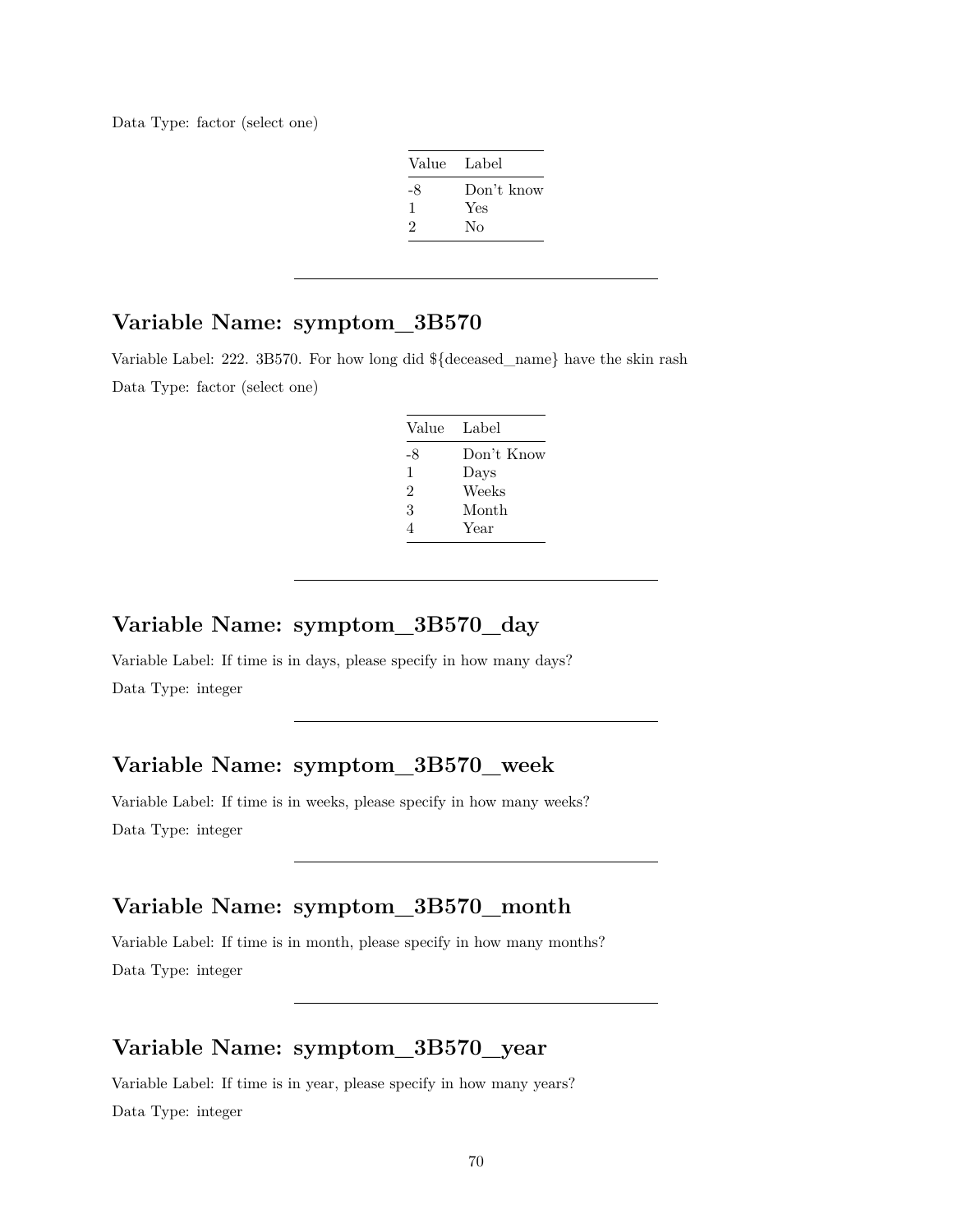Variable Label: 223. 3B580. Did \${deceased\_name} have measles rash? Data Type: factor (select one)

| Value Label |
|-------------|
| Don't know  |
| Yes         |
| Nο          |
|             |

#### **Variable Name: symptom\_3B590**

Variable Label: 224. 3B590. Did \${deceased\_name} ever have shingles/herpes zoster Data Type: factor (select one)

| Value Label |
|-------------|
| Don't know  |
| Yes         |
| Nο          |
|             |

# **Variable Name: symptom\_3B600**

Variable Label: 225. 3B600. Did \${deceased\_name} have bleeding from the nose, mouth, or anus? Data Type: factor (select one)

| Value         | Label             |
|---------------|-------------------|
| -8<br>-1<br>2 | Don't know<br>Yes |
|               | Nο                |

# **Variable Name: symptom\_3B610**

Variable Label: 226. 3B610. Did \${deceased\_name} have noticeable weight loss Data Type: factor (select one)

| Value Label |            |
|-------------|------------|
| -8          | Don't know |
|             | Yes        |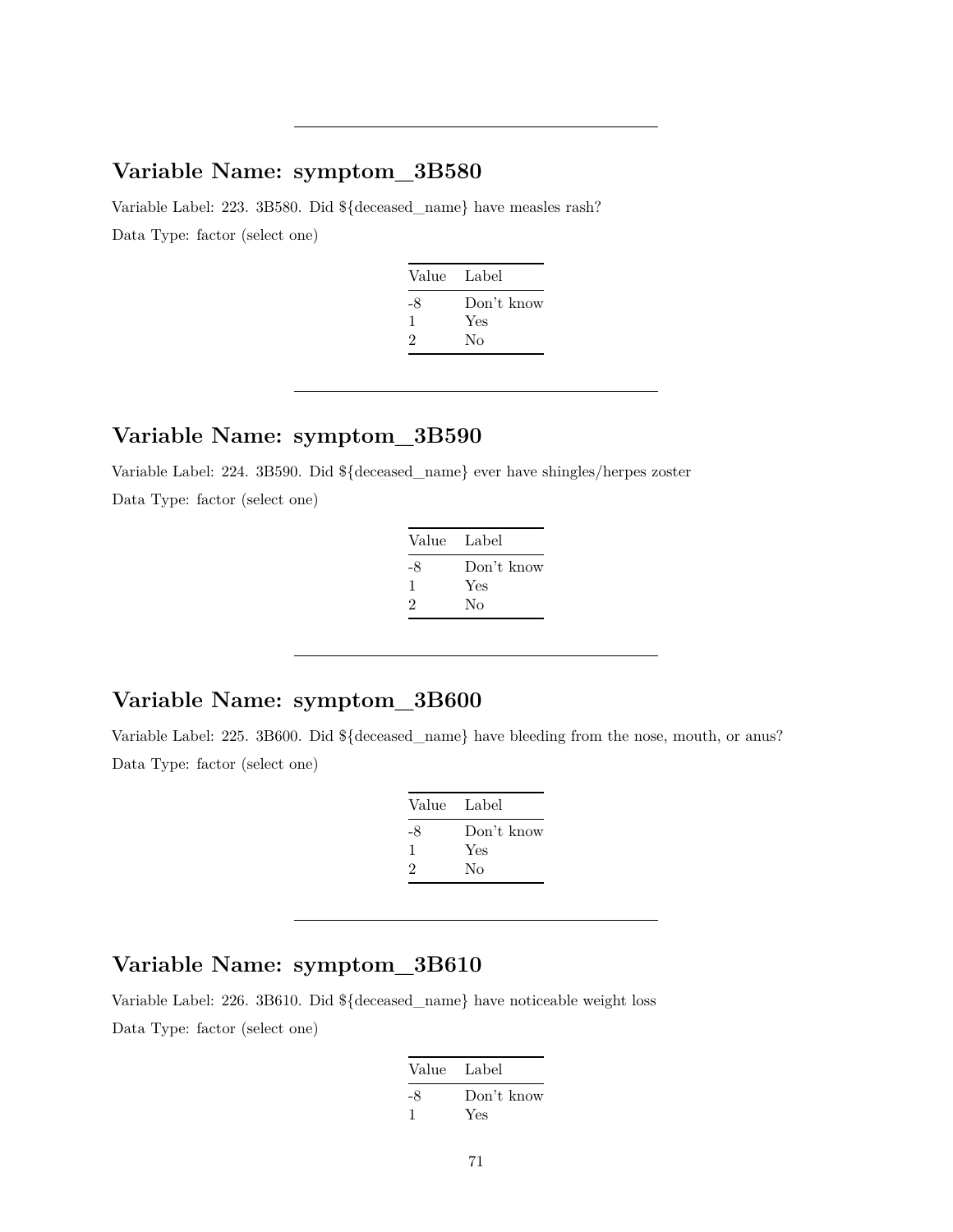| Value | Label |
|-------|-------|
| 2     | Nο    |

Variable Label: 227. 3B620. Was \${deceased\_name} severely thin ? Data Type: factor (select one)

| Value | - Label    |
|-------|------------|
| -8    | Don't know |
| л.    | Yes        |
| 2     | Nο         |

## **Variable Name: symptom\_3B630**

Variable Label: 228. 3B630. Did \${deceased\_name} have mouth sores or white patches in the mouth or in the tounge?

Data Type: factor (select one)

| Value Label |            |
|-------------|------------|
| -8          | Don't know |
| J.          | Yes        |
| 2           | Nο         |

## **Variable Name: symptom\_3B640**

Variable Label: 229. 3B640. Did \${deceased\_name} have stiffness of the whole body or was unable to open the mouth?

Data Type: factor (select one)

| Value Label |            |
|-------------|------------|
| -8          | Don't know |
| ı           | Yes        |
| 2           | Nο         |
|             |            |

#### **Variable Name: symptom\_3B650**

Variable Label: 230. 3B650. Did \${deceased\_name} have swelling (puffiness) of the face?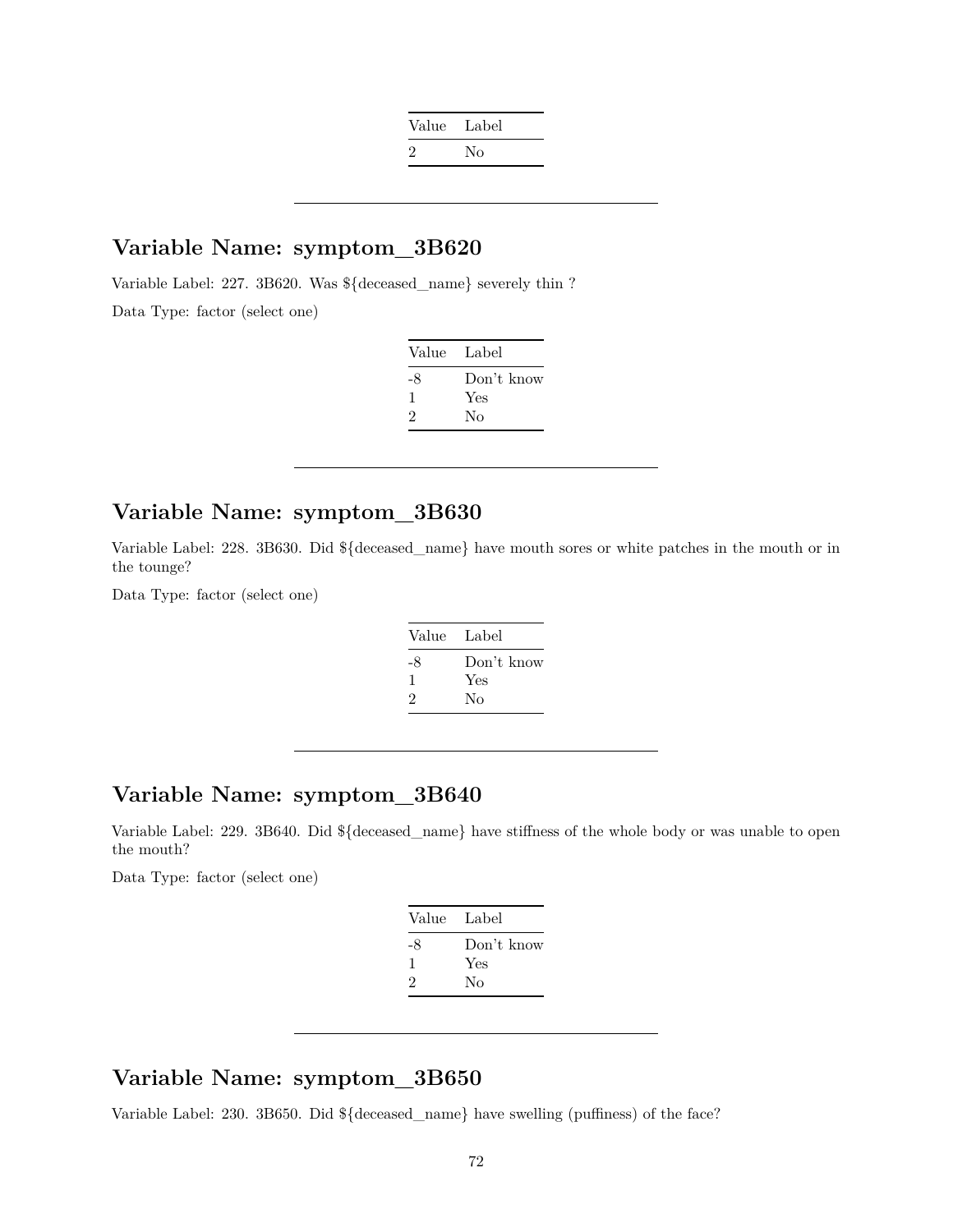Data Type: factor (select one)

| Value Label |            |
|-------------|------------|
| -8          | Don't know |
| -1          | Yes        |
| 2           | Nο         |

# **Variable Name: symptom\_3B660**

Variable Label: 231. 3B660. Did \${deceased\_name} have both feet swollen? Data Type: factor (select one)

| Value | Label      |
|-------|------------|
| -8    | Don't know |
| ı.    | Yes        |
| 2     | Nο         |

### **Variable Name: symptom\_3B670**

Variable Label: 232. 3B670. Did \${deceased\_name} have any lumps ? Data Type: factor (select one)

| Value | - Label    |
|-------|------------|
| -8    | Don't know |
| ı     | Yes        |
| 2     | Nο         |
|       |            |

### **Variable Name: symptom\_3B680**

Variable Label: 233. 3B680. Did \${deceased\_name} have a lumps or lesions in the mouth? Data Type: factor (select one)

|    | Value Label |
|----|-------------|
| -8 | Don't know  |
| ı  | Yes         |
| 2  | Nο          |
|    |             |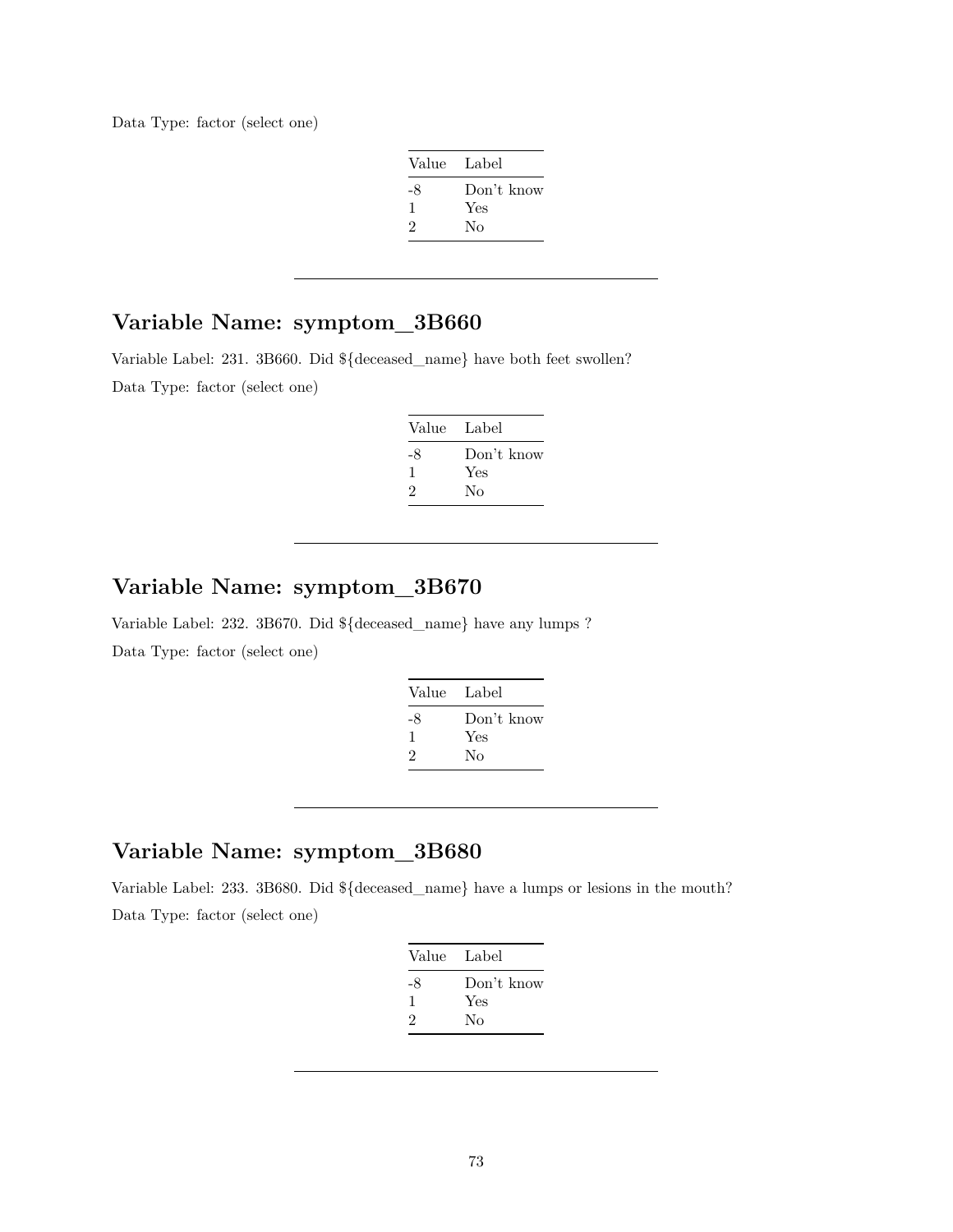#### **Variable Name: symptom\_3B690**

Variable Label: 234. 3B690. Did \${deceased\_name} have any lumps on the neck? Data Type: factor (select one)

| Value Label |            |
|-------------|------------|
| -8          | Don't know |
| ı           | Yes        |
| 2           | No         |

### **Variable Name: symptom\_3B700**

Variable Label: 235. 3B700. Did \${deceased\_name} have any lumps on the armpit Data Type: factor (select one)

| Value Label |            |
|-------------|------------|
| -8          | Don't know |
| -1          | Yes        |
| 2           | No         |

# **Variable Name: symptom\_3B710**

Variable Label: 236. 3B710. Did \${deceased\_name} have any lumps on the groin Data Type: factor (select one)

| Value Label |
|-------------|
| Don't know  |
| Yes         |
| Nο          |
|             |

#### **Variable Name: symptom\_3B730**

Variable Label: 237. 3B730. Did \${deceased\_name} have paralysis of one side of the body? Data Type: factor (select one)

| Value Label |
|-------------|
| Don't know  |
| Yes         |
| Nο          |
|             |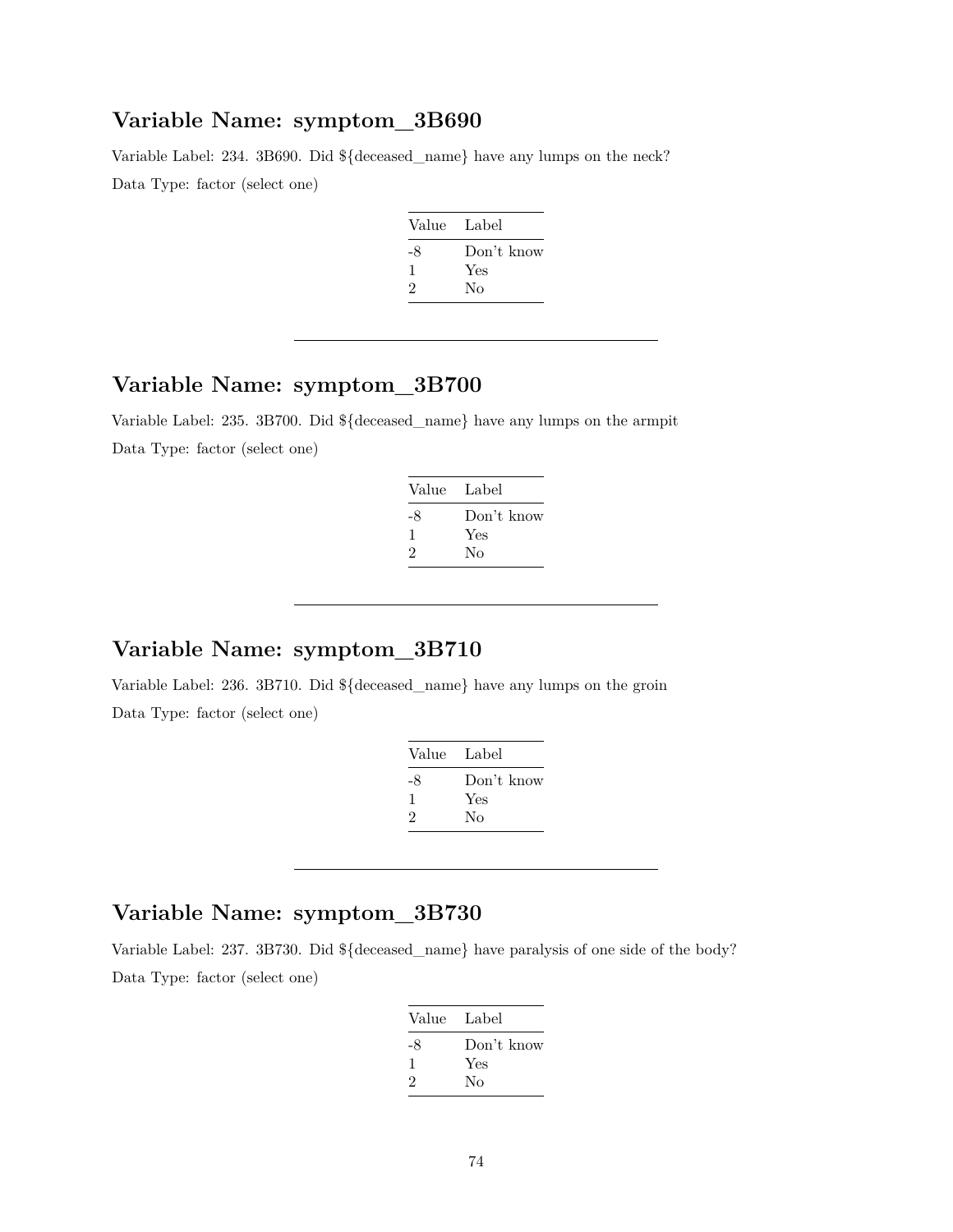# **Variable Name: symptom\_3B740**

Variable Label: 238. 3B740. Did \${deceased\_name} have difficulty or pain while swallowing liquids? Data Type: factor (select one)

| Value | Label      |
|-------|------------|
| -8    | Don't know |
| -1    | Yes        |
| 2     | Nο         |
|       |            |

#### **Variable Name: symptom\_3B750**

Variable Label: 239. 3B750. Did \${deceased\_name} yellow discoloration of the eyes Data Type: factor (select one)

| Value Label |
|-------------|
| Don't know  |
| Yes         |
| Nο          |
|             |

# **Variable Name: symptom\_3B760**

Variable Label: 240. 3B760. Did \${deceased\_name} his hair colour change to reddish or yellowish Data Type: factor (select one)

| Value Label |            |
|-------------|------------|
| -8          | Don't know |
| ı           | Yes        |
| 2           | No         |

## **Variable Name: symptom\_3B770**

Variable Label: 241. 3B770. Did \${deceased\_name} look pale (thinning/lack of blood) or have pale palms eyes or nail beds?

Data Type: factor (select one)

Value Label -8 Don't know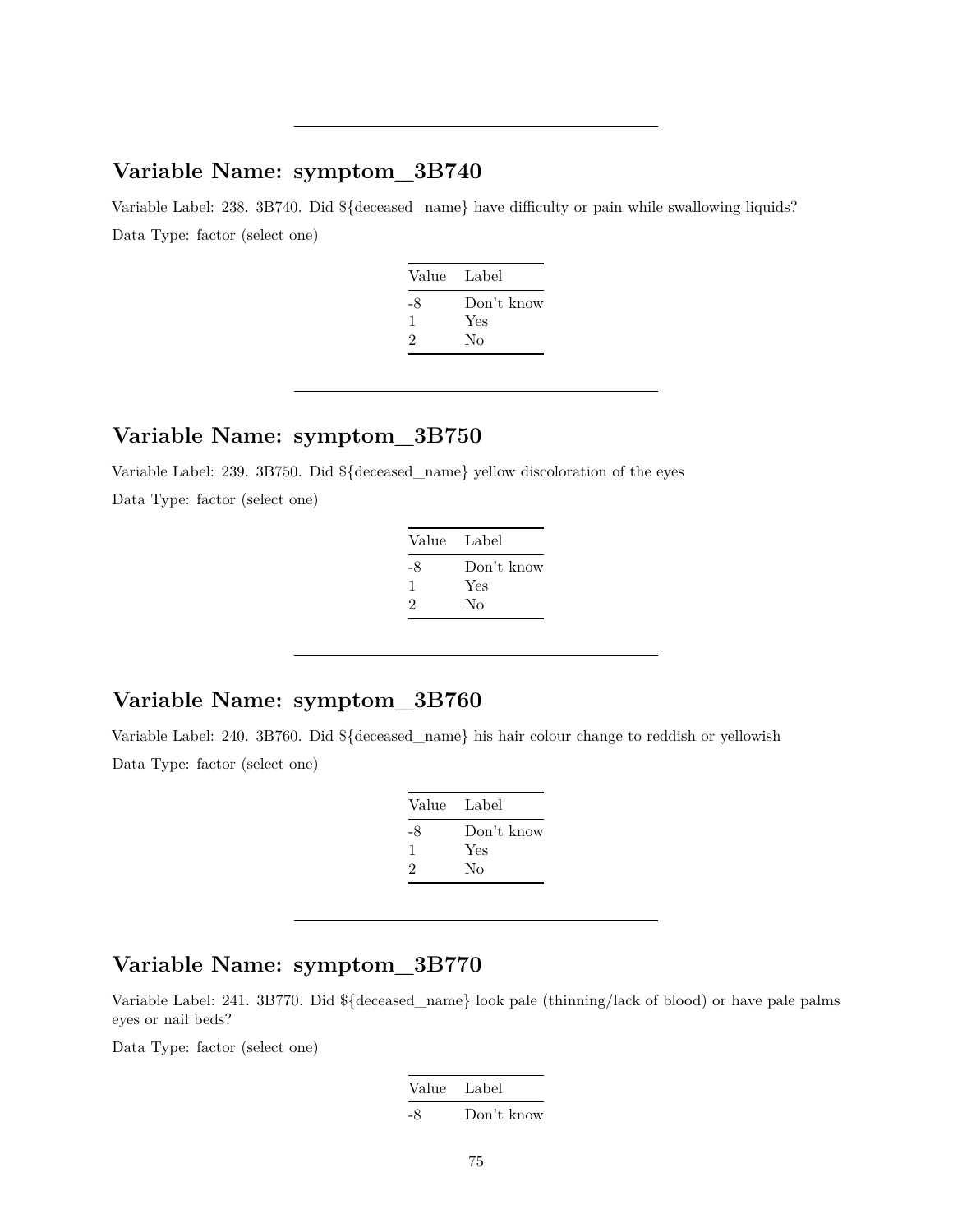| Value | Label |
|-------|-------|
|       | Yes   |
| 2     | No    |
|       |       |

### **Variable Name: symptom\_3B780**

Variable Label: 242. 3B780. Did \${deceased\_name} have sunken eyes? Data Type: factor (select one)

| Value | Label      |
|-------|------------|
| -8    | Don't know |
| ı     | Yes        |
| 2     | Nο         |

#### **Variable Name: symptom\_3B790**

Variable Label: 243. 3B790. Did \${deceased\_name} drink a lot more water than usual? Data Type: factor (select one)

| Value Label |            |
|-------------|------------|
| -8          | Don't know |
| J.          | Yes        |
| 2           | Nο         |

### **Variable Name: acknowledge\_section10**

Variable Label: SECTION 10. TREATMENT AND HEALTH SERVIC USE FOR THE FINAL ILLNESS Data Type: acknowledge

#### **Variable Name: treatment\_3G100**

Variable Label: 244. 3G100. Was \${deceased\_name} adequately vaccinated? Data Type: factor (select one)

| Value Label |            |
|-------------|------------|
| -8          | Don't know |
| 1           | Yes        |
| 2           | Nο         |
|             |            |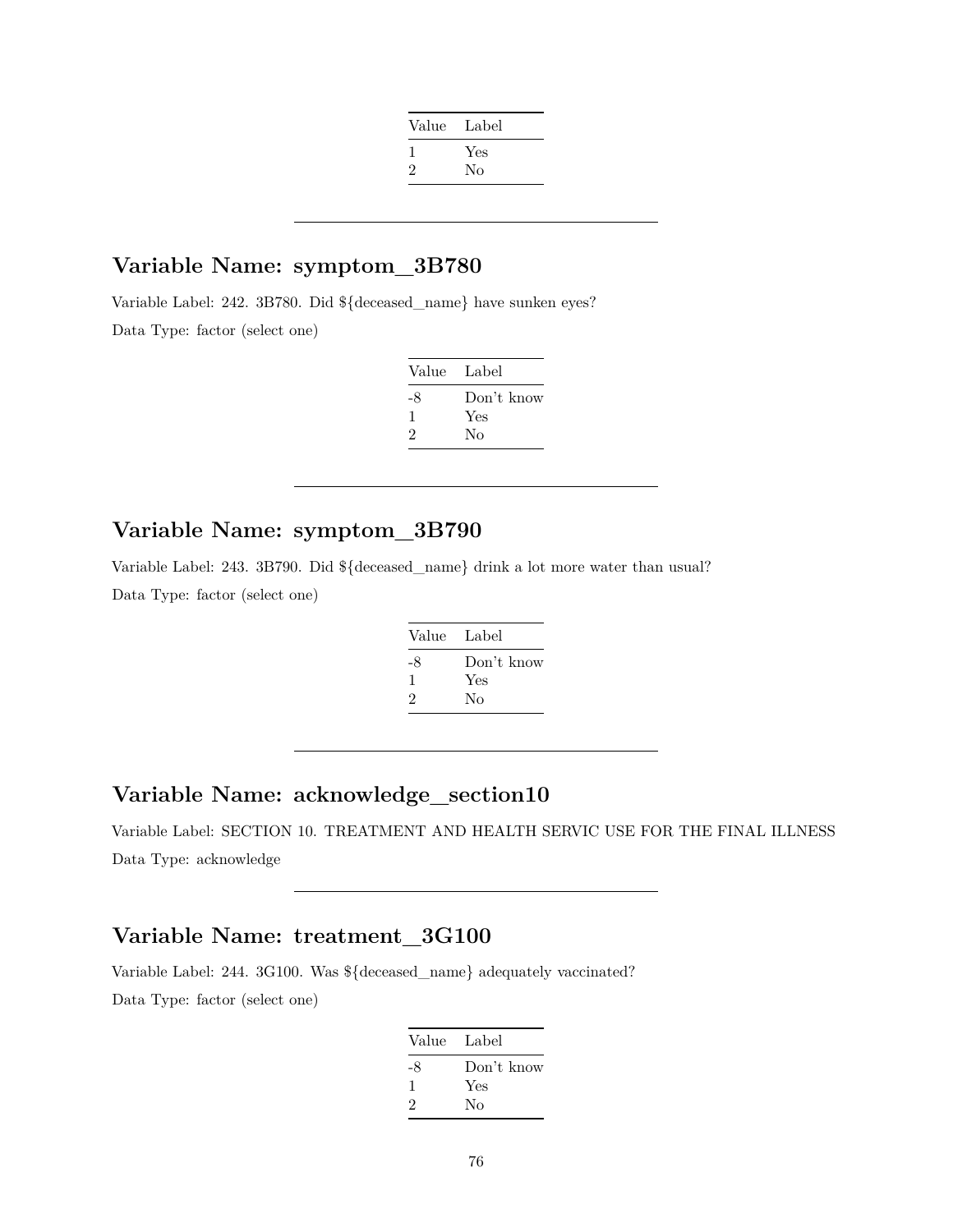### **Variable Name: treatment\_3G110**

Variable Label: 245. 3G110. Did \${deceased\_name} receive any treatment for the illness that led to death? Data Type: factor (select one)

| Value Label |            |
|-------------|------------|
| -8          | Don't know |
| ı           | Yes        |
| 2           | Nο         |
|             |            |

#### **Variable Name: treatment\_3G120**

Variable Label: 246. 3G120. Did \${deceased\_name} receive oral rehydration salts?

Data Type: factor (select one)

| Value Label |            |
|-------------|------------|
| -8          | Don't know |
| I.          | Yes        |
| 2           | Nο         |
|             |            |

### **Variable Name: treatment\_3G130**

Variable Label: 247. 3G130. Did \${deceased\_name} receive (or needed) intravenous fluids (drip) treatment? Data Type: factor (select one)

| Value | - Label    |
|-------|------------|
| -8    | Don't know |
| ı     | Yes        |
| 2     | Nο         |

#### **Variable Name: treatment\_3G140**

Variable Label: 248. 3G140. Did \${deceased\_name} receive (or needed) a blood transfusion? Data Type: factor (select one)

| Value Label |            |
|-------------|------------|
| -8          | Don't know |
|             | Yes        |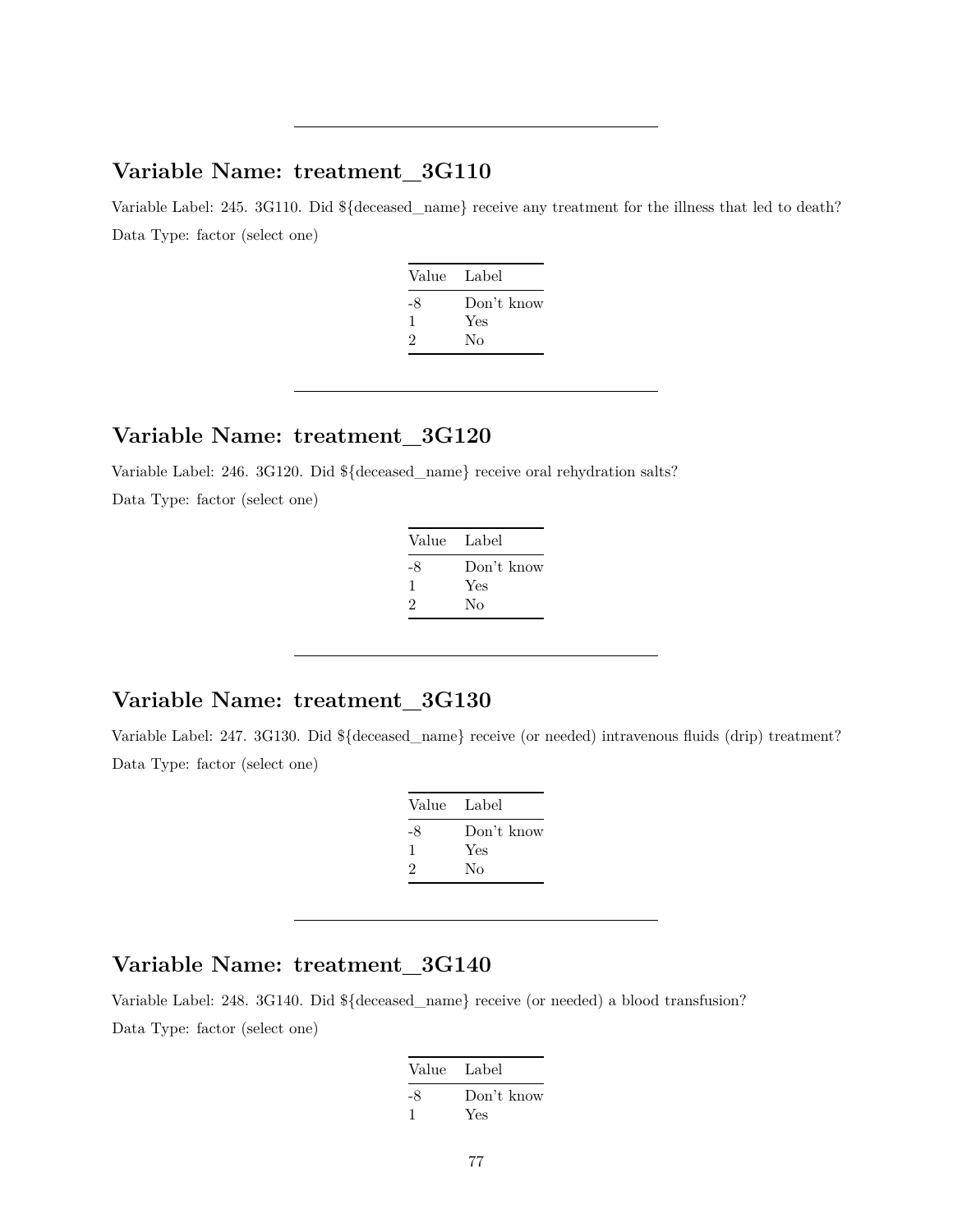| Value Label   |    |
|---------------|----|
| $\mathcal{L}$ | Nο |

#### **Variable Name: treatment\_3G150**

Variable Label: 249. 3G150. Did \${deceased\_name} receive (or needed) treatment/food through a tube passed through the nose?

Data Type: factor (select one)

| Value | Label      |
|-------|------------|
| -8    | Don't know |
|       | Yes        |
| 2     | Nο         |

#### **Variable Name: treatment\_3G160**

Variable Label: 250. 3G160. Did \${deceased\_name} receive (or needed) injectable (IV or IM) antibiotics? Data Type: factor (select one)

| Value | Label      |
|-------|------------|
| -8    | Don't know |
| ı.    | Yes        |
| 2     | Nο         |

#### **Variable Name: treatment\_3G170**

Variable Label: 251. 3G170. Did \${deceased\_name} have (or needed) an operation for the illness? Data Type: factor (select one)

| Value Label |            |
|-------------|------------|
| -8          | Don't know |
| л.          | Yes        |
| 2           | Nο         |
|             |            |

# **Variable Name: treatment\_3G180**

Variable Label: 252. 3G180. Did \${deceased\_name} have the operation within 1 month before ?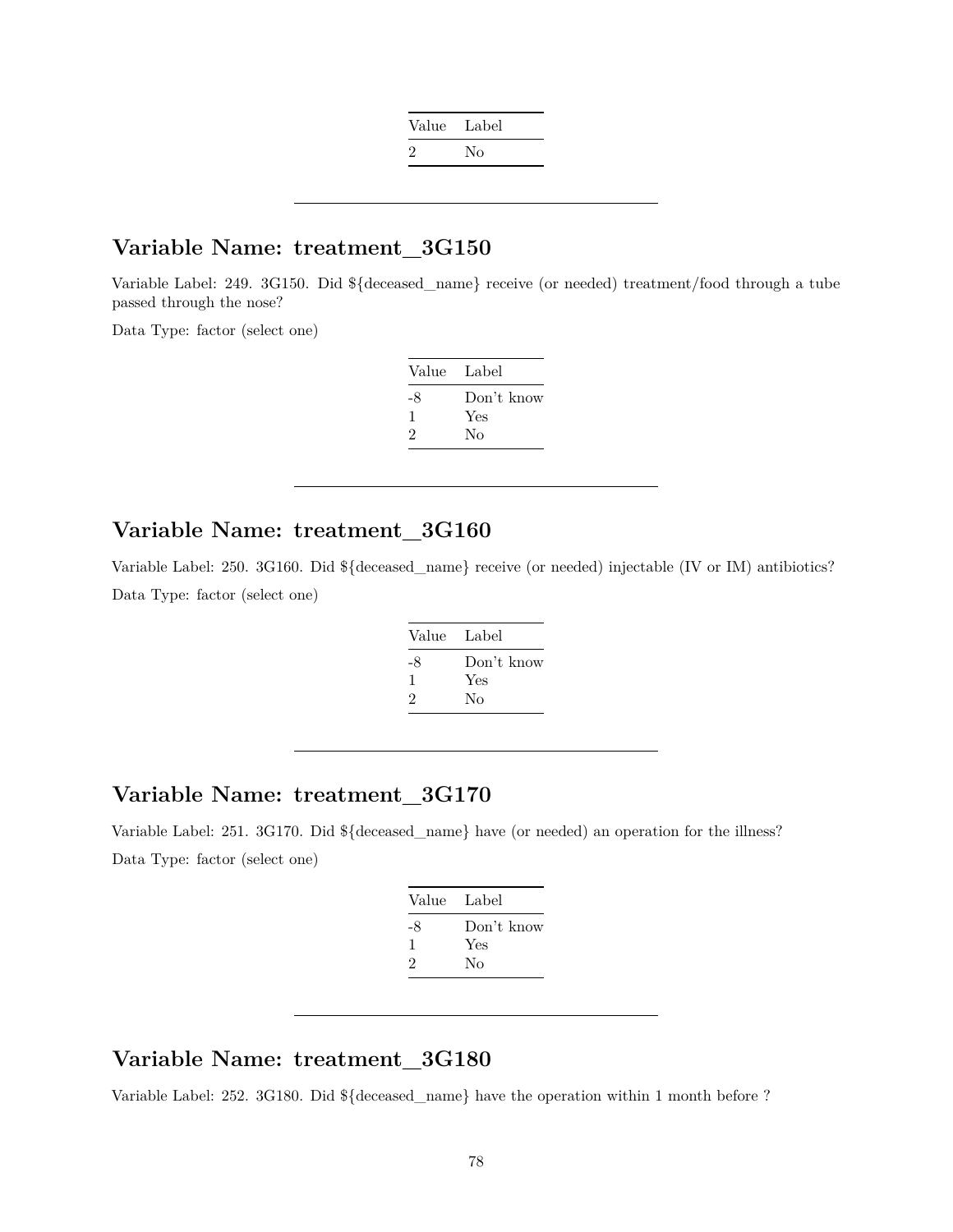Data Type: factor (select one)

| Value Label |            |
|-------------|------------|
| -8          | Don't know |
| 1           | Yes        |
| 2           | Nο         |

### **Variable Name: treatment\_3G190**

Variable Label: 253. 3G190. Was \${deceased\_name} discharged from the hospital very ill? Data Type: factor (select one)

| Value | Label      |
|-------|------------|
| -8    | Don't know |
| л.    | Yes        |
| 2     | No         |

## **Variable Name: acknowledge\_section11**

Variable Label: SECTION 11. RISK FACTORS Data Type: acknowledge

#### **Variable Name: riskfactors\_3F100**

Variable Label: 254. Did \${deceased\_name} drink alcohol? Data Type: factor (select one)

| Value | Label      |
|-------|------------|
| -8    | Don't know |
| ı.    | Yes        |
| 2     | No         |

### **Variable Name: riskfactors\_3F110**

Variable Label: 255. Did \${deceased\_name} smoke tobacco. (cigarette, cigar, pipe, etc.)? Data Type: factor (select one)

| Value Label |            |
|-------------|------------|
| -8          | Don't know |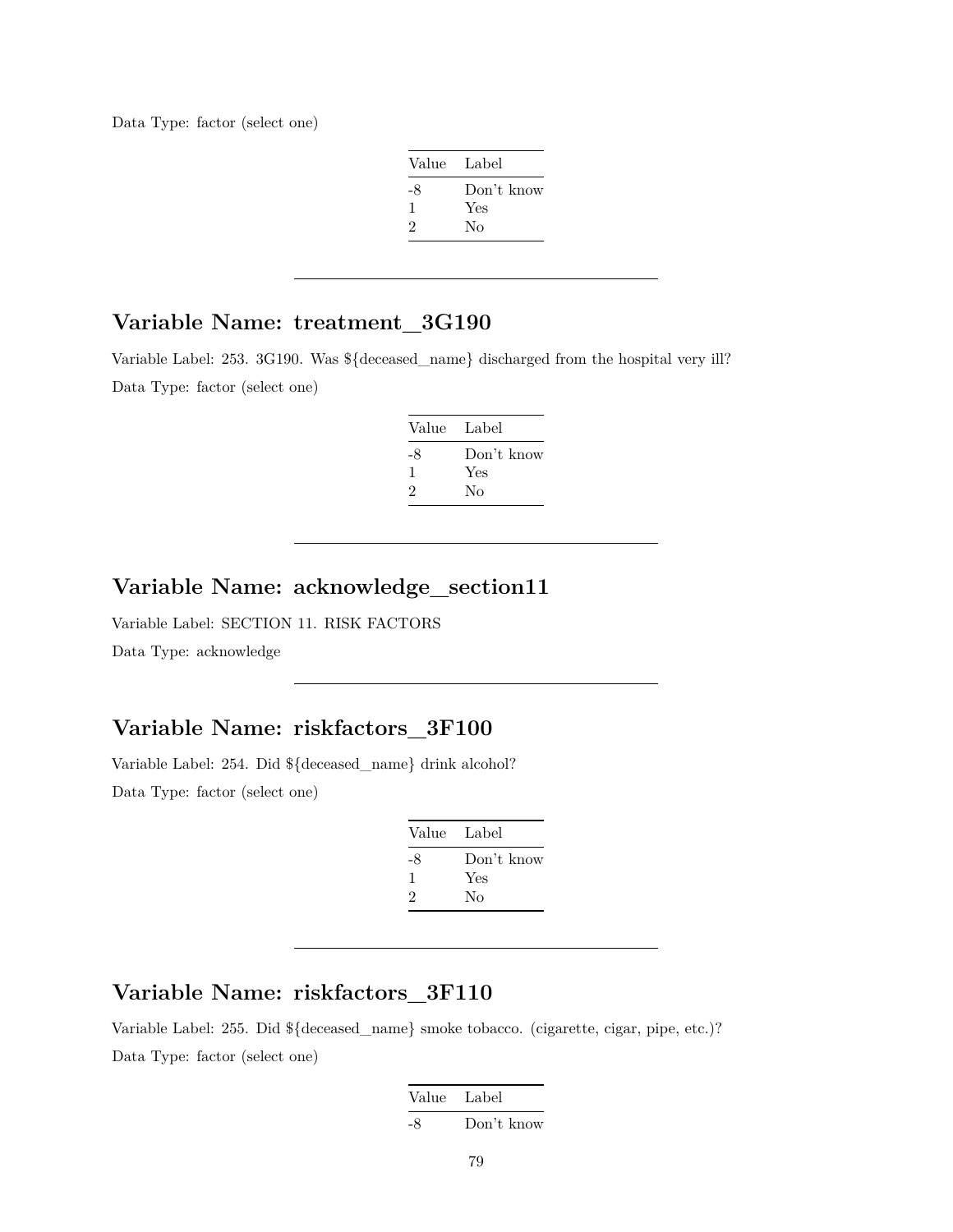| Label |
|-------|
| Yes   |
| No    |
|       |

#### **Variable Name: acknowledge\_section12**

Variable Label: SECTION 12. BACKGROUND Data Type: acknowledge

#### **Variable Name: background\_4A100**

Variable Label: 256. 4A100. In the final days before death, did \${deceased\_name} travel to a hospital or health facility?

Data Type: factor (select one)

| - Label    |
|------------|
| Don't know |
| Yes        |
| No         |
|            |

#### **Variable Name: background\_4A110**

Variable Label: 257. 4A110. Did \${deceased\_name} use motorised transport to get to the hospital or health facility?

Data Type: factor (select one)

| Value Label |            |
|-------------|------------|
| -8          | Don't know |
| 1           | Yes        |
| 2           | Nο         |
|             |            |

### **Variable Name: background\_4A120**

Variable Label: 258. 4A120. Were there any problems during admission to the hospital or heatlh facility? Data Type: factor (select one)

| Value Label |            |
|-------------|------------|
| -8          | Don't know |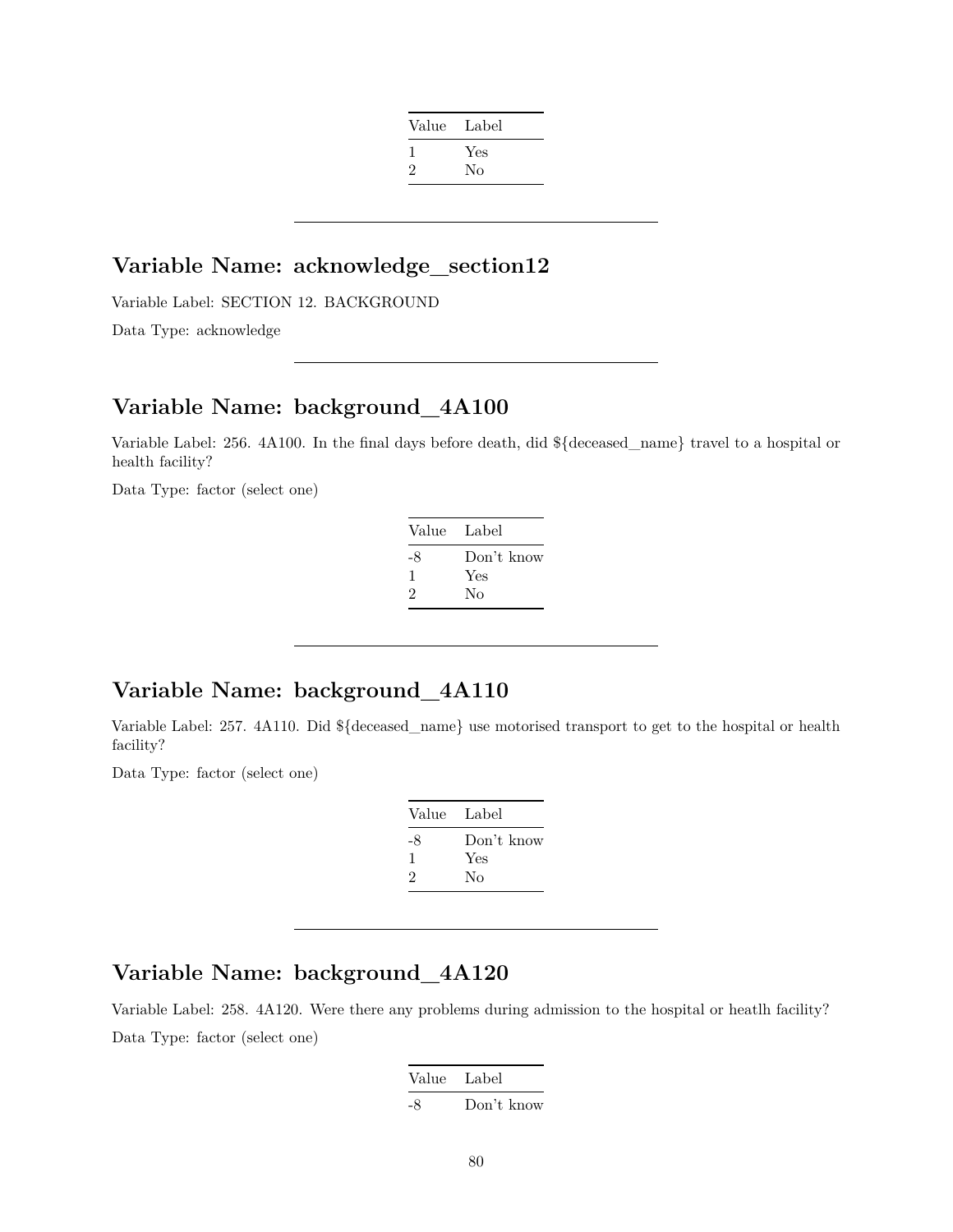| Value | Label |
|-------|-------|
|       | Yes   |
| 2     | No    |
|       |       |

#### **Variable Name: background\_4A130**

Variable Label: 260. 4A130. Were there any problems with the way \${deceased\_name} was treated (medical treatment, procedures, inter-personal attitudes, respect, dignity) in the hospital or health facility?

Data Type: factor (select one)

| Value | - Label    |
|-------|------------|
| -8    | Don't know |
| -1    | Yes        |
| 2     | Nο         |

# **Variable Name: background\_4A140**

Variable Label: 261. 4A140. Were there any problems getting medications or diagnostic tests in the hospital or health facility?

Data Type: factor (select one)

| Label      |
|------------|
| Don't know |
| Yes        |
| Nο         |
|            |

### **Variable Name: background\_4A150**

Variable Label: 262.4A150. Does it take more than 2 hours to get to the nearest hospital or health facility from the \${deceased\_name}'s household?

Data Type: factor (select one)

|    | Value Label |
|----|-------------|
| -8 | Don't know  |
| ı  | Yes         |
| 2  | No          |
|    |             |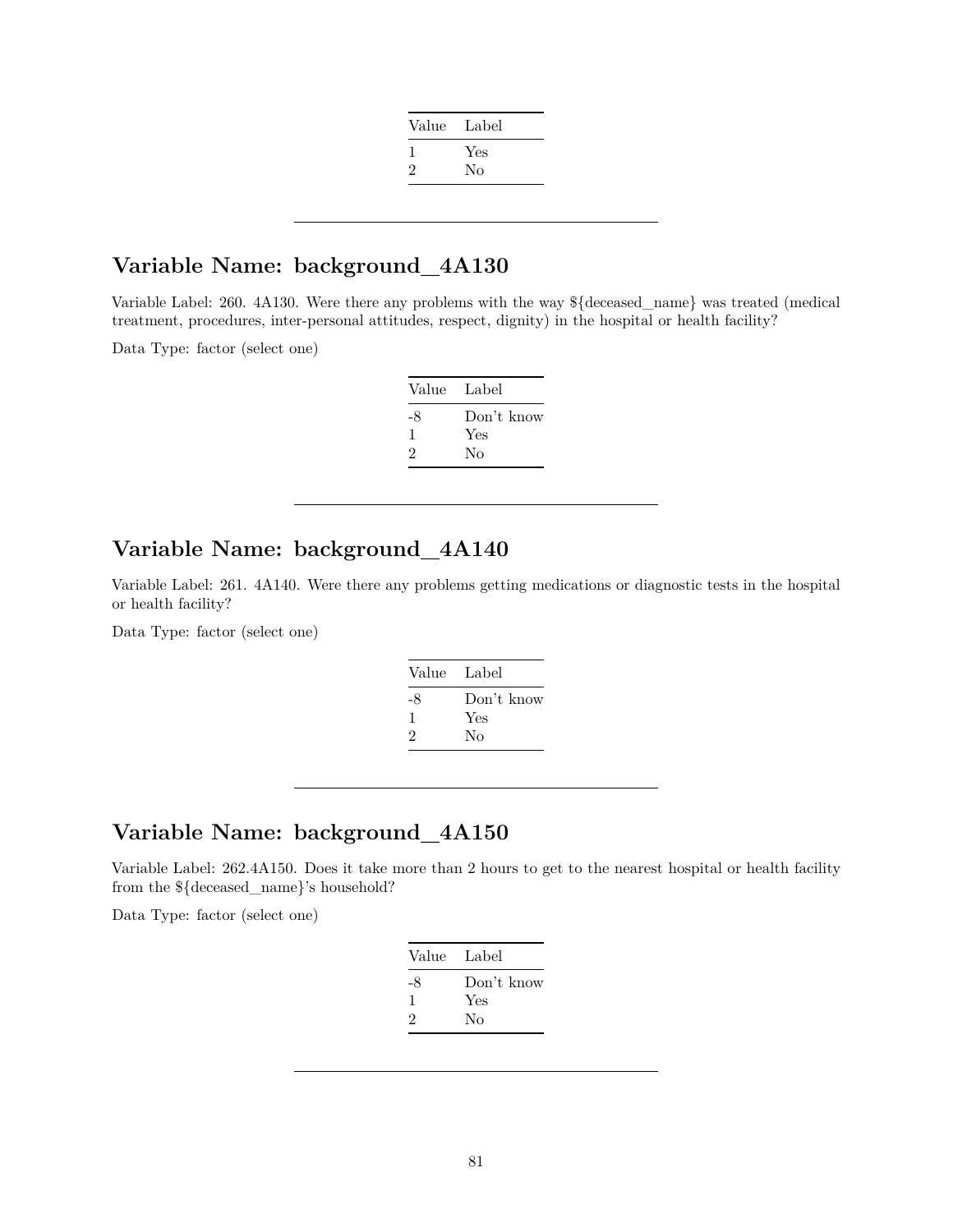#### **Variable Name: background\_4A160**

Variable Label: 263. 4A160. In the final days before death, were there any doubts whether medical care was needed?

Data Type: factor (select one)

| Value | - Label    |
|-------|------------|
| -8    | Don't know |
| ı     | Yes        |
| 2     | No         |
|       |            |

### **Variable Name: background\_4A170**

Variable Label: 264. 4A170. In the final days before death, was traditional medicine used? Data Type: factor (select one)

| Value Label |            |
|-------------|------------|
| -8          | Don't know |
| л.          | Yes        |
| 2           | No         |
|             |            |

#### **Variable Name: background\_4A180**

Variable Label: 265. 4A180. In the final days before death, did anyone use a telephone or cell phone to call for help?

Data Type: factor (select one)

| Value | Label      |
|-------|------------|
| -8    | Don't know |
| ı     | Yes        |
| 2     | Nο         |
|       |            |

### **Variable Name: background\_4A190**

Variable Label: 266. 4A190. Over the course of illness, did the total costs of care and treatment prohibit other household payments?

Data Type: factor (select one)

| Value Label |                   |
|-------------|-------------------|
| -8          | Don't know<br>Yes |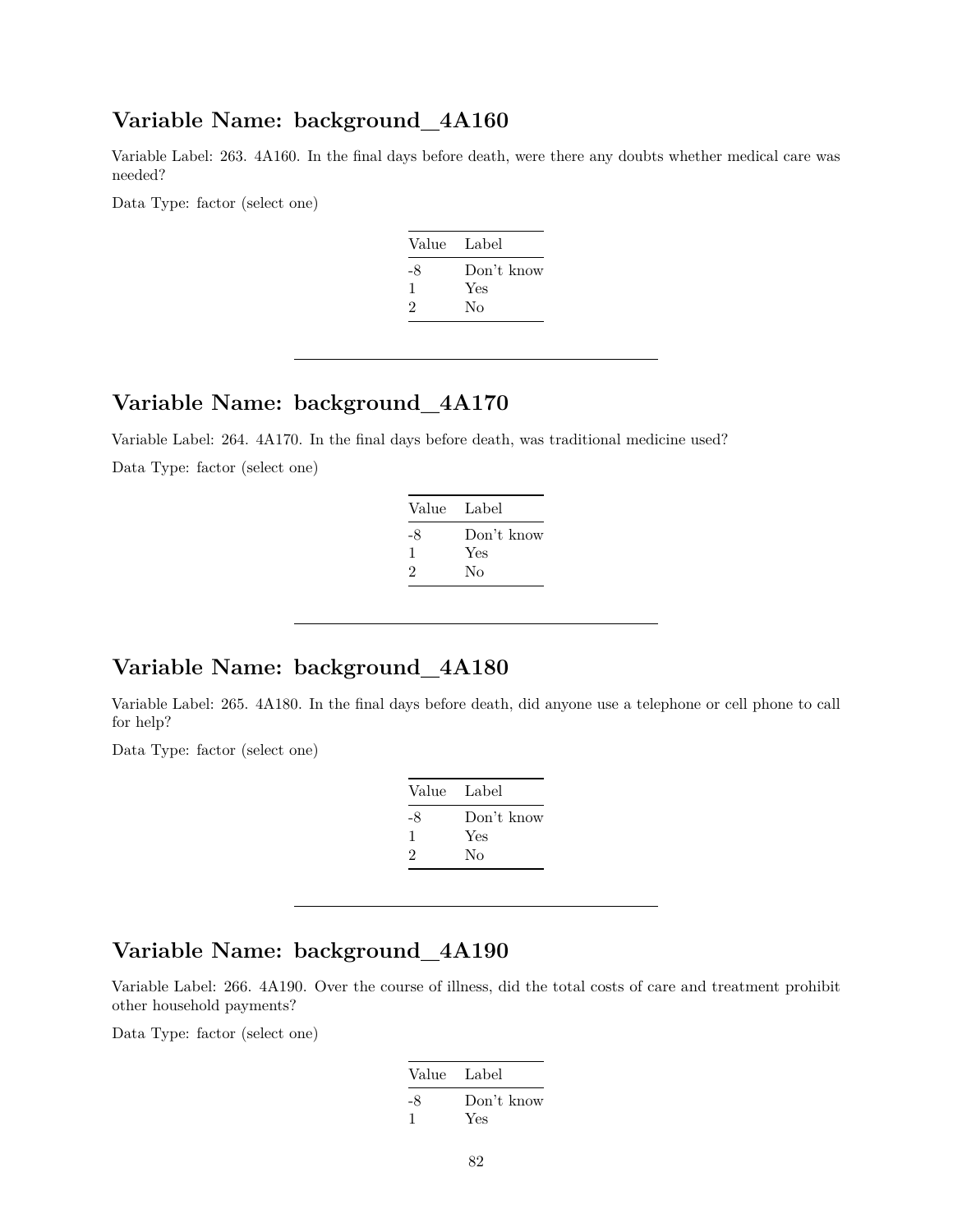| Value | Label |
|-------|-------|
| 2     | Nο    |

### **Variable Name: acknowledge\_observation**

Variable Label: Observation Data Type: acknowledge

### **Variable Name: interview\_language**

Variable Label: 267. What was the main language in which the interview was conducted? Data Type: factor (select one)

| Label           |
|-----------------|
| Bahasa Malaysia |
| Chinese         |
| Tamil           |
| English         |
| Other           |
|                 |

#### **Variable Name: knowing\_deceased**

Variable Label: 268. Do you, the data collector, know if the person who passed away was a SEACO participant?

Data Type: factor (select one)

| Value | Label           |
|-------|-----------------|
| 1     | Definitely, yes |
| 2     | Probably, yes   |
| 3     | Do not know     |
| 4     | Probably, no    |
| 5     | Definitely, no  |

### **Variable Name: ID\_Recorder**

Variable Label: 269. Enter the ID Recorder used in this interview?

Data Type: string